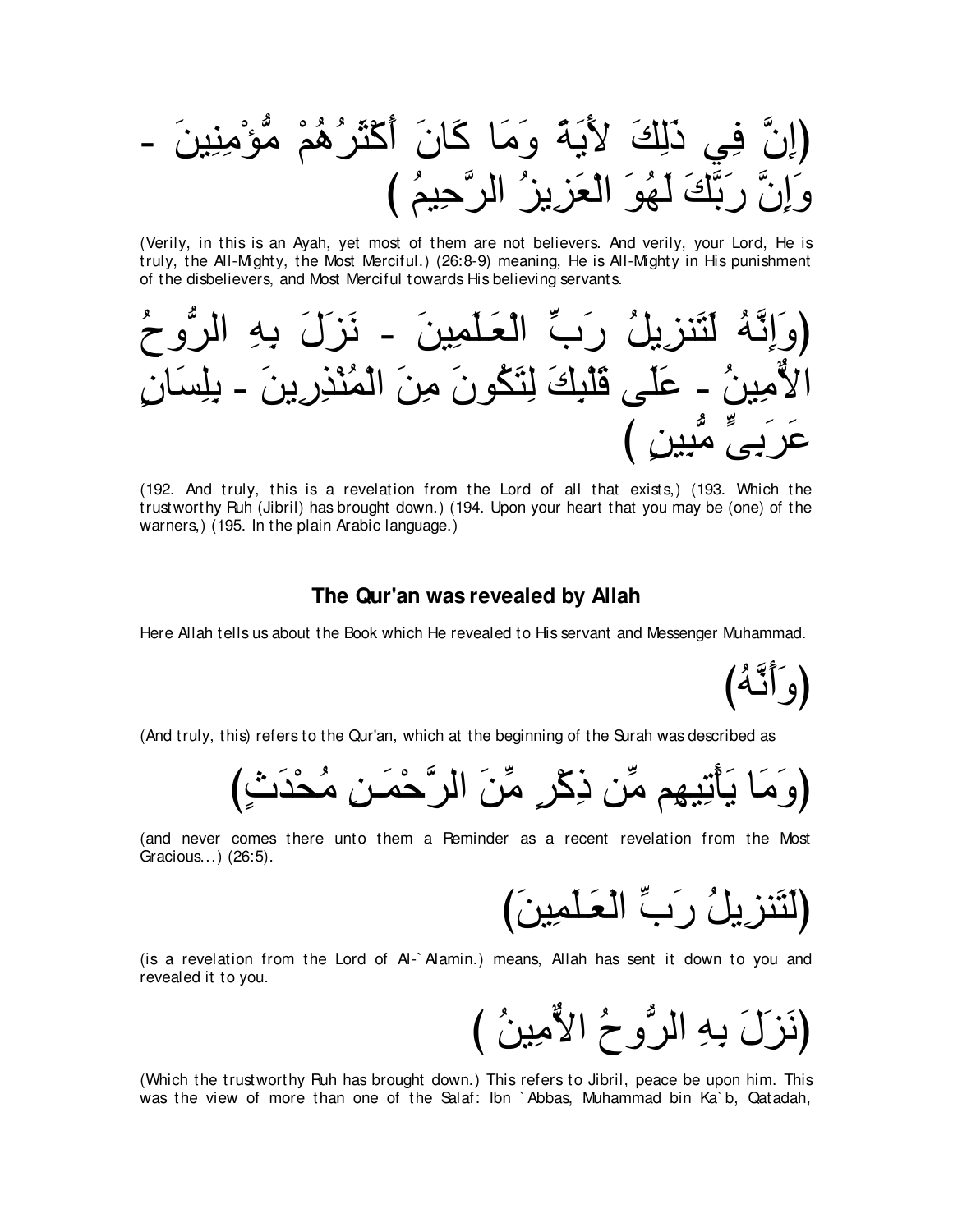`Atiyyah Al-`Awfi, As-Suddi, Ad-Dahhak, Az-Zuhri and Ibn Jurayj. This is an issue concerning which there is no dispute. Az-Zuhri said, "This is like the Ayah:

(Say: "Whoever is an enemy to Jibril -- for indeed he has brought it down to your heart by Allah's permission, confirming what came before it...") (2:97).

(عَلَى قَلْبِكَ)

(Upon your heart) `O Muhammad, free from any contamination, with nothing added or taken away.'

(لِتَكُونَ مِنَ الْمُنْذِرِينَ)

(بِلِسَانِ عَرَبِيٍّ مُّبِينِ )

(that you may be of the warners,) means, `so that you may warn people with it of the punishment of Allah for those who go against it and disbelieve in it, and so that you may give glad tidings with it to the believers who follow it.'

(In the plain Arabic language.) meaning, 'this Qur'an which We have revealed to you, We have revealed in perfect and eloquent Arabic, so that it may be quite clear, leaving no room for excuses and establishing clear proof, showing the straight path.'

(196. And verily, it is in the Zubur of the former people.) (197. Is it not a sign to them that the learned scholars of the Children of Israel knew it) (198. And if We had revealed it unto any of the non-Arabs,) (199. And he had recited it unto them, they would not have believed in it.)

# The Qur'an was mentioned in the Previous Scriptures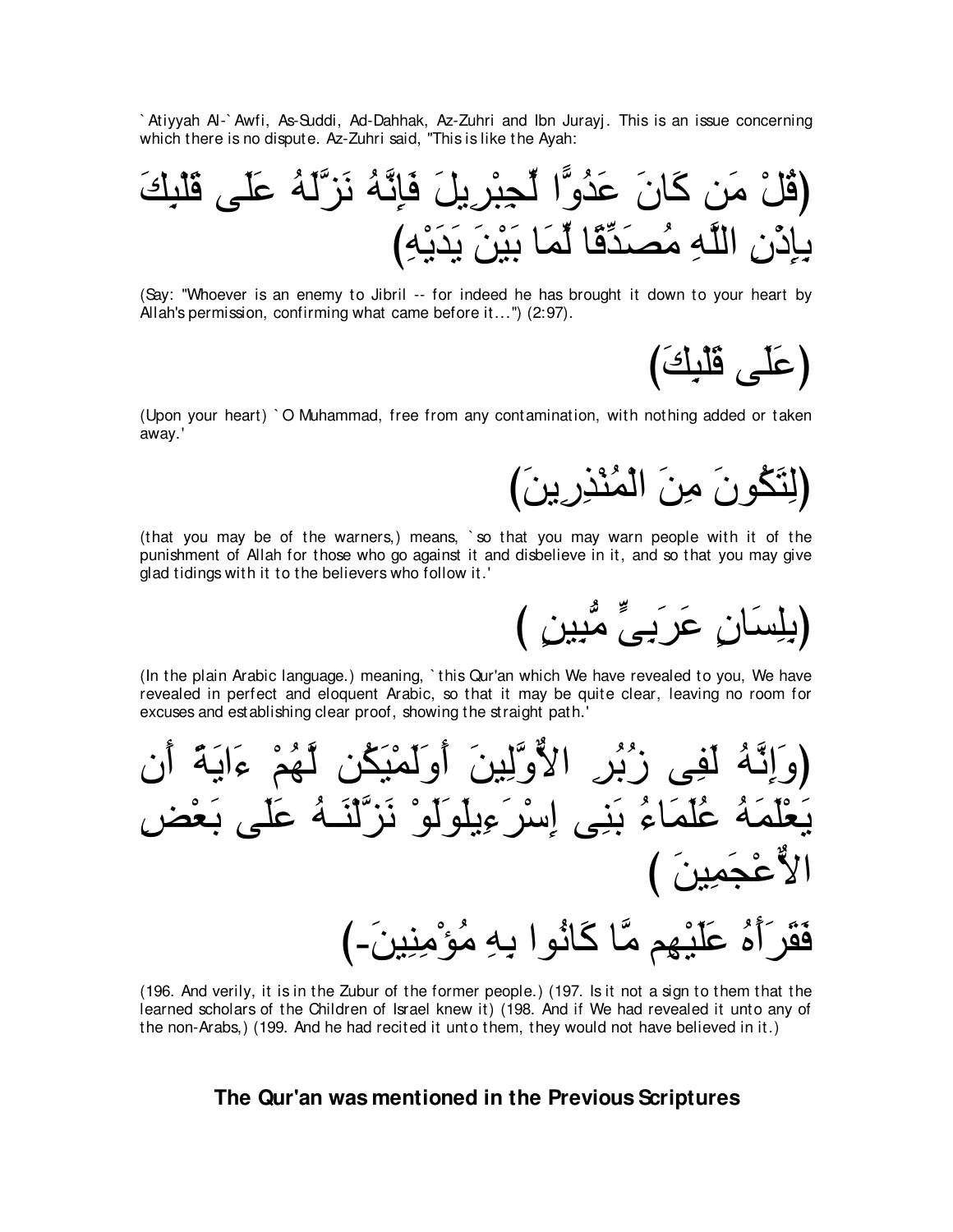Allah says: this Qur'an was mentioned and referred to in the previous Scriptures that were left behind by their Prophets who foretold it in ancient times and more recently. Allah took a covenant from them that they would follow it, and the last of them stood and addressed his people with the good news of Ahmad:

ヴあル⌒ま ∠モΑ⌒¬∠ゲ∇シ⌒ま ヴ⌒レ∠らΑ ∠ユ∠Α∇ゲ∠ョ ⊥リ∇よや ヴ∠ジΒ⌒ハ ∠メゅ∠ホ ∇ク⌒ま∠ヱぴ ∠リ⌒ョ zン∠ギ∠Α ∠リ∇Β∠よ ゅ∠ヨあャ ⇔ゅホあギ∠ダぁョ ユ⊥ム∇Β∠ャ⌒ま ⌒ヮzヤャや ⊥メヲ⊥シ∠ケ ⊥ヮ⊥ヨ∇シや ン⌒ギ∇バ∠よ リ⌒ョ ヴ⌒ゎ∇ほ∠Α ∃メヲ⊥シ∠ゲ⌒よ ⇔やゲあゼ∠ら⊥ョ∠ヱ ⌒りや∠ケ∇ヲzわャや び⊥ギ∠ヨ∇ェ∠ぺ

(And (remember) when ` Isa, son of Maryam, said: "O Children of Israel! I am the Messenger of Allah unto you, confirming the Tawrah before me, and giving glad tidings of a Messenger to come after me, whose name shall be Ahmad.) (61:6) Zubur here refers to Books; Zubur is the plural of Az-Zabur, which is also the name used to refer to the Book given to Dawud. Allah says:



(And everything they have done is noted in the Az-Zubur.) (54:52), meaning, it is recorded against them in the books of the angels. Then Allah says:



(Is it not a sign to them that the learned scholars of the Children of Israel knew it) meaning, is it not sufficient witness to the truth for them that the scholars of the Children of Israel found this Qur'an mentioned in the Scriptures which they study The meaning is: the fair-minded among them admitted that the attributes of Muhammad and his mission and his Ummah were mentioned in their Books, as was stated by those among them who believed, such as ` Abdullah bin Salam, Salman Al-Farisi and others who met the Prophet . Allah said:

びzヴあョ⊥Εや zヴ⌒らzレャや ∠メヲ⊥シzゲャや ∠ラヲ⊥バ⌒らzわ∠Α ∠リΑ⌒グzャやぴ

(Those who follow the Messenger, the Prophet who can neither read nor write ...) (7:157)

## **The Intense Disbelief of Quraysh**

Then Allah tells us how intense the disbelief of Quraysh was, and how stubbornly they resisted the Qur'an. If this Book with all its eloquence had been revealed to a non-Arab who did not know one word of Arabic, they still would not have believed in him. Allah says: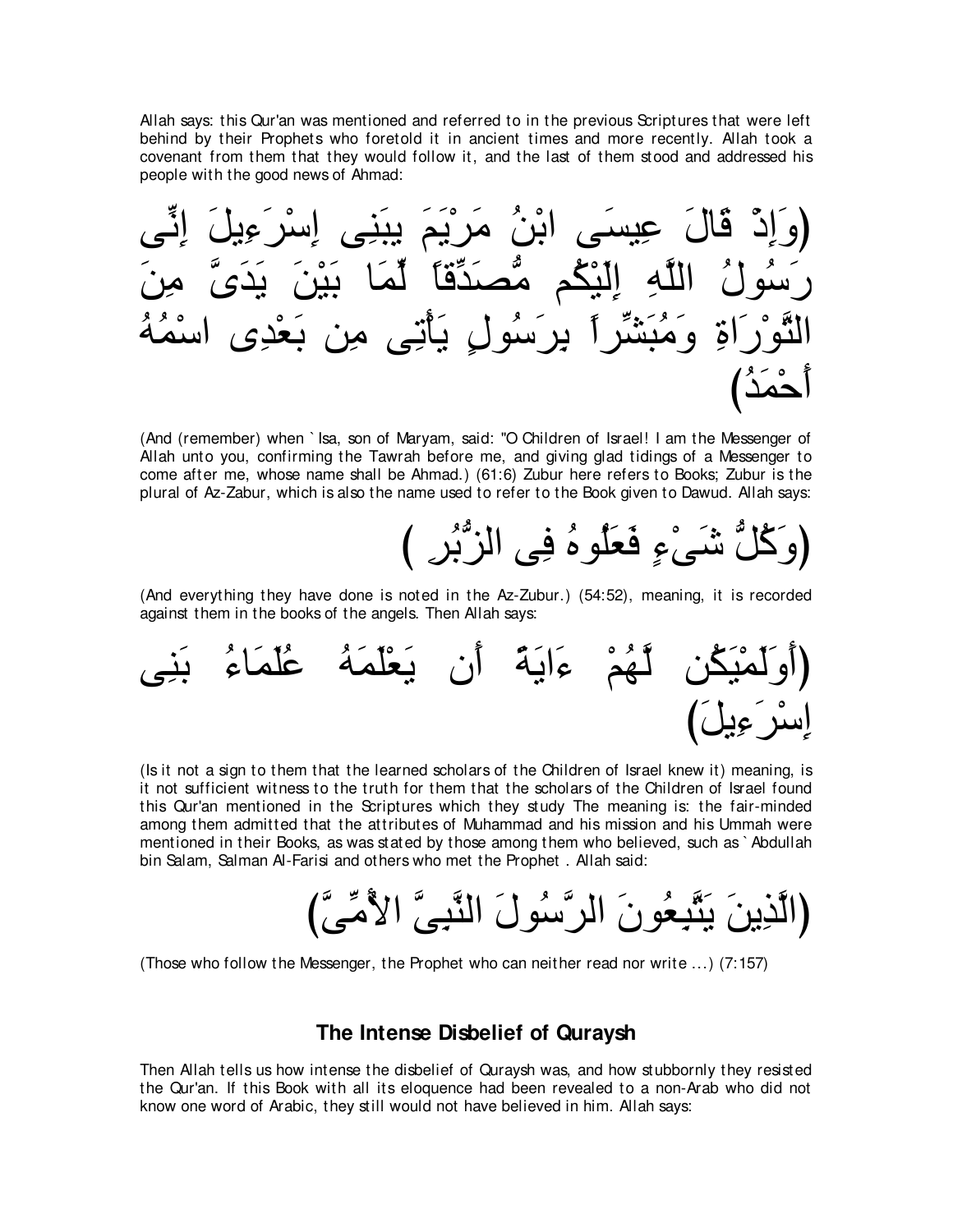(And if We had revealed it unto any of the non-Arabs, And he had recited it unto them, they would not have believed in it.) And Allah says:

(And even if We opened to them a gate from the heaven and they were to keep on ascending thereto. They would surely say: "Our eyes have been dazzled...") (15:14-15)

(And even if We had sent down unto them angels, and the dead had spoken unto them...)  $(6:111)$ 

(Truly, those, against whom the Word of your Lord has been justified, will not believe.) (10:96)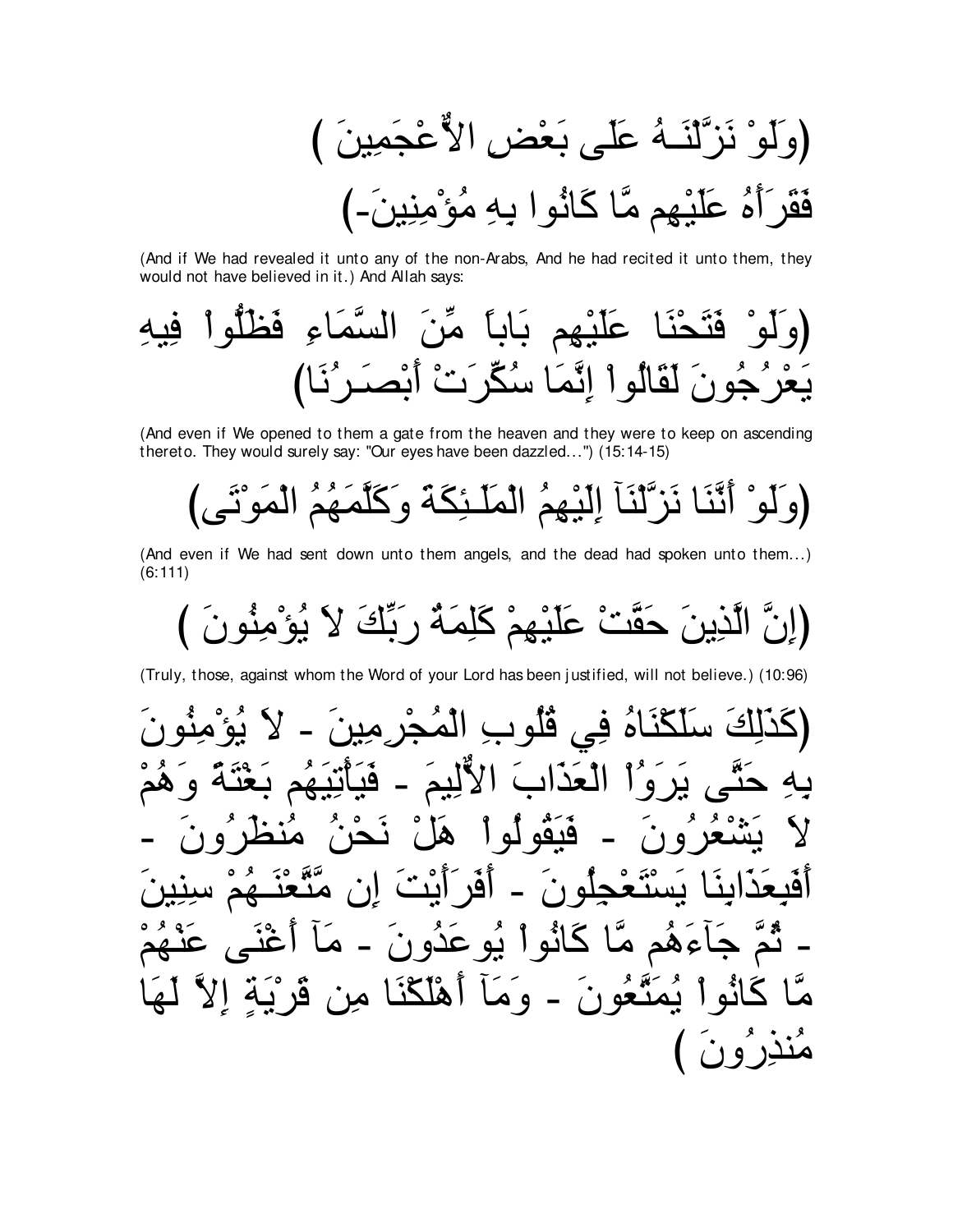ذِكْر َي وَ مَا كُنَّا ظَـلِمِينَ۔)

(200. Thus have We caused it to enter the hearts of the criminals.) (201. They will not believe in it until they see the painful torment.) (202. It shall come to them of a sudden, while they perceive it not.) (203. Then they will say: "Can we be respited'') (204. Would they then wish for Our torment to be hastened on) (205. Think, if We do let them enj oy for years,) (206. And afterwards comes to them that which they had been promised.) (207. All that with which they used to enj oy shall not avail them.) (208. And never did We destroy a township but it had its warners) (209. By way of reminder, and We have never been unj ust.)

# **The Deniers will never believe until They see the Torment**

Allah says: ` thus We caused denial, disbelief, rej ection and stubbornness to enter the hearts of the sinners.'

(لَا يُوْمِنُونَ بِهِ)

(They will not believe in it), i.e., the truth,

(حَتَّى يَرَوُّا الْعَذَابَ الأُلِيمَ)

(until they see the painful torment.) means, when their excuses will be of no avail, and the curse will be upon them, and theirs will be an evil abode.

(فَيَأْتِيَهُم بَعْثَةٌ)

(It shall come to them of a sudden,) means, the punishment of Allah will come upon them suddenly,

(وَهُمْ لاَ يَشْعُرُونَقَيَقُولُواْ هَلْ نَحْنُ مُنظرُونَ )

(while they perceive it not. Then they will say: "Can we be respited'') means, when they see the punishment, then they will wish they had a little more time so that they can obey Allah -- or so they claim. This is like the Ayah:

び⊥ゆや∠グ∠バ∇ャや ⊥ユ⌒ヰΒ⌒ゎ∇ほ∠Α ∠ュ∇ヲ∠Α ∠サゅzレャや ⌒ケ⌒グル∠ぺ∠ヱぴ

(And warn mankind of the Day when the torment will come unto them) until:

(مَا لَكُمْ مِّن زَوَالٍ)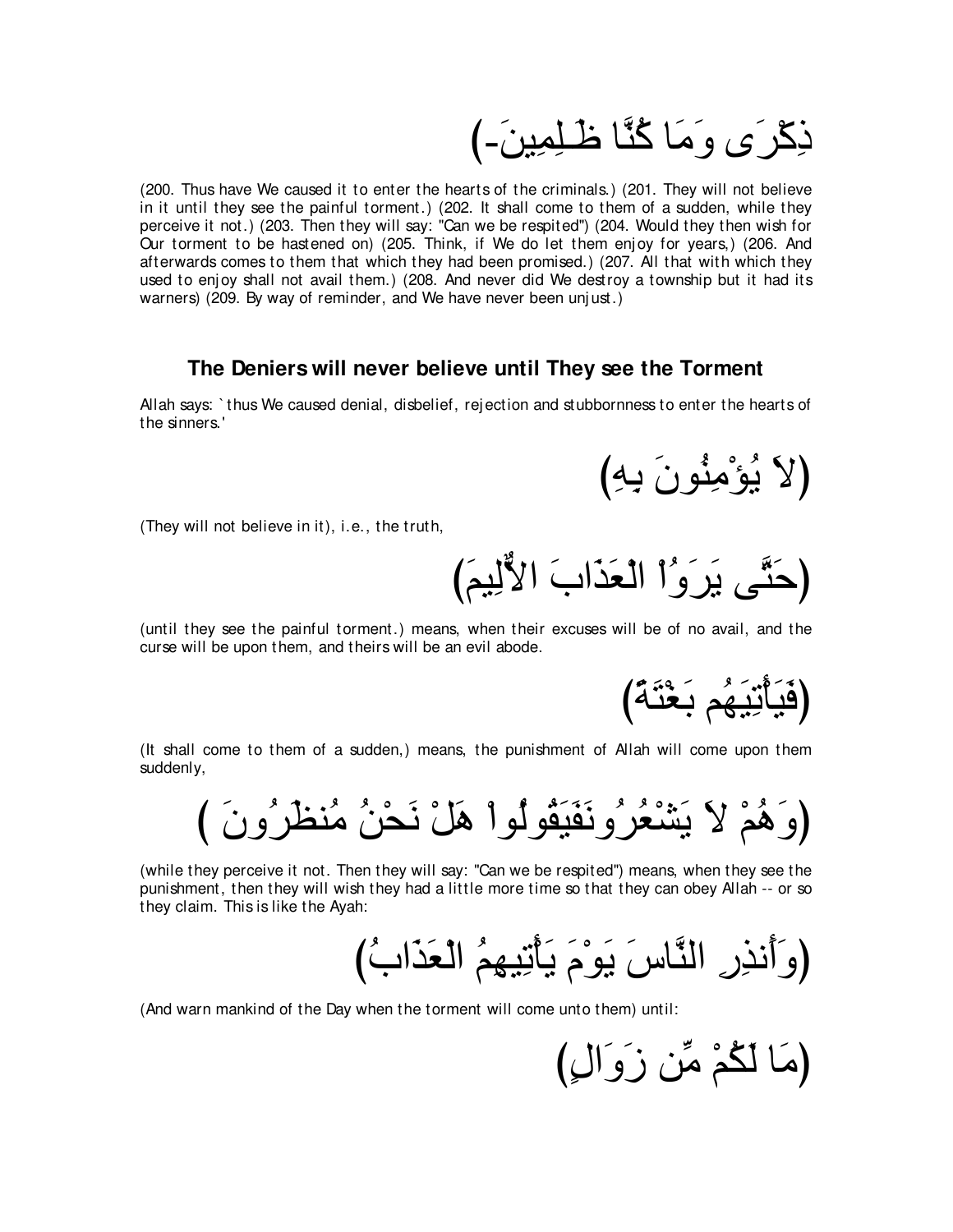(that you would not leave) (14: 44). When every sinner and evildoer sees his punishment, he will feel intense regret. Such was the case of Fir' awn, when Musa prayed against him:

⇔Ιや∠ヲ∇ョ∠ぺ∠ヱ ⇔る∠レΑ⌒コ ⊥ロ∂Κ∠ョ∠ヱ ∠ラ∇ヲ∠ハ∇ゲ⌒プ ∠ろ∇Β∠ゎや¬ ∠マzル⌒ま べ∠レzよ∠ケぴ びゅ∠Β∇ルぁギャや ⌒りヲ∠Β∠エ∇ャや ヴ⌒プ

(Our Lord! "You have indeed bestowed on Fir` awn and his chiefs splendor and wealth in the life of this world) until:

{قَالَ قَدْ أُجِيِبَتْ دَّعْوَنٌكُمَا)

((Allah) said: "Verily, the invocation of you both is accepted.'') (10:88-89). This supplication had an effect on Fir` awn: he did not believe until he saw the painful torment:

∠ヮ⇒⌒ャ⌒ま Ι ⊥ヮzル∠ぺ ⊥ろレ∠ョや∠¬ ∠メゅ∠ホ ⊥ベ∠ゲ∠ピ∇ャや ⊥ヮ∠ミ∠ケ∇キ∠ぺ へ∠ク⌒ま ヴzわ∠ェぴ び∠モΑ⌒¬∠ゲ∇シ⌒ま ∇やヲレ∠よ ⌒ヮ⌒よ ∇ろ∠レ∠ョや∠¬ ン⌒グzャや zΙ⌒ま

(till when drowning overtook him, he said: "I believe that none has the right to be worshipped but He in Whom the Children of Israel believe.'') until:

び∠リΑ⌒ギ⌒ジ∇ヘ⊥ヨ∇ャや ∠リ⌒ョ ∠ろレ⊥ミ∠ヱぴ

(and you were one of the mischief-makers) (10:90-91). And Allah says:

び⊥ロ∠ギ∇ェ∠ヱ ⌒ヮzヤャゅ⌒よ ゅzレ∠ョや∠¬ ∇やヲ⊥ャゅ∠ホ ゅ∠レ∠シ∇ほ∠よ ∇や∇ヱ∠ぺ∠ケ ゅzヨ∠ヤ∠プぴ

(so when they saw Our punishment, they said: "We believe in Allah Alone...'') (40:84-85).

び ∠ラヲ⊥ヤ⌒イ∇バ∠わ∇ジ∠Α ゅ∠レ⌒よや∠グ∠バ⌒ら∠プ∠ぺぴ

(Would they then wish for Our torment to be hastened on) This is a denunciation and a threat, because they used to say to the Messenger, by way of denial, thinking it unlikely ever to happen:

(ائْتِنَا بِعَذَابِ اللَّهِ)

(Bring Allah's torment upon us) (29:29). This is as Allah said: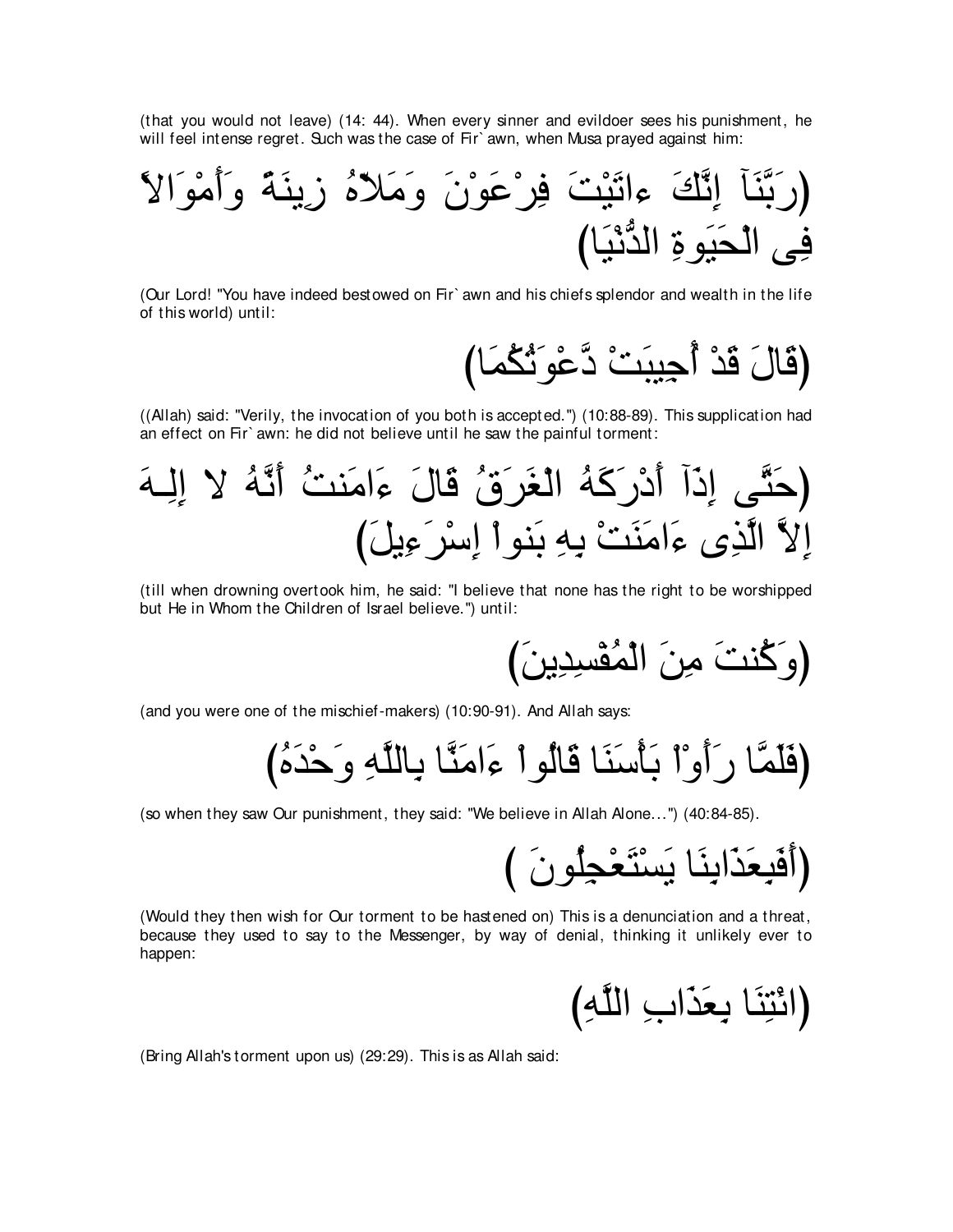بَسْتَعْجِلُو نَكَ بِالْعَذَابِ)

(And they ask you to hasten on the torment...) (29:53-55). Then Allah says:

(Think, if We do let them enjoy for years, and afterwards comes to them that which they had been promised, all that with which they used to enjoy shall not avail them.) meaning, `even if We delay the matter and give them respite for a short while or for a long time, then the punishment of Allah comes upon them, what good will their life of luxury do them then'

(The Day they see it, (it will be) as if they had not tarried (in this world) except an afternoon or a morning) (79:46). And Allah says:

(Everyone of them wishes that he could be given a life of a thousand years. But the grant of such life will not save him even a little from punishment) (2:96).

(And what will his wealth avail him when he goes down) (92:11) Allah says here:

(All that with which they used to enjoy shall not avail them.) According to an authentic Hadith:

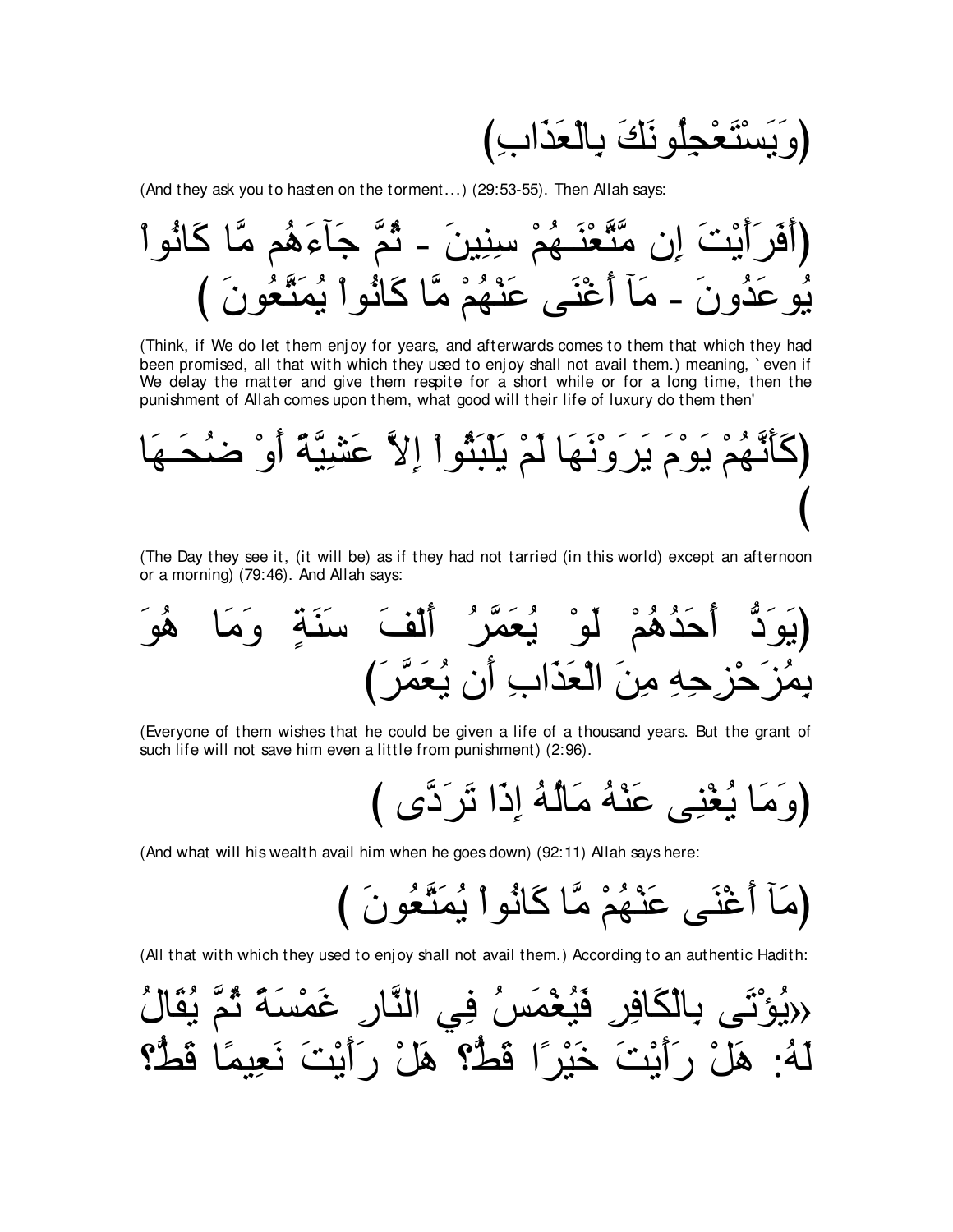(The disbelievers will be brought and once dipped into the Fire, then it will be said to him: "Did you ever see anything good Did you ever see anything good" He will say, "No, O Lord!" Then the most miserable person who ever lived on earth will be brought, and he will be put in Paradise for a brief spell, then it will be said to him, "Did you ever see anything bad" He will say, "No, O Lord.") meaning: as if nothing ever happened. Then Allah tells us of His justice towards His creation, in that He does not destroy any nation until after He has left them with no excuse, by warning them, sending Messengers to them and establishing proof against them. He says:

(And never did We destroy a township but it had its warners by way of reminder, and We have never been unjust.) This is like the Ayat:

(And We never punish until We have sent a Messenger) (17:15).

(And never will your Lord destroy the towns until He sends to their mother town a Messenger reciting to them Our Ayat.) until;

(the people thereof are wrongdoers) (28:59).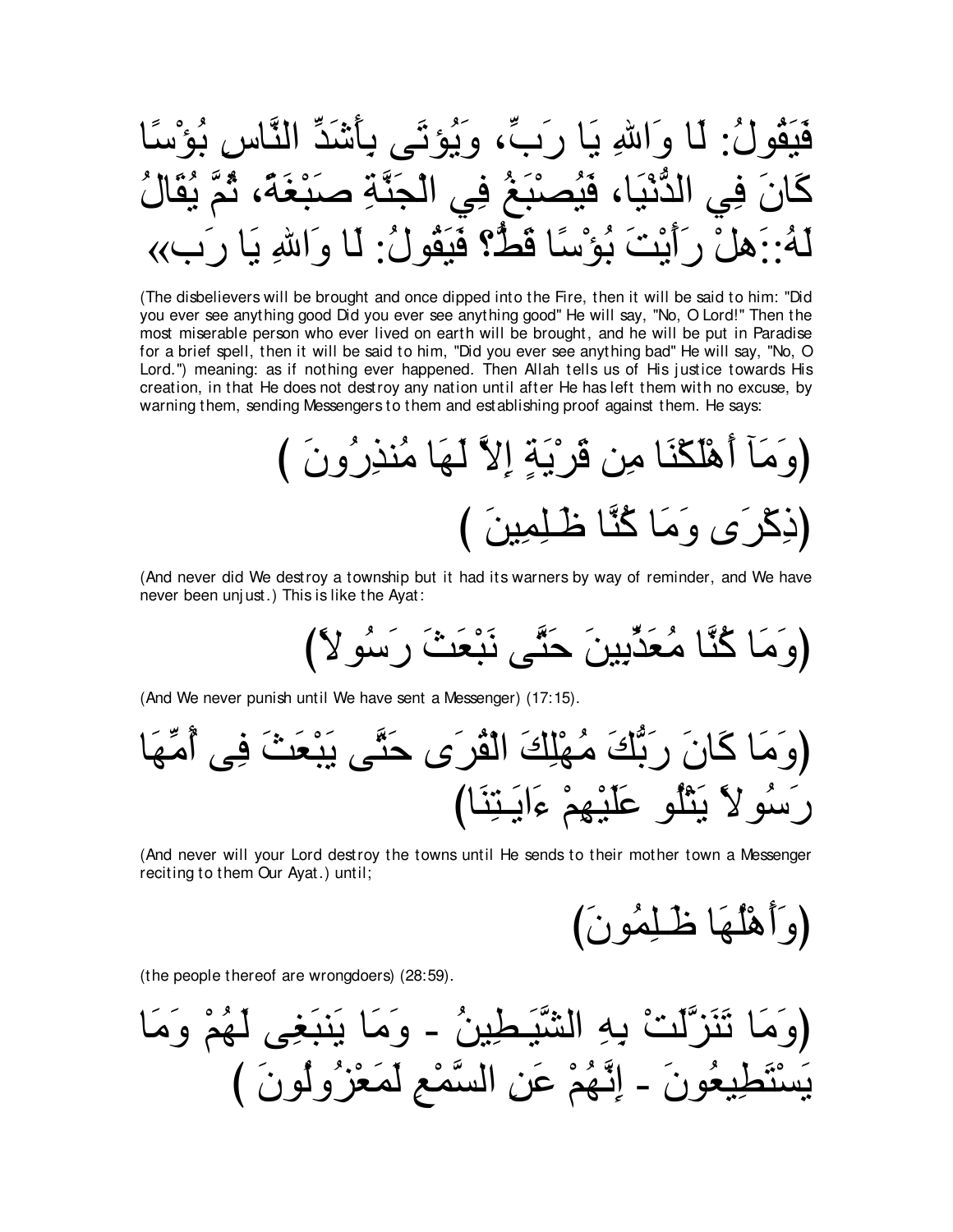(210. And it is not the Shayatin (devils) who have brought it down.) (211. Neither would it suit them nor are they able.) (212. Verily, they have been removed far from hearing it.)

#### **The Qur'an was brought down by Jibril, not Shaytan**

tells us about His Book, which falsehood cannot approach from before or behind it, sent down by the All-Wise, Worthy of all praise. He states that it has been brought down by the trustworthy Ruh (i.e., Jibril) who is helped by Allah,

び ⊥リΒ⌒ト⇒∠Βzゼャや ⌒ヮ⌒よ ∇ろ∠ャzゴ∠レ∠ゎ ゅ∠ョ∠ヱぴ

(And it is not the Shayatin who have brought it down.) Then He tells us that it could not be the case for three reasons that the Shayatin brought it down. One is that it would not suit them, i.e., they have no desire to do so and they do not want to, because their nature is to corrupt and misguide people, but this contains words enj oining what is right and forbidding what is evil, and light, guidance and mighty proofs. There is a big difference between this and the Shayatin, Allah says:

び∇ユ⊥ヰ∠ャ ヴ⌒ピ∠らレ∠Α ゅ∠ョ∠ヱぴ

(Neither would it suit them)

(وَ مَا يَسْتَطْيِعُو نَ)

(nor are they able.) meaning, even if they wanted to, they could not do it. Allah says:

⇔ゅバ⌒ゼ⇒∠カ ⊥ヮ∠わ∇Α∠ぺ∠ゲzャ ∃モ∠ら∠ィ ヴ∠ヤ∠ハ ∠ラや∠¬∇ゲ⊥ボ∇ャや や∠グ⇒∠ワ ゅ∠レ∇ャ∠ゴル∠ぺ ∇ヲ∠ャぴ び⌒ヮzヤャや ⌒る∠Β∇ゼ∠カ ∇リあョ ⇔ゅハあギ∠ダ∠わぁョ

(Had We sent down this Qur'an on a mountain, you would surely have seen it humbling itself and rent asunder by the fear of Allah) (59:21). Then Allah explains that even if they wanted to and were able to bear it and convey it, they still would not be able to achieve that, because they were prevented from hearing the Qur'an when it was brought down, for the heavens were filled with guardians and shooting stars at the time when the Qur'an was being revealed to the Messenger of Allah , so none of the Shayatin could hear even one letter of it, lest there be any confusion in the matter. This is a part of Allah's mercy towards His servants, protection of His Laws, and support for His Book and His Messenger . Allah says:

び ∠ラヲ⊥ャヱ⊥ゴ∇バ∠ヨ∠ャ ⌒ノ∇ヨzジャや ⌒リ∠ハ ∇ユ⊥ヰzル⌒まぴ

(Verily, they have been removed far from hearing it.) This is like what Allah tells us about the Jinn: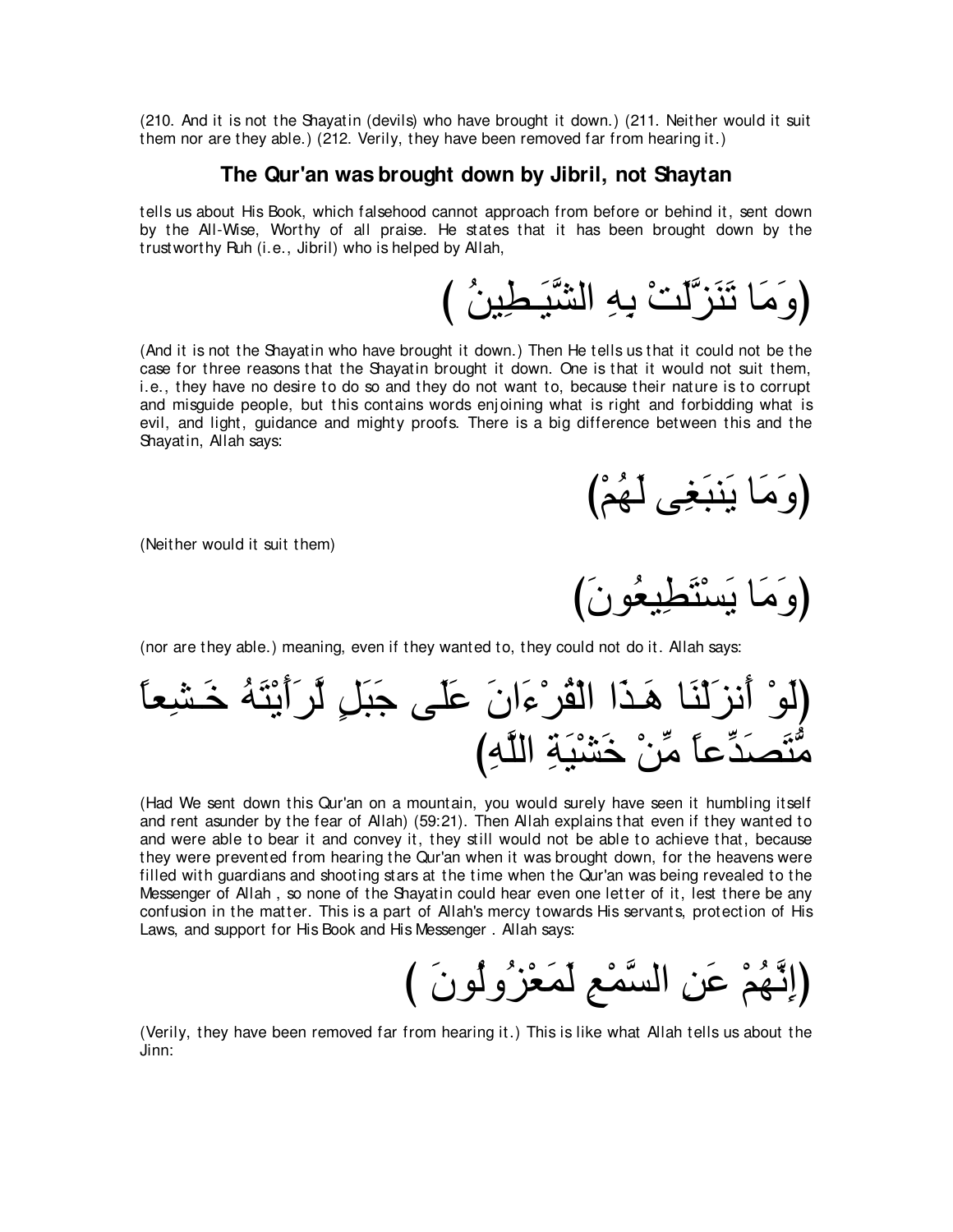(And we have sought to reach the heaven; but found it filled with stern guards and flaming fires. And verily, we used to sit there in stations, to (steal) a hearing, but any who listens now will find a flaming fire watching him in ambush.) until;

(أَمْ أَرَادَ بِهِمْ رَبُّهُمْ رَشَّداً)

(or whether their Lord intends for them a right path) )72:8-10(.

(213. So, invoke not with Allah another god lest you should be among those who receive punishment.) (214. And warn your tribe of near kindred.) (215. And be kind and humble to the believers who follow you.) (216. Then if they disobey you, say: "I am innocent of what you do.") (217. And put your trust in the All-Mighty, the Most Merciful,) (218. Who sees you when you stand up.) (219. And your movements among those who fall prostrate.) (220. Verily, He, only He, is the All-Hearer, the All-Knower.)

# The Command to warn His Tribe of near Kindred

Here Allah commands (His Prophet) to worship Him alone, with no partner or associate, and tells him that whoever associates others in worship with Him, He will punish them. Then Allah commands His Messenger to warn his tribe of near kindred, i.e., those who were most closely related to him, and to tell them that nothing could save any of them except for faith in Allah. Allah also commanded him to be kind and gentle with the believing servants of Allah who followed him, and to disown those who disobeyed him, no matter who they were. Allah said: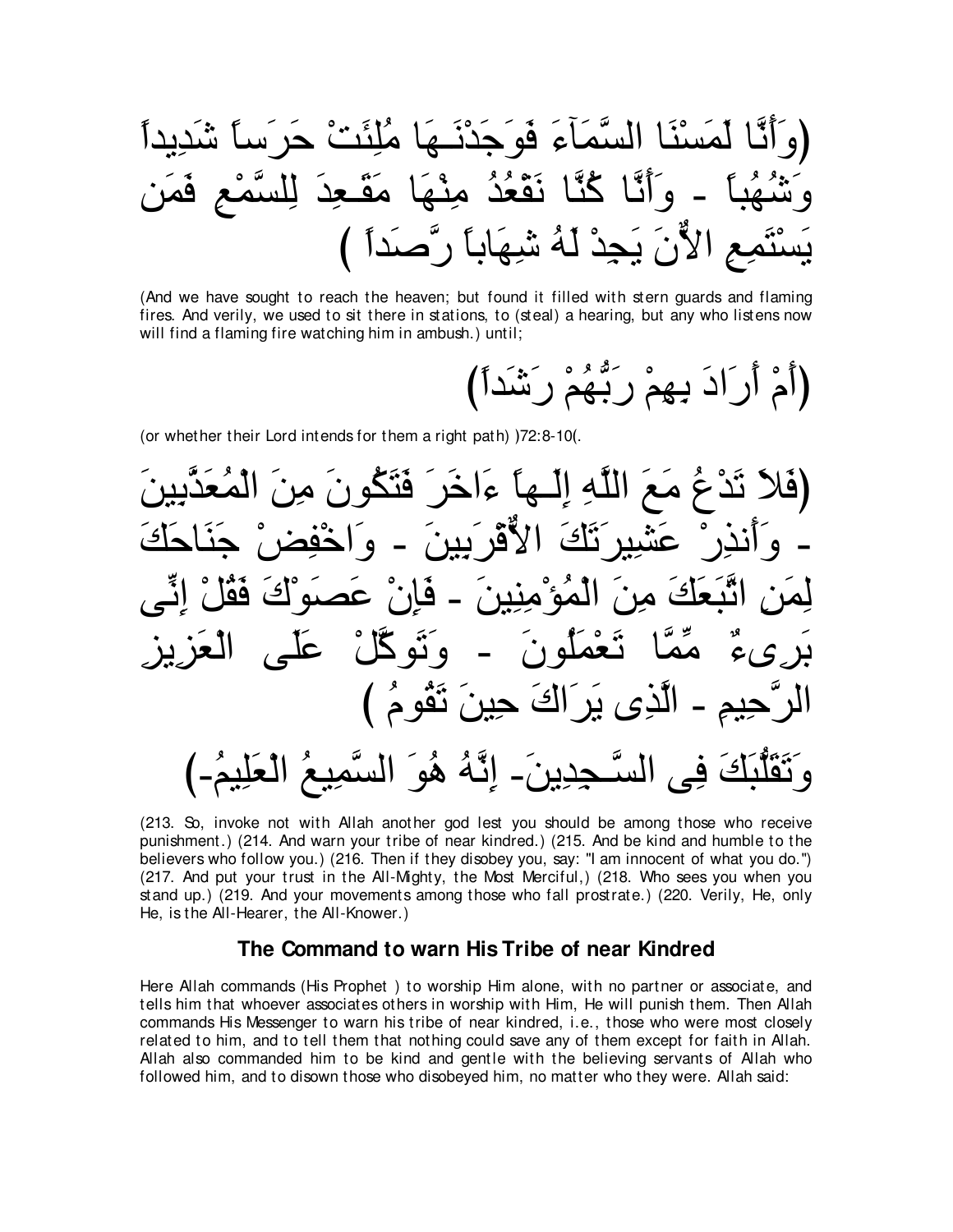(فَإِنْ عَصِبَوْكَ فَقُلْ إِنِّي بَرِيءٌ مِّمَّا تَعْمَلُونَ )

(Then if they disobey you, say: "I am innocent of what you do.") This specific warning does not contradict the general warning; indeed it is a part of it, as Allah says elsewhere:

(In order that you may warn a people whose forefathers were not warned, so they are heedless.)  $(36:6)$ ,

(لَنُنذِرَ أُمَّ الْقُرَى وَمَنْ حَوْلَهَا)

(that you may warn the Mother of the Towns and all around it) (42:7).

(And warn therewith those who fear that they will be gathered before their Lord) (6:51),

(لِثْبَشِّرَ بِهِ الْمُتَّقِينَ وَثُنْذِرَ بِهِ قَوْماً لَّذّاً)

(that you may give glad tidings to those who have Taqwa, and warn with it the most quarrelsome people.) (19:97),

(that I may therewith warn you and whomsoever it may reach) (6:19), and

(but those of the sects that reject it, the Fire will be their promised meeting place) (11:17). According to Sahih Muslim, )the Prophet said: (

(By the One in Whose Hand is my soul, no one from these nations -- Jewish or Christian -- hears of me then does not believe in me, but he will enter Hell.) Many Hadiths have been narrated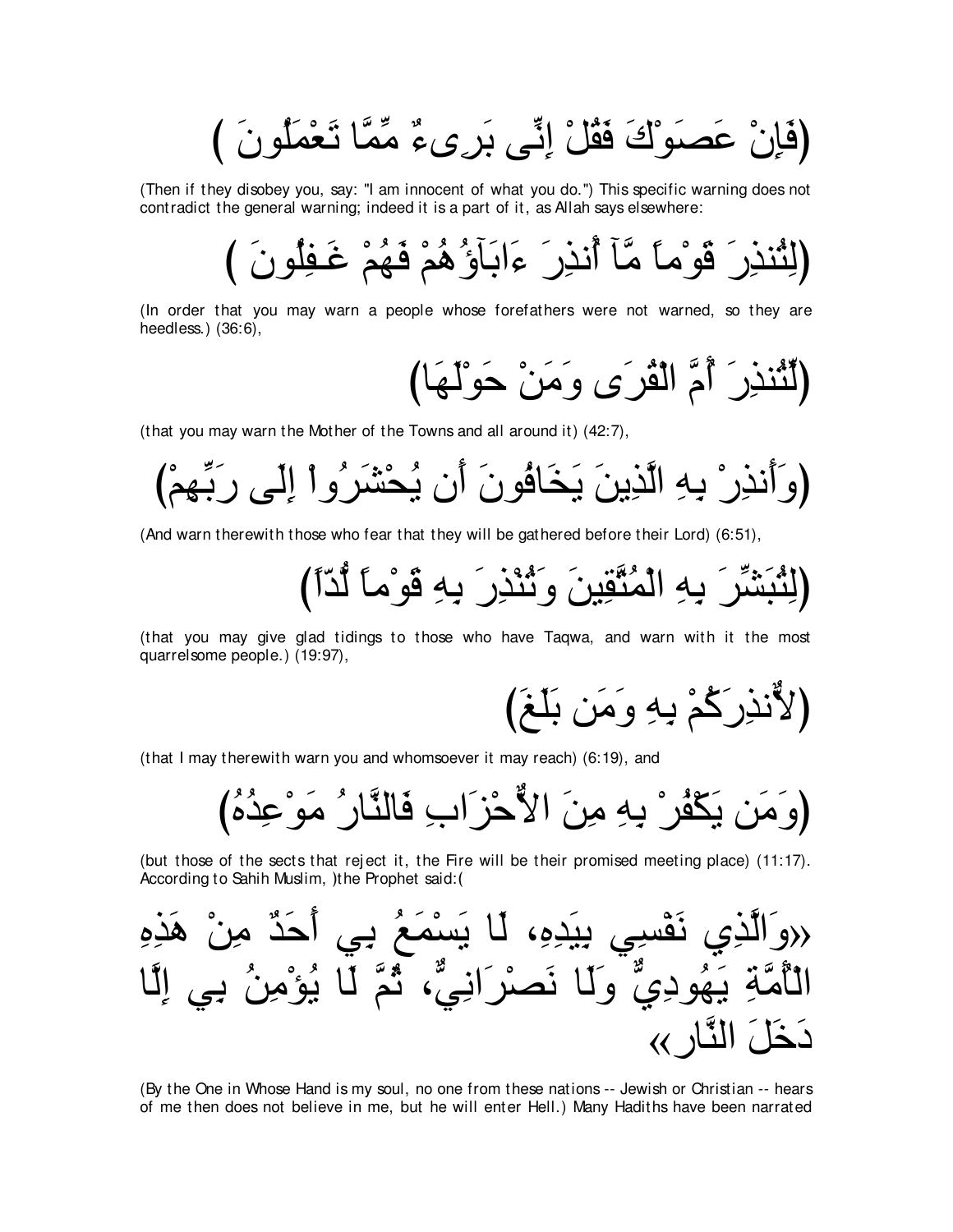concerning the revelation of this Ayah, some of which we will quote below: Imam Ahmad, may Allah have mercy on him, recorded that Ibn ` Abbas, may Allah be pleased with him, said: "When Allah revealed the Ayah,

び ∠リΒ⌒よ∠ゲ∇ホxΙや ∠マ∠ゎ∠ゲΒ⌒ゼ∠ハ ∇ケ⌒グル∠ぺ∠ヱぴ

(And warn your tribe of near kindred.), the Prophet went to As-Safa', climbed up and called out,

«بِيَا صَبَاحَاه»

(O people!) The people gathered around him, some coming of their own accord and others sending people on their behalf to find out what was happening. The Messenger of Allah said:



(O Bani ` Abd Al-Muttalib, O Bani Fihr, O Bani Lu'ayy! What do you think, if I told you that there was a cavalry at the foot of this mountain coming to attack you -- would you believe me) They said, "Yes.'' He said:

«ギΑ⌒ギ∠セ ∃ゆや∠グ∠ハ ヵ∠ギ∠Α ∠リ∇Β∠よ ∇ユ⊥ム∠ャ ∀ゲΑ⌒グ∠ル ヶあル⌒み∠プ»

(Then I warn you of a great punishment that is close at hand.) Abu Lahab said, "May you perish for the rest of the day! You only called us to tell us this'' Then Allah revealed:

{تَبَّتْ يَدَأُ أَبِي لَهَبِ وَتَبَّ }

(Perish the two hands of Abu Lahab and perish he!)  $111:1($  This was also recorded by Al-Bukhari, Muslim, At-Tirmidhi and An-Nasa'i. Imam Ahmad recorded that ` A'ishah, may Allah be pleased with her said: "When the Ayah:

び ∠リΒ⌒よ∠ゲ∇ホxΙや ∠マ∠ゎ∠ゲΒ⌒ゼ∠ハ ∇ケ⌒グル∠ぺ∠ヱぴ

(And warn your tribe of near kindred) was revealed, the Messenger of Allah stood up and said: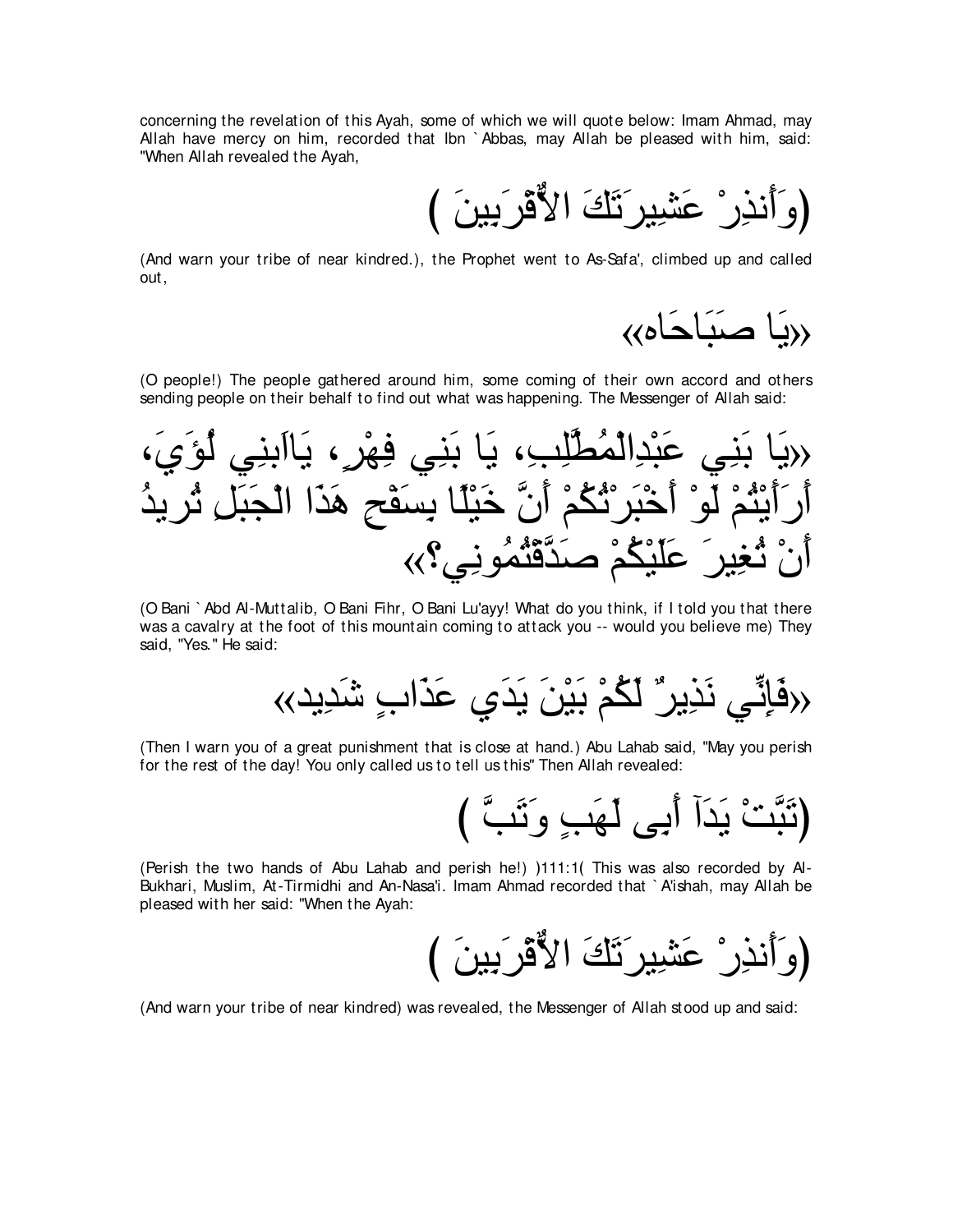(O Fatimah daughter of Muhammad, O Safiyyah daughter of `Abd Al-Muttalib, O Bani `Abd Al-Muttalib, I cannot help you before Allah. Ask me for whatever you want of my wealth.) This was recorded by Muslim. Imam Ahmad recorded that Qabisah bin Mukhariq and Zuhayr bin `Amr said: "When the Ayah:

(And warn your tribe of near kindred.) was revealed, the Messenger of Allah climbed on top of a rock on the side of a mountain and started to call out:



(O Bani ` Abd Manaf, I am indeed a warner, and the parable of me and you is that of a man who sees the enemy so he goes to save his family, fearing that the enemy may reach them before he does.) And he started to call out, (O people!) It was also recorded by Muslim and An-Nasa'i. Allah's saying:

(And put your trust in the All-Mighty, the Most Merciful,) means, `in all your affairs, for He is your Helper, Protector and Supporter, and He is the One Who will cause you to prevail and will make your word supreme.'

(Who sees you when you stand up.) means, He is taking care of you. This is like the Ayah,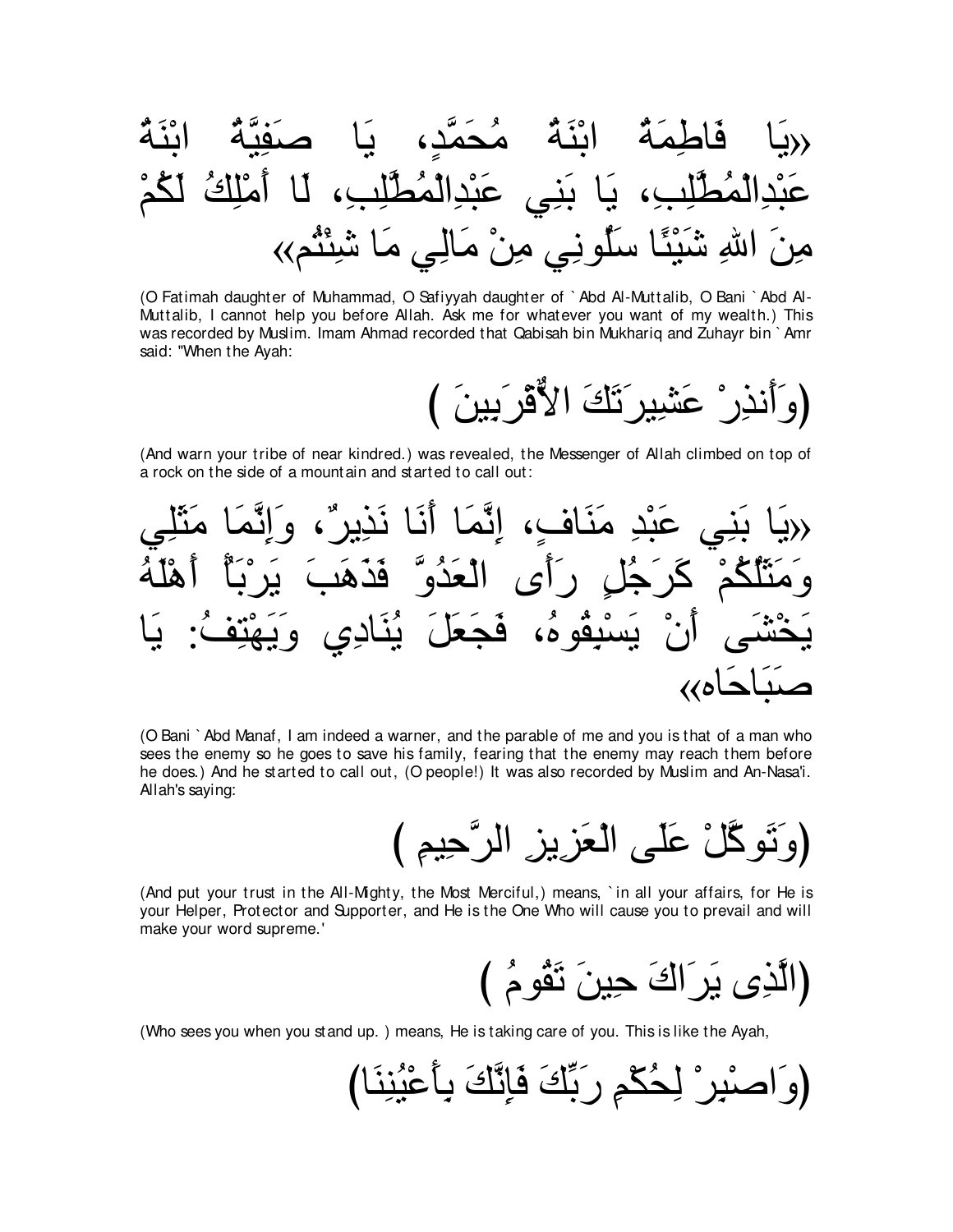(So wait patiently for the decision of your Lord, for verily, you are under Our Eyes) (52:48) Ibn Abbas said that the Ayah,

(الَّذِي يَرَ اكَ حِينَ تَقُومُ )

(Who sees you when you stand up.) means, "To pray." `Ikrimah said: "He sees him when he st ands and bows and prost rates." Al-Hasan said:

(الَّذِي يَرَاكَ حِينَ تَقُومُ )

(Who sees you when you stand up.) "When you pray alone." Ad-Dahhak said:

(الَّذِي يَرَاكَ حِينَ تَقُومُ )

(Who sees you when you stand up.) "When you are lying in bed and when you are sitting." Qatadah said:

(الَّذِي يَرَاكَ)

(Who sees you) "When you are standing, when you are sitting, and in all other situations."

(And your movements among those who fall prostrate.) Qatadah said:

(Who sees you when you stand up. And your movements among those who fall prostrate.) "When you pray, He sees you when you pray alone and when you pray in congregation." This was also the view of `lkrimah, `Ata' Al-Khurasani and Al-Hasan Al-Basri.

(Verily, He, only He, is the All-Hearer, the All-Knower.) He hears all that His servants say and He knows all their movements, as He says: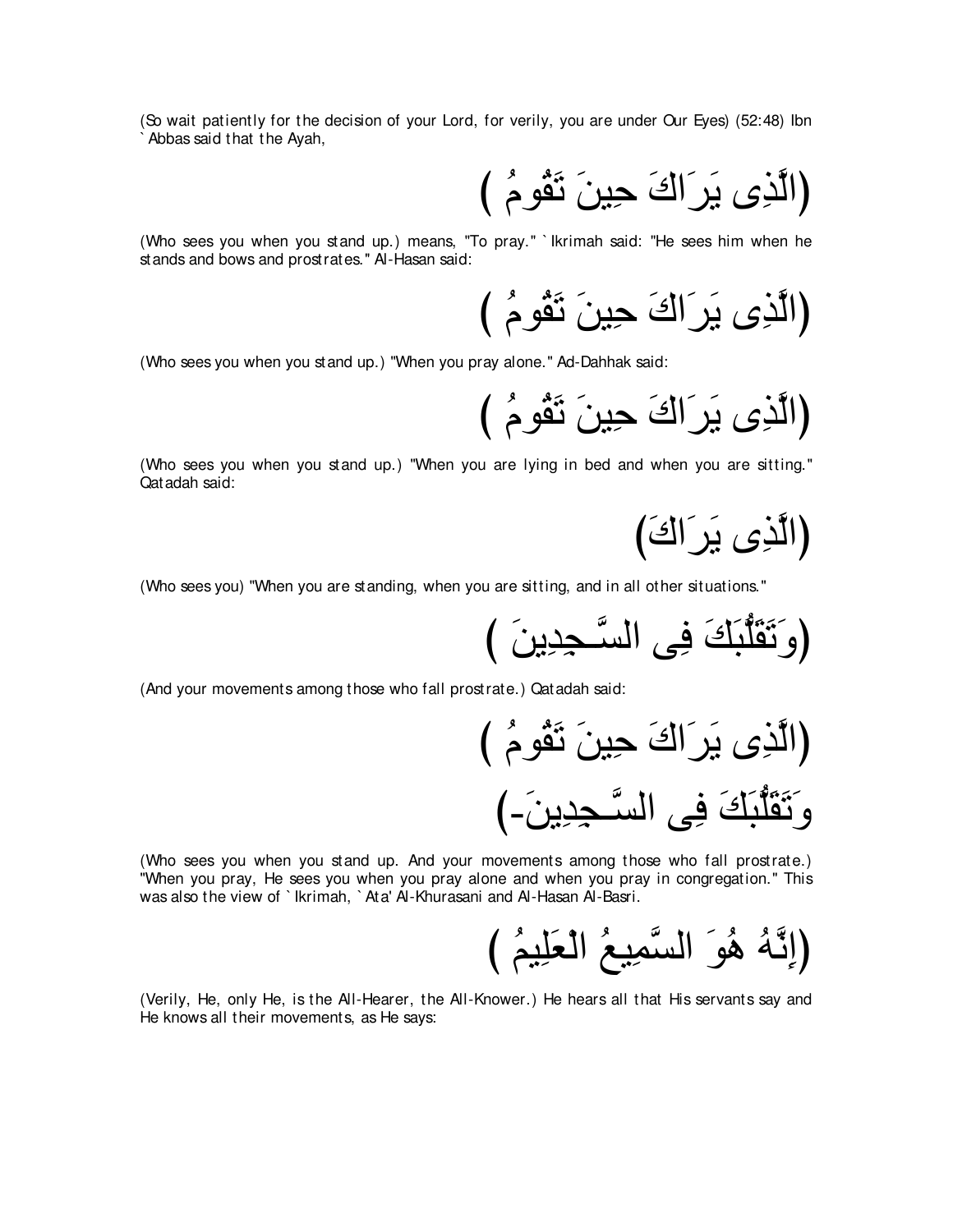ڬونُ فِي شَأْنِ و<sup>ِ</sup>مَا نَثْلُواْ مِنْهُ مِنٍ قُرْءَانِ ِ مِنْ عَمَلِ اِلاَّ كُنَّا عَلَيْكُمْ شُهُودًا اِدْ ثْفِيضُونَ فِيهِ)

(Neither you do any deed nor recite any portion of the Qur'an, nor you do any deed, but We are Witness thereof, when you are doing it) (10:61).

(هَلْ أَنَبَّئُكُمْ عَلَى مَن تَنَزَّلُ الشَّبَطِينُ ـ تَنَزَّلُ عَلَى كُلِّ أَقَّاكٍ أَثِيمٍ ـ يُلْقُونَ السَّمْعَ وَأَكْثَرُهُمْ كَـذِبُونَ - وَالشَّعَرَاءُ يَتَّبِعُهُمُ الْغَاوُونَ - أَلَمْ ثَرَ اَنَّـهُمْ فِي كُلِّ وَادٍ يَـهيمُونَ - وَاَنَّـهُمْ يَقُولُونَ مَا لاَ بَقْعَلُونَ − إلاّ الّذِينَ ءَامَنُواْ وَعَمِلُواْ الصَّـلِحَـتِ ا و انتصر و ا مر الَّذِينَ ظَلَمُو ا أَيَّ مُنقَلَبِ يَنقَلِبُونَ

(221. Shall I inform you upon whom the Shayatin descend) (222. They descend on every lying, sinful person (Athim).) (223. Who gives ear, and most of them are liars.) (224. As for the poets, the astray follow them,) (225. See you not that they speak about every subj ect in their poetry) (226. And that they say what they do not do.) (227. Except those who believe and do righteous deeds, and remember Allah much and vindicate themselves after they have been wronged. And those who do wrong will come to know by what overturning they will be overturned.)

## **Refutation of the Fabrications of the Idolators**

Here Allah addresses those idolators who claimed that what was brought by the Messenger was not the truth but was merely something that he had made up by himself, or that it came to him in visions from the Jinn. Allah stated that His Messenger was above their claims and fabrications, and that what he had brought did indeed come from Allah, and that it was a revelation and inspiration, brought down by a noble, trustworthy and mighty angel. It did not come from the Shayatin, because they have no desire for anything like this Noble Qur'an -- they descend upon those who are like them, the lying fortune-tellers. Allah says: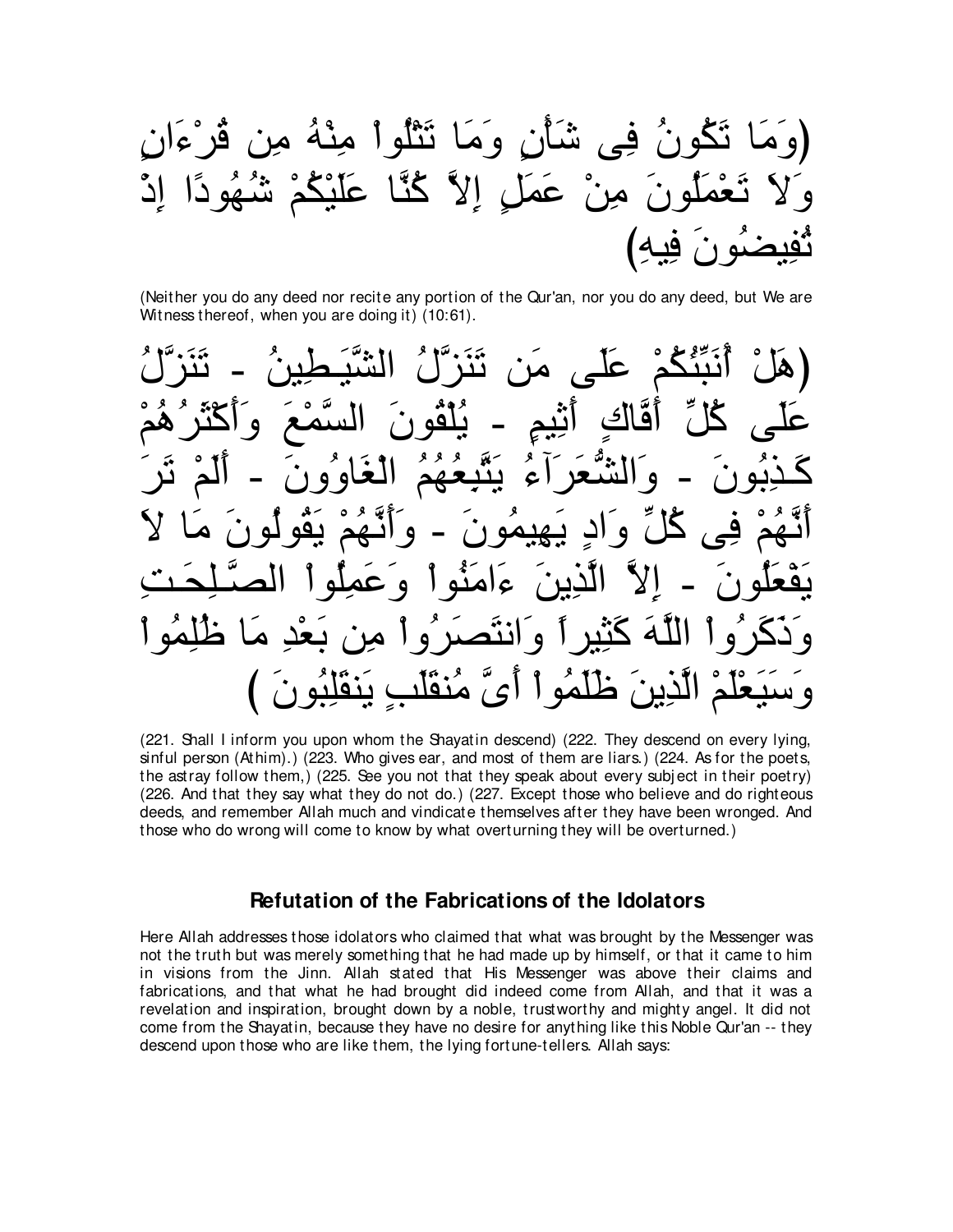(هَلْ أَنَبَنَّكُمْ)

(Shall I inform you) meaning, shall I tell you,

⊥メzゴ∠レ∠ゎ - ⊥リΒ⌒ト⇒∠Βzゼャや ⊥メzゴ∠レ∠ゎ リ∠ョ ヴ∠ヤ∠ハ ∇ユ⊥ム⊥ゃあら∠ル⊥ぺ ∇モ∠ワぴ び ∃ユΒ⌒を∠ぺ ∃ポゅzプ∠ぺ あモ⊥ミ ヴ∠ヤ∠ハ

(upon whom the Shayatin descend They descend on every lying, sinful person (Athim)) meaning, one whose speech is lies and fabrication.

(Athim) means, whose deeds are immoral. This is the person upon whom the Shayatin descend, fortune-tellers and other sinful liars. The Shayatin are also sinful liars.

(يُلْقُونَ السَّمْعَ)

(أَنْيُمٍ)

(Who gives ear, ) means, they try to overhear what is said in the heavens, and they try to hear something of the Unseen, then they add to it a hundred lies and tell it to their human comrades, who then tell it to others. Then the people believe everything they say because they were right about the one thing which was heard from the heavens. This was stated in an authentic Hadith recorded by Al-Bukhari from ` A'ishah, may Allah be pleased with her, who said, "The people asked the Prophet about fortune-tellers, and he said:

«إِنَّهُمْ لَيْسُوا بِشَيْء»)

(They are nothing.) They said: "O Messenger of Allah, they say things that come true.'' The Prophet said:

ゅ∠ワ⊥ゲ⌒ホ∇ゲ∠ボ⊥Β∠プ ぁヶあレ⌒イ∇ャや ゅ∠ヰ⊥ヘ∠ト∇ガ∠Α あペ∠エ∇ャや ∠リ⌒ョ ⊥る∠ヨ⌒ヤ∠ム∇ャや ∠マ∇ヤ⌒ゎ» ゅ∠ヰ∠バ∠ョ ∠ラヲ⊥ト⌒ヤ∇ガ∠Β∠プ ∩⌒ァゅ∠ィzギャや ⌒り∠ゲ∠ホ∇ゲ∠ボ∠ミ ⌒ヮあΒ⌒ャ∠ヱ ⌒ラ⊥ク⊥ぺ ヶ⌒プ «る∠よ∇グ∠ミ ⌒る∠もゅ⌒ョ ∇リ⌒ョ ∠ゲ∠ん∇ミ∠ぺ

(That is a word of truth which the Jinn snatches, then he gabbles it like the clucking of a chicken into the ear of his friend, but he mixes it with more than one hundred lies.) Al-Bukhari also recorded that Abu Hurayrah said, "The Prophet said: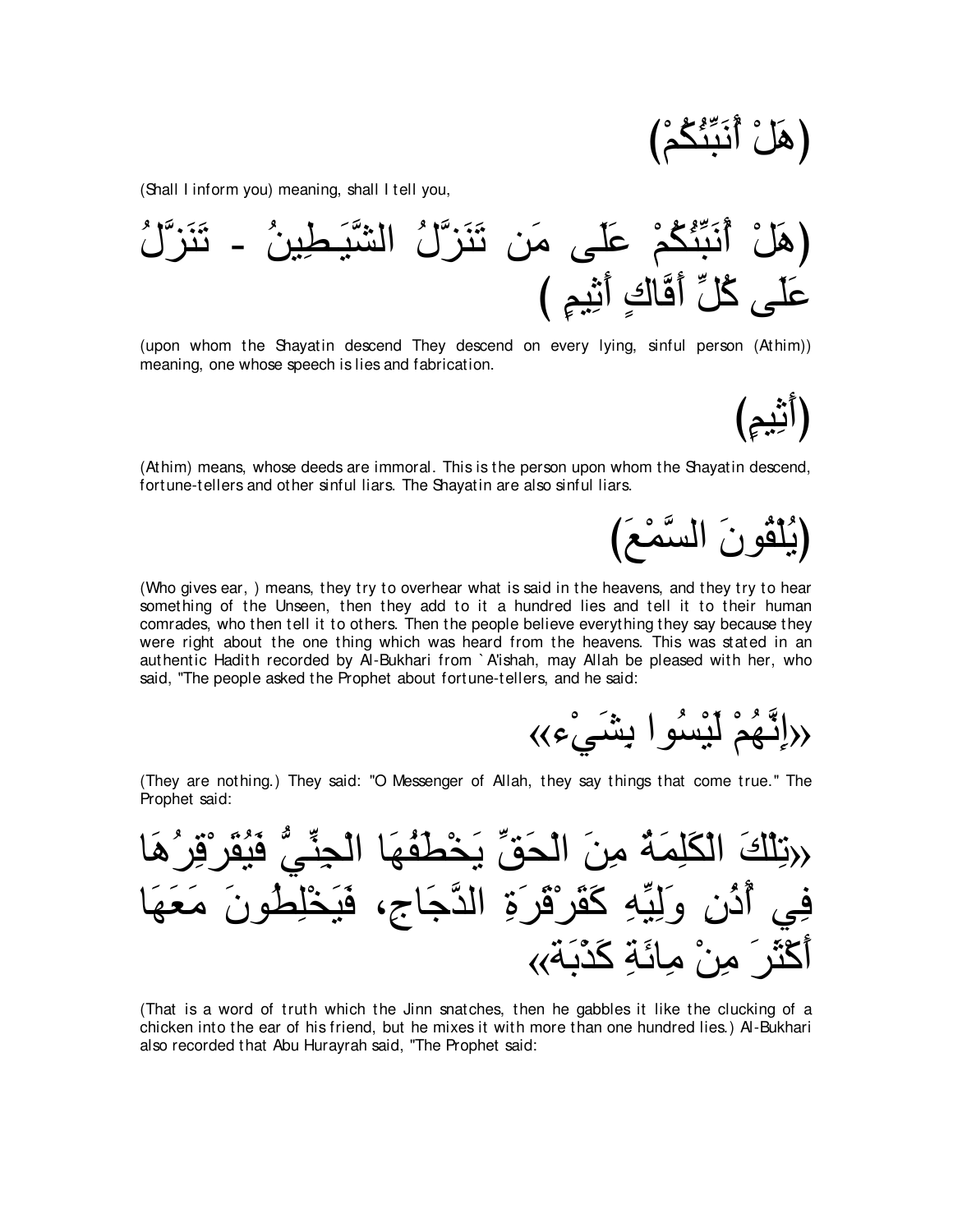حراد َا قضـَــ اللهُ اللهُ د∕لارَ فِي السَّمَاءِ) الْمَلَائِكَةُ بِأَحْنَحَنَهَا خُضِبْعَانًا لِقَوْلِهِ، كَ عَلَى صَفْوَانٍ، فَإِذَا فُزِّعَ عَنْ قُلُوبِهِمْ قَالُوا: مَاذَا قَالَ رَبَّكُمْ؟ قَالُوا (لِلَّذِي قَالَ): الْحَقَّ، وَهُوَ الْعَلِيُّ الكَبِيرُ، فَيَسْمَعُهَا مُسْتَرِقُو السَّمْعِ، وَمُسْتَرِقُو السَّمْعِ هَكَذَا بَعْضُهُمْ فَوْقَ بَعْضٍ وَصَفَ سُفْيَانُ بِيَدِهِ، فَحَرِّفَهَا وَبَدَّدَ بَيْنَ أَصـَابِعِهِ فَيَسْمَعُ الْكَلِمَةُ قَيْلُقِيهَا إِلَى مَنْ تَحْتَهُ، ثُّمَّ يُلْقِيهَا الْاخَرُ إِلَى مَنْ تَحْتَهُ، حَتَّى يُلْقِيَهَا عَلَى لِسَانِ السَّاحِرِ أَو الْكَاهِنِ، فَرِ′بَّمَا أَدْرَكَهُ الشَّهَابُ قَبْلَ أَنْ يُلْقِيَهَا، وَرِبَّمَا اَلْقَاهَا قَبْلَ أَنْ يُدْرِكَهُ، فَيَكْذِبُ مَعَهَا مِائَة كَدْبَةٍ،فَيُقَالُ: اَلَيْسَ قَدْ قَالَ لَنَا يَو ْمَ كَذَا وَكَذَا: كَذَا وَكَذَا؟ فَيُصَدَّقُ بِنِلْكَ الْكَلِمَةِ الَّتِي سُمِعَتْ م*ِن*َ السَّمَاء»

(When Allah decrees a matter in heaven, the angels beat their wings in submission to His decree, a chain beating on a rock. And when the fear in their hearts subsides, they say: "What is it that your Lord has said'' They say: "The truth. And He is the Most High, the Most Great.'' Then when the Jinn who are listening out, one above the other) -- and Sufyan illustrated this with a gesture, holding his hand vertically with his fingers outspread -- (when they hear this, they throw it down from one to another, until it is passed to the fortune-teller or soothsayer. The shooting star may strike the Jinn before he passes it on, or he may pass it on before he is struck, and he adds to it one hundred lies, thus it is said: "Did he not tell us that on such and such a day, such and such would happen'' So they believe him because of that one thing which was heard from the heavens.) This was recorded by Al-Bukhari. Al-Bukhari recorded from ` A'ishah, may Allah be pleased with her, that the Prophet said: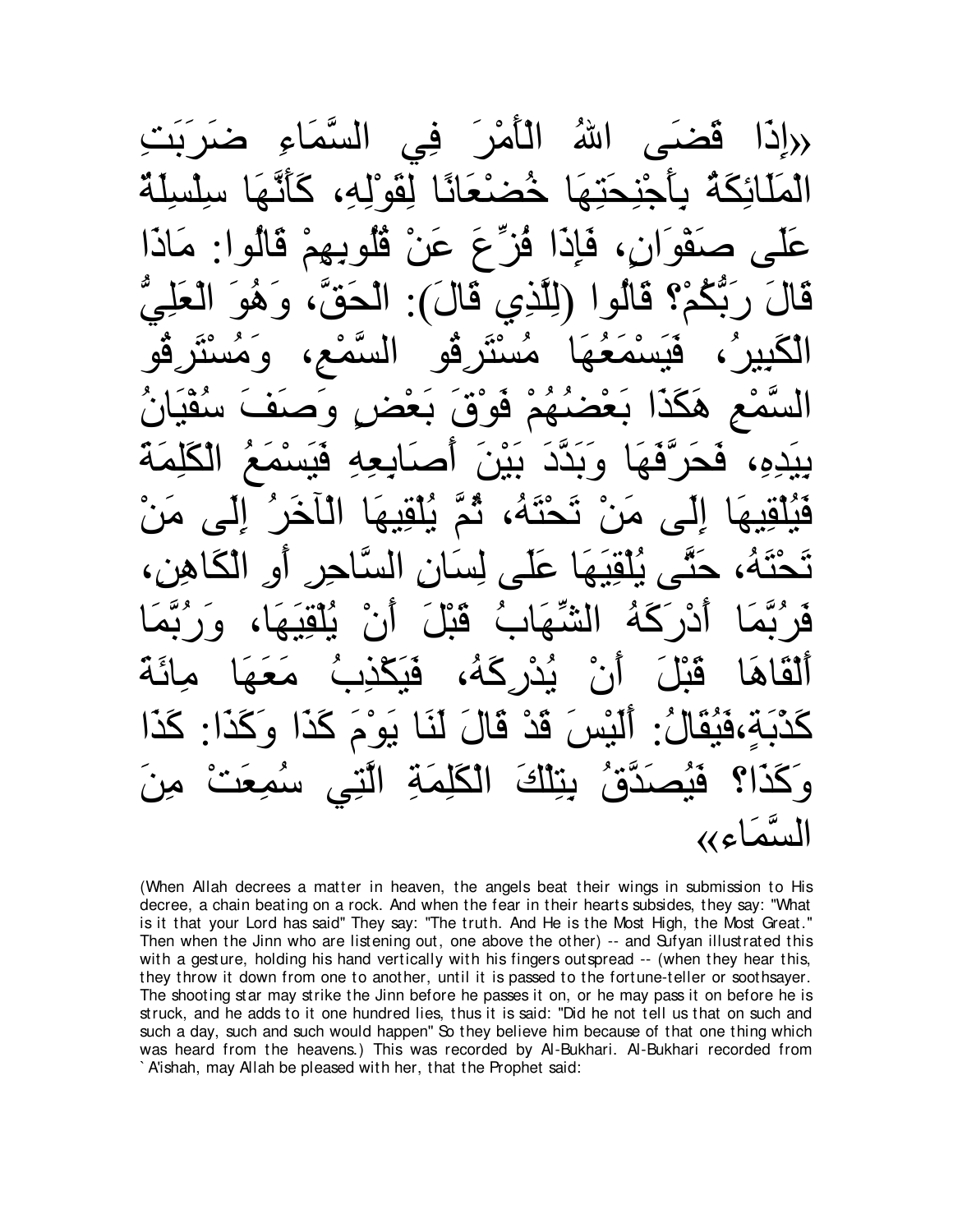(The angels speak in the clouds about some matter on earth, and the Shayatin overhear what they say, so they tell it to the fortune-teller, gurgling into his ear like (a liquid poured) from a glass bottle, and he adds to it one hundred lies.)

## Refutation of the Claim that the Prophet was a Poet

# (وَالشُّعَرَآءُ يَتَّبِعُهُمُ الْغَاوُونَ )

(As for the poets, the astray ones follow them.) `Ali bin Abi Talhah reported from Ibn `Abbas that this means: "The disbelievers follow the misquided among mankind and the Jinn." This was also the view of Mujahid, `Abdur-Rahman bin Zayd bin Aslam, and others. `Ikrimah said, "Two poets would ridicule one another in verse, with one group of people supporting one and another group supporting the other. Hence Allah revealed the Ayah,

(As for the poets, the erring ones follow them.)

(أَلَمْ تَرَ أَتَّهُمْ فِي كُلِّ وَادٍ يَهِيمُونَ )

(See you not that they speak about every subject in their poetry) `Ali bin Abi Talhah reported from Ibn `Abbas that this means: "They indulge in every kind of nonsense." Ad-Dahhak reported that Ibn `Abbas said, "They engage in every kind of verbal art." This was also the view of Mujahid and others.

(وَأَنَّهُمْ يَقُولُونَ مَا لاَ يَقْعَلُونَ )

(And that they say what they do not do.) Al-`Awfi reported that lbn `Abbas said that at the time of the Messenger of Allah, two men, one from among the Ansar and one from another tribe, were ridiculing one another in verse, and each one of them was supported by a group of his own people, who were the foolish ones, and Allah said: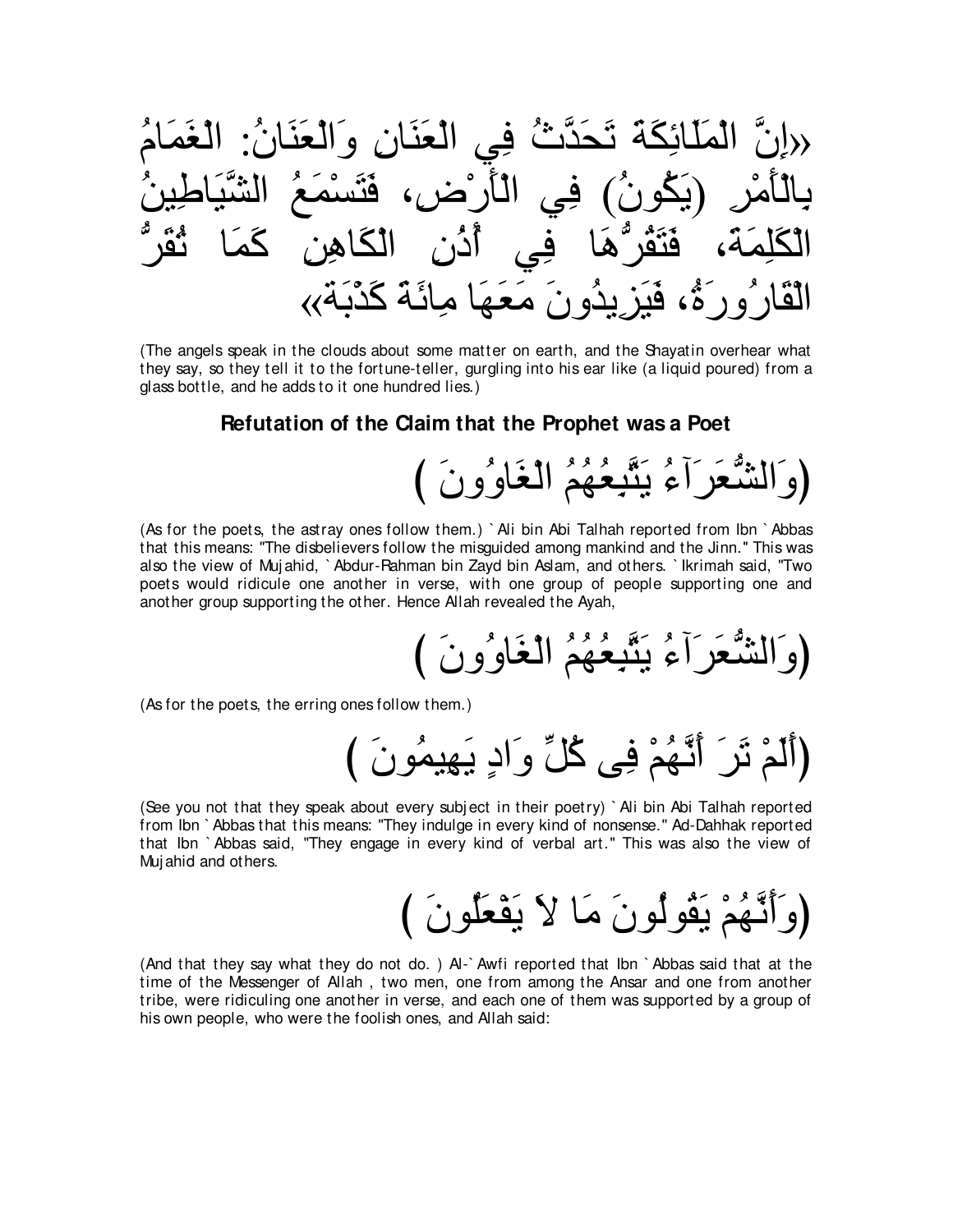(As for the poets, the erring ones follow them. See you not that they speak about every subject in their poetry And that they say what they do not do.) What is meant here is that the Messenger, to whom this Qur'an was revealed, was not a soothsayer or a poet, because his situation was quite obviously different to theirs, as Allah says:

(And We have not taught him poetry, nor is it suitable for him. This is only a Reminder and a plain Qur'an.) (36:69),

(That this is verily, the word of an honored Messenger. It is not the word of a poet, little is that you believe! Nor is it the word of a soothsayer, little is that you remember! This is the Revelation sent down from the Lord of all that exits.) (69:40-43)

# The Exception of the Poets of Islam

(إِلاَّ الَّذِينَ ءَامَنُواْ وَعَمِلُواْ الصَّلِحَتِ)

(Except those who believe and do righteous deeds,) Muhammad bin Ishaq narrated from Yazid bin `Abdullah bin Qusayt, that Abu Al-Hasan Salim Al-Barrad, the freed servant of Tamim Ad-Dari said: "When the Ayah --

(As for the poets, the erring ones follow them.) was revealed, Hassan bin Thabit, `Abdullah bin Rawahah and Ka`b bin Malik came to the Messenger of Allah, weeping, and said: "Allah knew when He revealed this Ayah that we are poets. The Prophet recited to them the Ayah,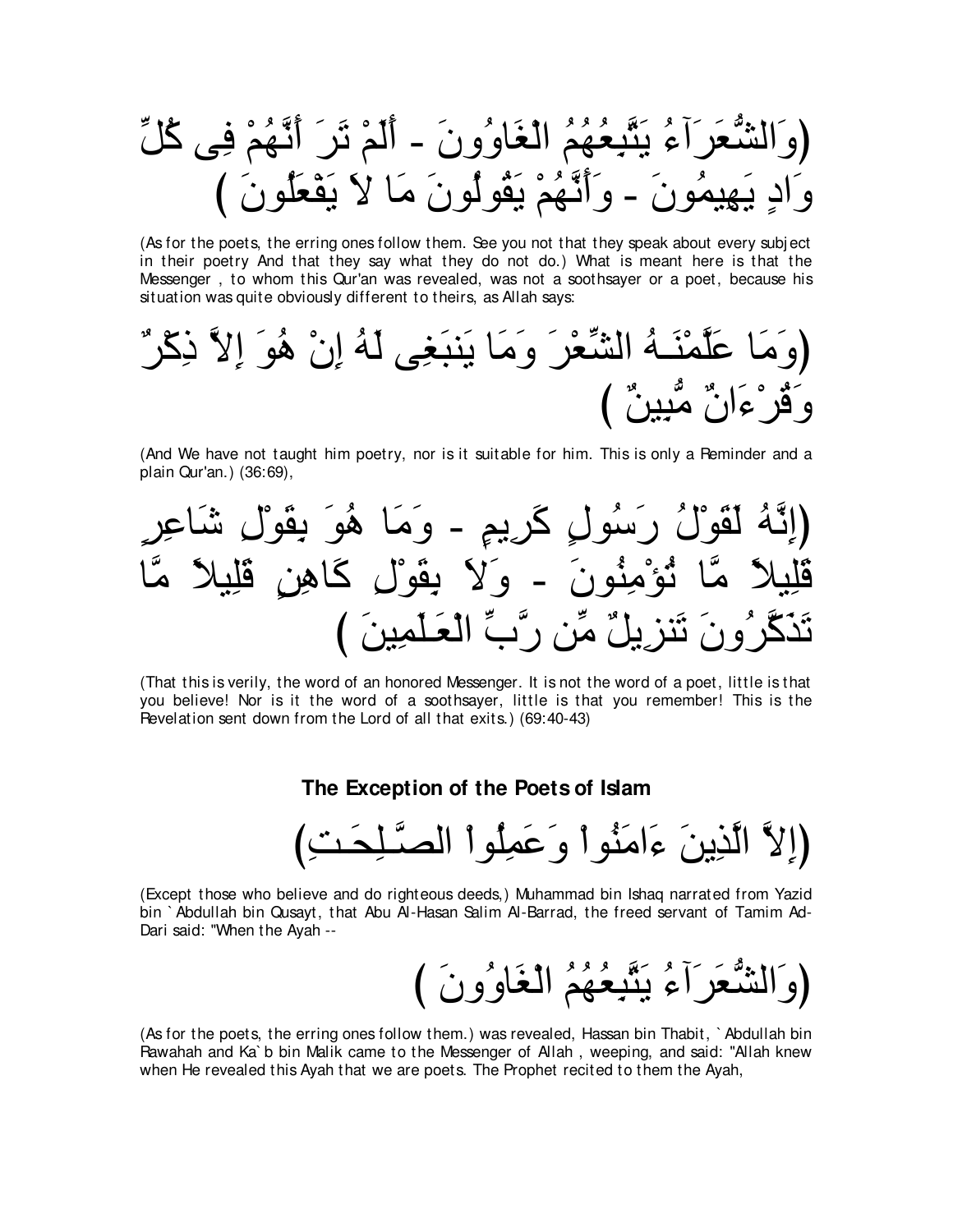(إِلاَّ الَّذِينَ ءَامَنُو ا<sub>ُ</sub> و عَمِلُو ا الصَّلِحَتِ)

(Except those who believe and do righteous deeds,) and said:

«(أَنْثُم»)

((This means) you.)

(وَ ذَكَر ′و أ اللَّهَ كَثِيرِ 1)

(and remember Allah much). He said:

«(أَنْثُم»)

«(أَنْثُم»)

((This means) you.)

(وَانتَصَىرُوا مِن بَعْدِ مَا ظَلِمُوا)

(and vindicate themselves after they have been wronged. ) He said:

((This means) you.) This was recorded by Ibn Abi Hatim and Ibn Jarir from the narration of Ibn Ishaq. But this Surah was revealed in Makkah, so how could the reason for its revelation be the poets of the Ansar This is something worth thinking about. The reports that have been narrated about this are all Mursal and cannot be relied on. And Allah knows best. But this exception could include the poets of the Ansar and others. It even includes those poets of the Jahiliyyah who indulged in condemning Islam and its followers, then repented and turned to Allah, and gave up what they used to do and started to do righteous deeds and remember Allah much, to make up for the bad things that they had previously said, for good deeds wipe out bad deeds. So they praised Islam and its followers in order to make up for their insults, as ) the poet ( ` Abdullah bin Az-Zab` ari said when he became Muslim: "O Messenger of Allah, indeed my tongue will try to make up for things it said when I was bad -- When I went along with the Shaytan during the years of misguidance, and whoever inclines towards his way is in a state of loss." Similarly, Abu Sufyan bin Al-Harith bin `Abd Al-Muttalib was one of the most hostile people towards the Prophet , even though he was his cousin, and he was the one who used to mock him the most. But when he became Muslim, there was no one more beloved to him than the Messenger of Allah . He began to praise the Messenger of Allah where he had mocked him, and take him as a close friend where he had regarded him as an enemy.

(وَانتَصَرُوا مِن بَعْدِ مَا ظُلِمُوا)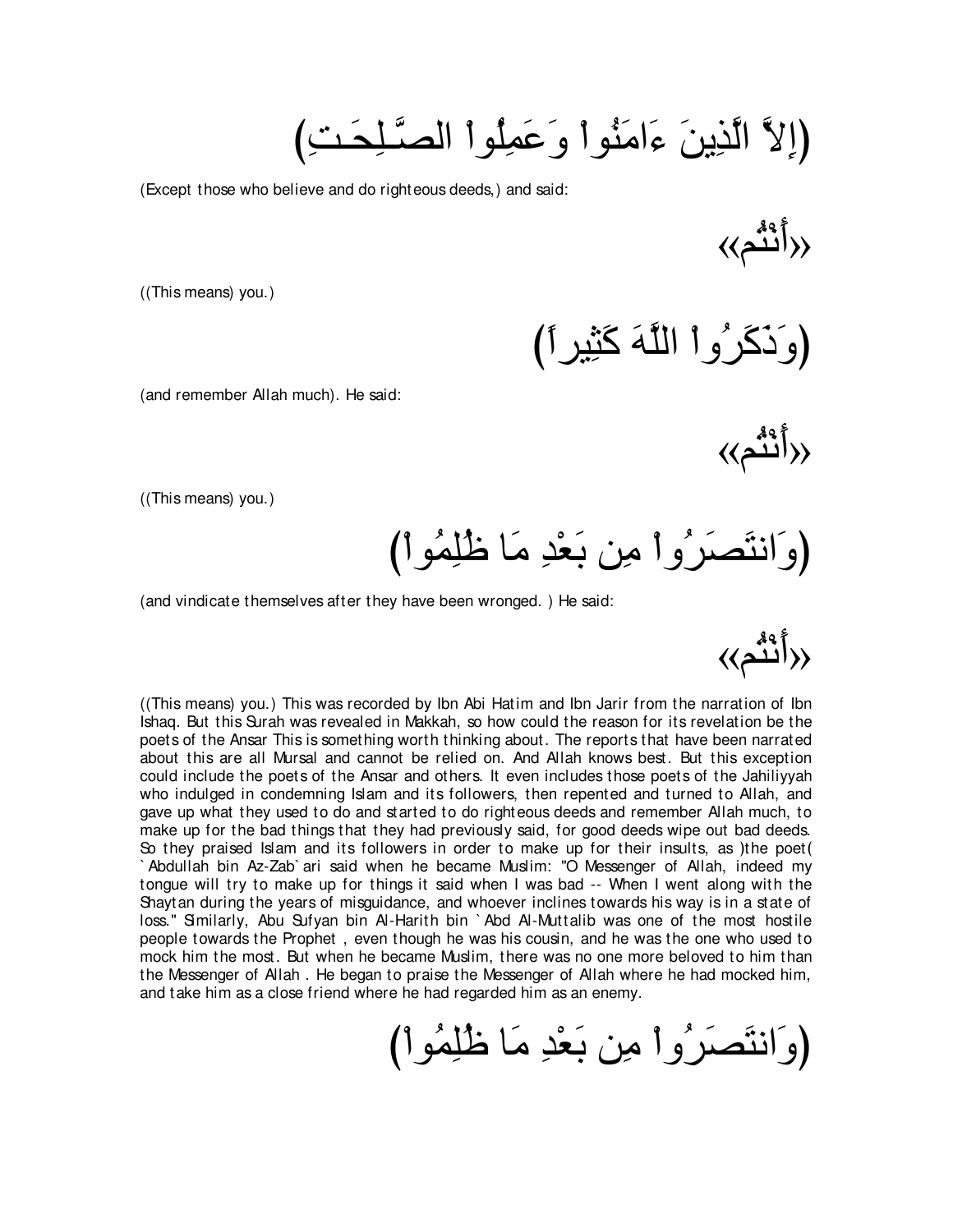(and vindicate themselves after they have been wronged.) Ibn ` Abbas said, "They responded in kind to the disbelievers who used to ridicule the believers in verse.'' This was also the view of Muj ahid, Qatadah and several others. It was also recorded in the Sahih that the Messenger of Allah said to Hassan:

«اهْجُهُم»

(Ridicule them in verse.) Or he said:

«دَهاجِهِمْ وَجِبْرِيلُ مَعَك»

(Ridicule them in verse, and Jibril is with you.) Imam Ahmad recorded that Ka` b bin Malik said to the Prophet , "Allah has revealed what He revealed about the poets. The Messenger of Allah said:

ヶ⌒ジ∇ヘ∠ル ヵ⌒グzャや∠ヱ ∩⌒ヮ⌒ルゅ∠ジ⌒ャ∠ヱ ⌒ヮ⌒ヘ∇Β∠ジ⌒よ ⊥ギ⌒ワゅ∠イ⊥Α ∠リ⌒ョ∇ぽ⊥ヨ∇ャや zラ⌒ま» «モ∇ら⇒zレャや ⊥ウ∇ツ∠ル ⌒ヮ⌒よ ∇ユ⊥ヰ∠ルヲ⊥ョ∇ゲ∠ゎ ゅ∠ョ zラ∠ほ∠ム∠ャ ⌒ロ⌒ギ∠Β⌒よ

(The believer wages Jihad with his sword and with his tongue, By the One in Whose Hand is my soul, it is as if you are attacking them with arrows.)

び∠ラヲ⊥ら⌒ヤ∠ボレ∠Α ∃ょ∠ヤ∠ボレ⊥ョ zン∠ぺ ∇やヲ⊥ヨ∠ヤ∠ニ ∠リΑ⌒グzャや ∇ユ∠ヤ∇バ∠Β∠シ∠ヱぴ

(And those who do wrong will come to know by what overturning they will be overturned.) This is like the Ayah,

び∇ユ⊥ヰ⊥ゎ∠ケ⌒グ∇バ∠ョ ∠リΒ⌒ヨ⌒ヤ⇒zヌャや ⊥ノ∠ヘレ∠Α ∠Ι ∠ュ∇ヲ∠Αぴ

(The Day when their excuses will be of no profit to wrongdoers) (40: 52). According to the Sahih, the Messenger of Allah said:

«る∠ョゅ∠Β⌒ボ∇ャや ∠ュ∇ヲ∠Α ∀れゅ∠ヨ⊥ヤ⊥ニ ∠ユ∇ヤぁヌャや zラ⌒み∠プ ∩∠ユ∇ヤぁヌャや∠ヱ ∇ユ⊥ミゅzΑ⌒ま»

(Beware of wrongdoing, for wrongdoing will be darkness on the Day of Resurrection.) Qatadah bin Di` amah said concerning the Ayah --

び∠ラヲ⊥ら⌒ヤ∠ボレ∠Α ∃ょ∠ヤ∠ボレ⊥ョ zン∠ぺ ∇やヲ⊥ヨ∠ヤ∠ニ ∠リΑ⌒グzャや ∇ユ∠ヤ∇バ∠Β∠シ∠ヱぴ

(And those who do wrong will come to know by what overturning they will be overturned.) this refers to the poets and others. This is the end of the Tafsir Surat Ash-Shu` ara'. Praise be to Allah, Lord of the worlds.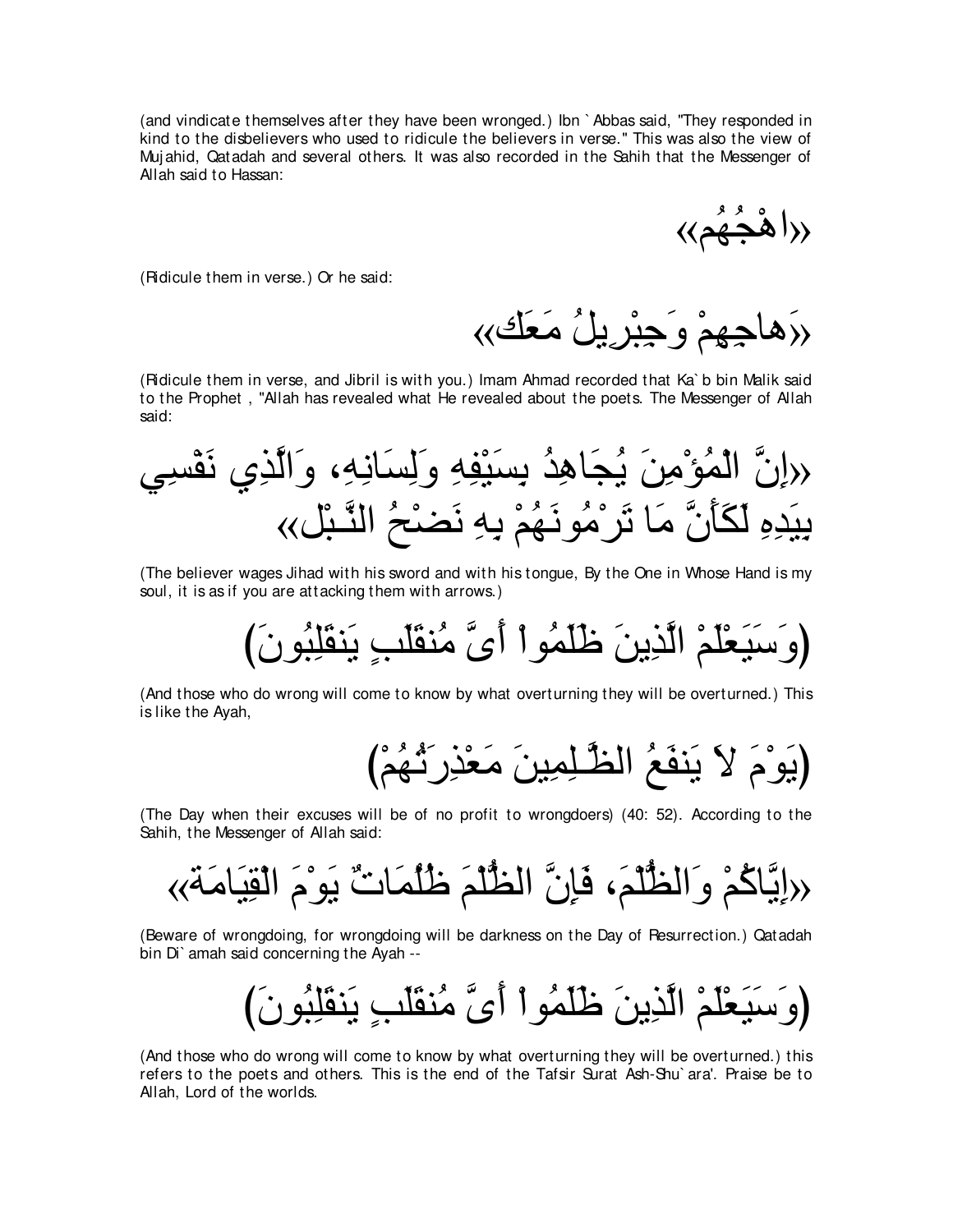# The Tafsir of Surat An-Naml

# $(Chapter - 27)$

#### Which was revealed in Makkah



In the Name of Allah, the Most Gracious, the Most Merciful.



(1. Ta Sin. These are the Ayat of the Qur'an, and (it is) a Book (that is) clear.) (2. A quide and glad tidings for the believers.) (3. Those who perform the Salah and give the Zakah and they believe with certainty in the Hereafter.) (4. Verily, those who believe not in the Hereafter, We have made their deeds fair seeming to them, so that they wander about blindly.) (5. They are those for whom there will be an evil torment. And in the Hereafter they will be the greatest losers.) (6. And verily, you are being taught the Qur'an from One, All

# The Qur'an is Guidance and Glad Tidings for the Believers, a Warning to the Disbelievers, and it is from Allah

In (the comments on) Surat Al-Bagarah, we discussed the letters which appear at the beginning of some Surahs.

(These are the Ayat of the Qur'an, and (it is) a Book (that is) clear.) It is plain and evident.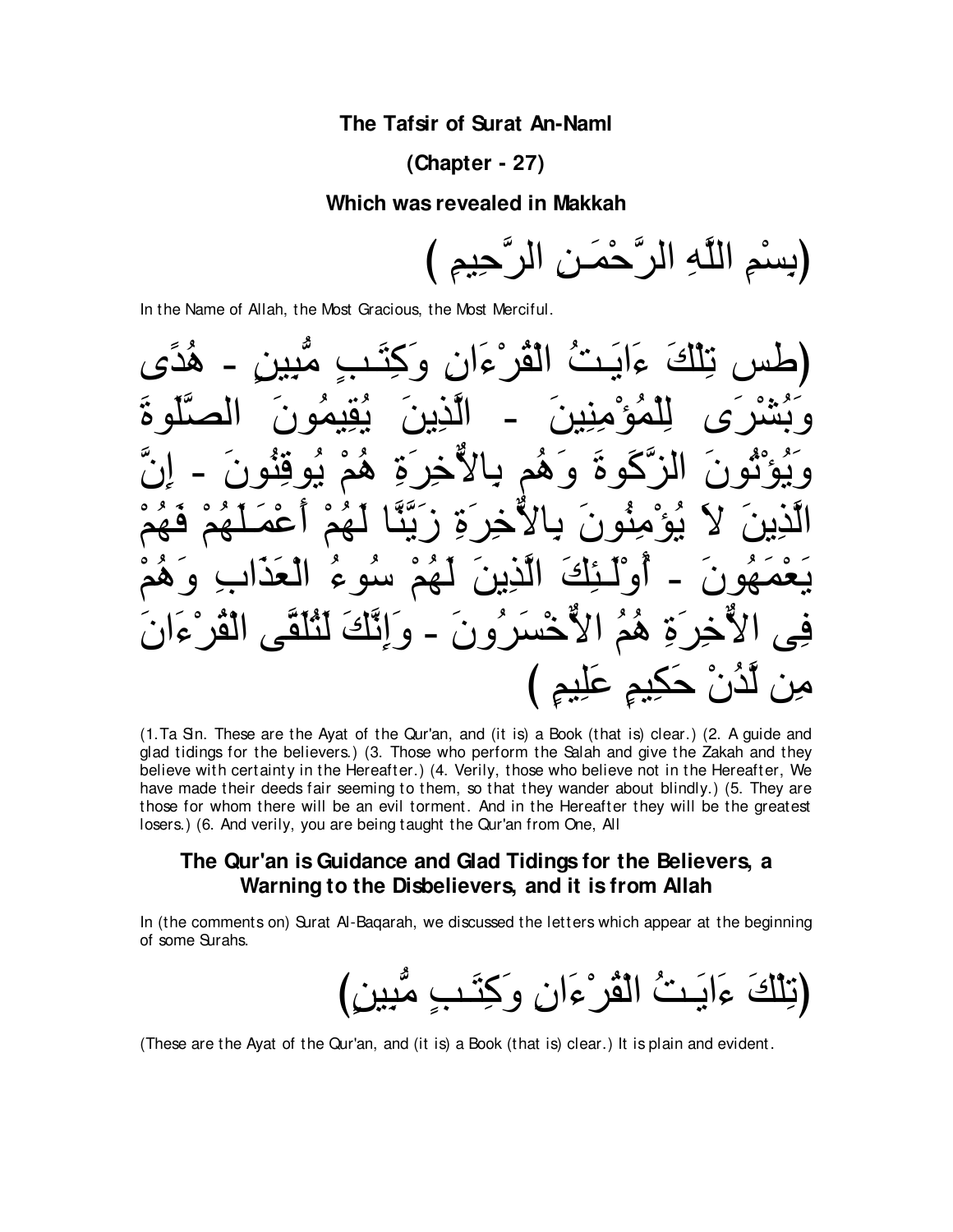(هُدَّي وَبُشْرَى لِلْمُوْمِنِينَ )

(A guide and glad tidings for the believers.) meaning, guidance and good news may be attained from the Qur'an for those who believe in it, follow it and put it into practice. They establish obligatory prayers, pay Zakah and believe with certain faith in the Hereafter, the resurrection after death, reward and punishment for all deeds, good and bad, and Paradise and Hell. This is like the Ayat:

∠Ι ∠リΑ⌒グzャや∠ヱ ∀¬べ∠ヘ⌒セ∠ヱ ン⇔ギ⊥ワ ∇やヲ⊥レ∠ョや∠¬ ∠リΑ⌒グzヤ⌒ャ ∠ヲ⊥ワ ∇モ⊥ホぴ び∀ゲ∇ホ∠ヱ ∇ユ⌒ヰ⌒ルや∠クや∠¬ ヴ⌒プ ∠ラヲ⊥レ⌒ョ∇ぽ⊥Α

(Say: "It is for those who believe, a guide and a healing. And as for those who disbelieve, there is heaviness (deafness) in their ears...'') (41:44).

び⇔や∂ギぁャ ⇔ゅョ∇ヲ∠ホ ⌒ヮ⌒よ ∠ケ⌒グ∇レ⊥ゎ∠ヱ ∠リΒ⌒ボzわ⊥ヨ∇ャや ⌒ヮ⌒よ ∠ゲあゼ∠ら⊥わ⌒ャぴ

(that you may give glad tidings to those who have Taqwa, and warn with it the Ludd (most quarrelsome) people) (19: 97). Allah says here:

び⌒り∠ゲ⌒カxΙゅ⌒よ ∠ラヲ⊥レ⌒ョ∇ぽ⊥Α ∠Ι ∠リΑ⌒グzャや zラ⌒まぴ

(Verily, those who believe not in the Hereafter,) meaning, those who deny it and think that it will never happen.

زِيَّنَّا لَهُمْ أَعْمَلَهُمْ فَهُمْ يَعْمَهُونَ)

(We have made their deeds fair seeming to them, so that they wander about blindly.) means, ` We have made what they are doing seem good to them, and We have left them to continue in their misguidance, so they are lost and confused.' This is their recompense for their disbelief in the Hereafter, as Allah says:

⌒ヮ⌒よ ∇やヲ⊥レ⌒ョ∇ぽ⊥Α ∇ユ∠ャ ゅ∠ヨ∠ミ ∇ユ⊥ワ∠ゲ⇒∠ダ∇よ∠ぺ∠ヱ ∇ユ⊥ヰ∠ゎ∠ギ⌒ゃ∇プ∠ぺ ⊥ょあヤ∠ボ⊥ル∠ヱぴ び∃りzゲ∠ョ ∠メzヱ∠ぺ

(And We shall turn their hearts and their eyes away, as they refused to believe therein for the first time) (6:110).

(آوْلَـئِكَ الَّذِينَ لَـهُمْ سُوءُ الْـعَذَابِ)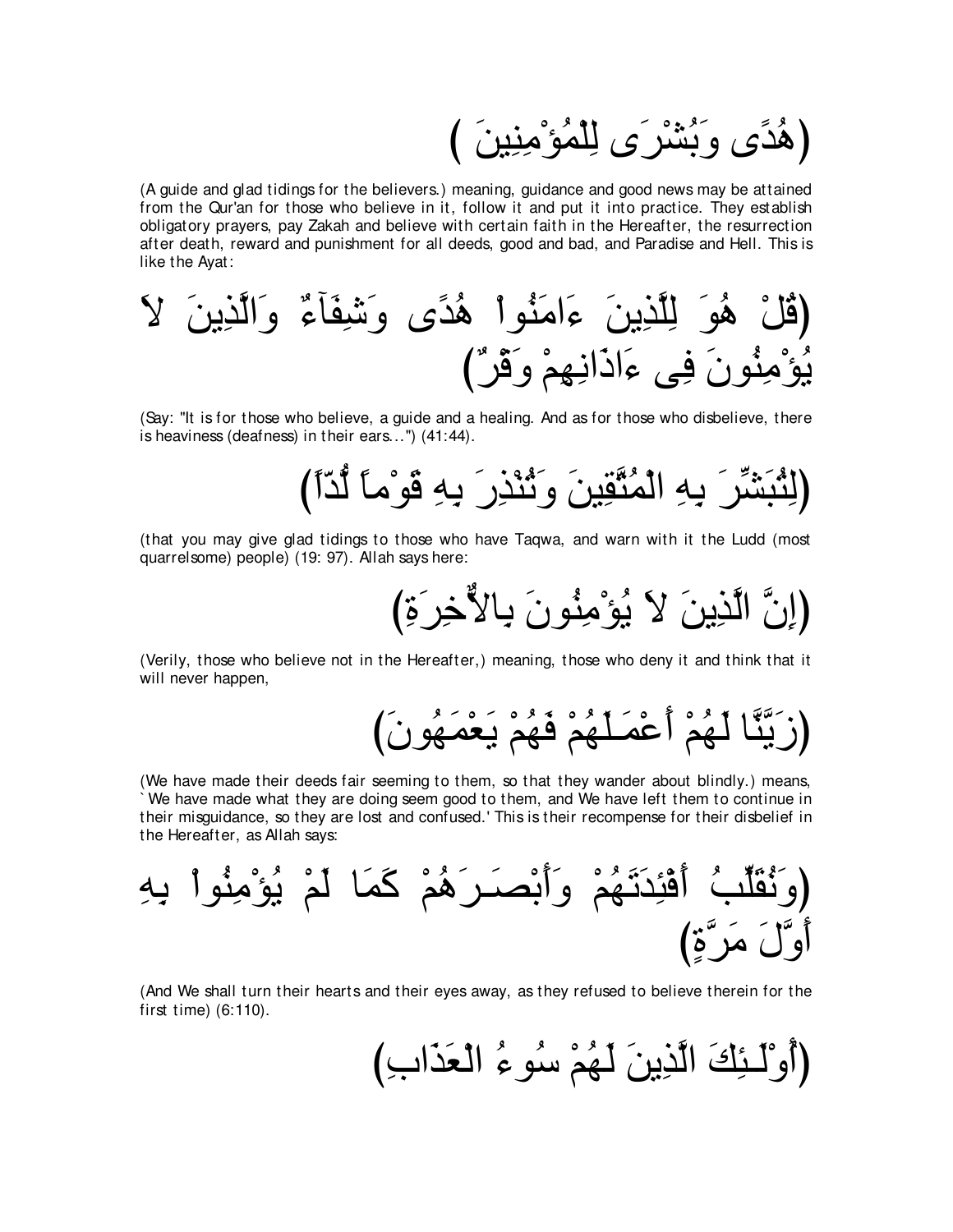(They are those for whom there will be an evil torment.) in this world and the Hereafter.

(And in the Hereafter they will be the greatest losers.) means, no one but they, among all the people who will be gathered, will lose their souls and their wealth.

(And verily, you are being taught the Qur'an from One, All-Wise, All-Knowing.)

(و اڏُكَ

(And verily, you) O Muhammad. Qatadah said:

أثلق

(are being taught) "Are receiving."

(the Qur'an from One, All-Wise, All-Knowing.) from One Who is Wise in His commands and prohibitions, and Who knows all things, major and minor. Whatever He says is absolute Truth, and His rulings are entirely fair and just, as Allah says:

(And the Word of your Lord has been fulfilled in truth and in justice) (6:115).

لأَهْلِهِ إِنِّهِ قال امہ ست ءَاتِيكُمْ ا جَاءَهَا نَوديَ أَن يُو رَكَ مَر له ن فلمّ حولها وسُنْحَـ و هدن الله ر د اللَّهُ الْعَزِيزُ ُ اللَّهُ ِ أَنَـا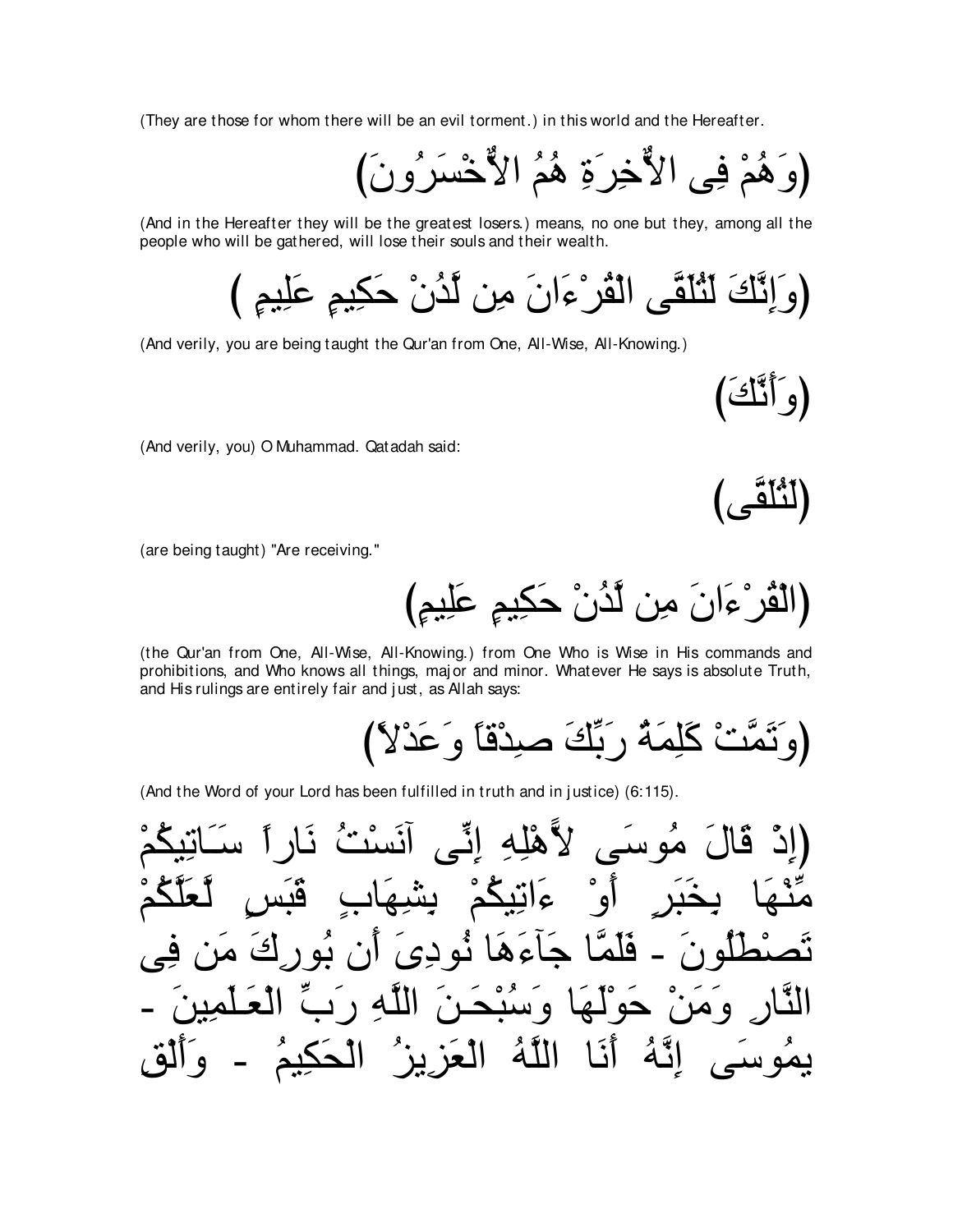عَصِدَاكَ فَلَمَّا رِعَ∣هَا نَيْتَز<sup>ِمْ</sup> كَأَنَّهَا جَأَنَّ وَلَّـ*ي* حَقَبْ بِمُوسَے ٍ لا تَخَفُ ائِّے کِ کَخَاف الْمُرْسَلُونَ − إِلاَّ مَن ظَلَمَ ثُمَّ بَدَّلَ حُسْناً بَعْدَ سُوءٍ هَإِنَّـى غَفُورٌ رَّحِيمٌّ - وَأَدْخِلْ يَدَكَ فِي جَيْبِكَ تَخْرُجْ بَيْضَاءَ مِنْ غَيْرِ سُوءٍ فِي تِسْعِ ءَايَتٍ إِلَى فِرْعَوْنَ وَقَوْمِهِ إِنَّهُمْ كَانُواْ قَوْماً فَسِقِينَ ـ فَلَمَّا جَاءَتْهُمْ ءَايَثْنَا مُبْصِرِرَةً قَالُواْ هَـٰذَا سِحْرٌ مَّبِينٌ -وَجَحَدُوا بِهَا وَاسْتَيْقَنَتْهَا أَنفُسُهُمْ ظُلْماً وَعُلُوّاً حدَفَ المُقَس

(7. (Remember) when Musa said to his household: "Verily, I have seen a fire; I will bring you from there some information, or I will bring you a burning ember, that you may warm yourselves.'') (8. But when he came to it, he was called: "Blessed is whosoever is in the fire, and whosoever is round about it! And glorified be Allah, the Lord of all that exists.'') (9. "O Musa! Verily, it is I, Allah, the All-Mighty, the All-Wise.'') (10. "And throw down your stick!'' But when he saw it moving as if it were a snake, he turned in flight, and did not look back. (It was said:) "O Musa! Fear not: verily, the Messengers fear not in front of Me.'') (11. "Except him who has done wrong and afterwards has changed evil for good; then surely, I am Oft-Forgiving, Most Merciful.'') (12. "And put your hand into opening of your garment, it will come forth white without hurt. (These are) among the nine signs (you will take) to Fir` awn and his people. Verily, they are a people who are rebellious.'') (13. But when Our Ayat came to them, clear to see, they said: "This is a manifest magic.'') (14. And they belied them wrongfully and arrogantly, though they themselves were convinced thereof. So, see what was the end of the mischief-makers.)

# **The Story of Musa and the End of Fir` awn**

Here Allah tells His Messenger Muhammad about what happened to Musa, peace be upon him, how Allah chose him, spoke with him and gave him mighty, dazzling signs and overwhelming proof, and sent him to Fir` awn and his people, but they denied the proof, disbelieved in him and arrogantly refused to follow him. Allah says:

(إِذْ قَالَ مُوسَى لأَهْلِهِ)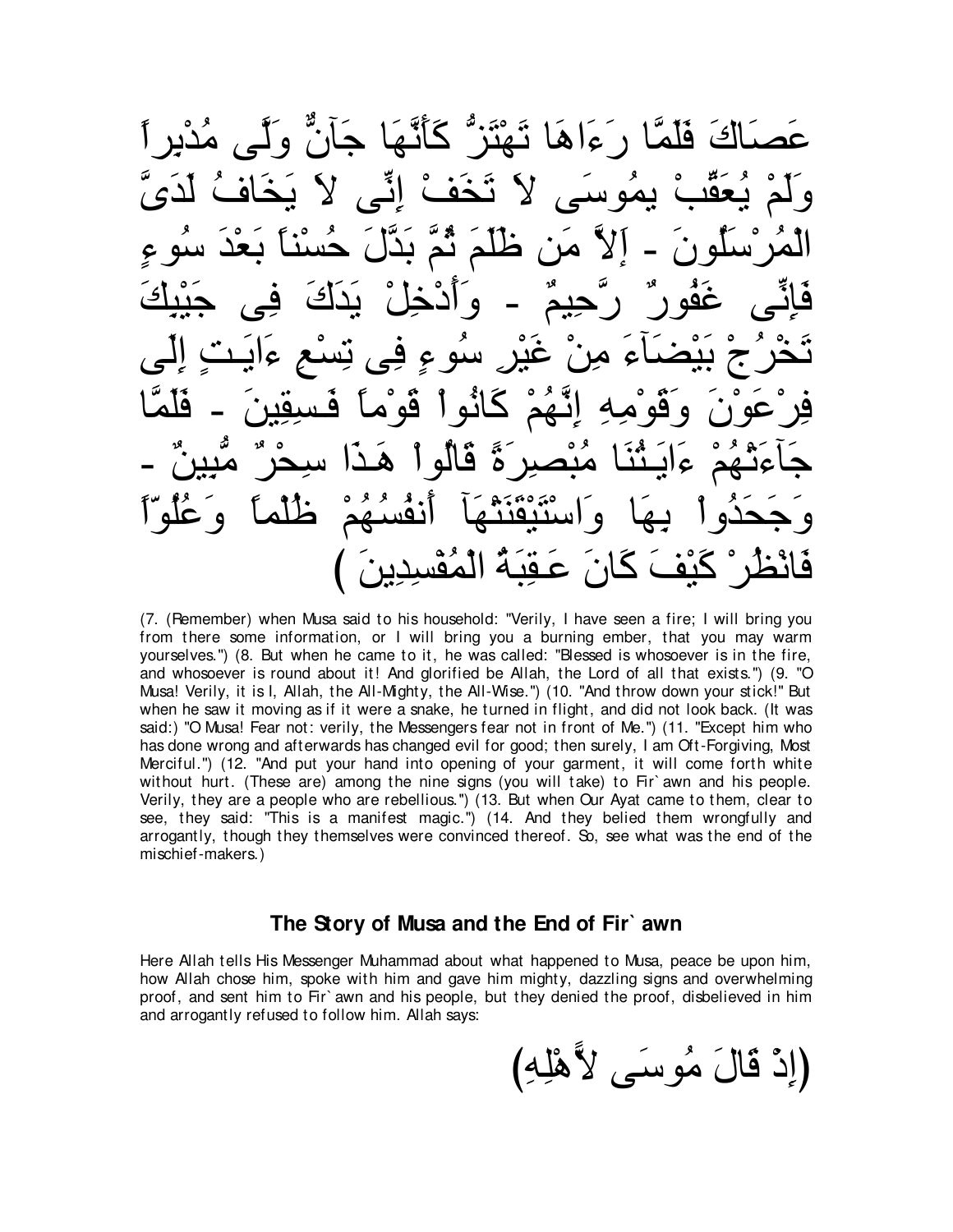(when Musa said to his household), meaning, remember when Musa was traveling with his family and lost his way. This was at night, in the dark. Musa had seen a fire beside the mountain, i.e., he had noticed a fire burning brightly, and said,

び∃ゲ∠ら∠ガ⌒よ ゅ∠ヰ∇レあョ ∇ユ⊥ムΒ⌒ゎゅ∠⇒∠シ ⇔やケゅ∠ル ⊥ろ∇ジ∠ルへ ヴあル⌒ま ⌒ヮ⌒ヤ∇ワ6Ιぴ

(to his household: "Verily, I have seen a fire; I will bring you from there some information...'') meaning, ` about the way we should take.'

び∠ラヲ⊥ヤ∠ト∇ダ∠ゎ ∇ユ⊥ムzヤ∠バzャ ∃ザ∠ら∠ホ ∃ゆゅ∠ヰ⌒ゼ⌒よ ∇ユ⊥ムΒ⌒ゎや∠¬ ∇ヱ∠ぺぴ

(or I will bring you a burning ember, that you may warm yourselves.) meaning, so that they could keep warm. And it was as he said: "He came back with great news, and a great light.'' Allah says:

∇リ∠ョ∠ヱ ⌒ケゅzレャや ヴ⌒プ リ∠ョ ∠ポ⌒ケヲ⊥よ ラ∠ぺ ∠ン⌒キヲ⊥ル ゅ∠ワ∠¬べ∠ィ ゅzヨ∠ヤ∠プぴ びゅ∠ヰ∠ャ∇ヲ∠ェ

(But when he came to it, he was called: "Blessed is whosoever is in the fire, and whosoever is round about it!'') meaning, when he came to it, he saw a great and terrifying sight: the fire was burning in a green bush, and the fire was burning ever brighter while the bush was growing ever more green and beautiful. Then he raised his head, and saw that its light was connected to the clouds of the sky. Ibn ` Abbas and others said, "It was not a fire, rather it was shining light.'' According to one report narrated from Ibn ` Abbas, it was the Light of the Lord of the worlds. Musa stood amazed by what he was seeing, and

び⌒ケゅzレャや ヴ⌒プ リ∠ョ ∠ポ⌒ケヲ⊥よ ラ∠ぺ ∠ン⌒キヲ⊥ルぴ

(he was called: "Blessed is whosoever is in the fire...'') Ibn ` Abbas said, "This means, Holy is (whosoever is in the fire).''

(وَمَنْ حَوْلَهَا)

(and whosoever is round about it) means, of the angels. This was the view of Ibn ` Abbas, ` Ikrimah, Sa` id bin Jubayr, Al-Hasan and Qatadah.

び∠リΒ⌒ヨ∠ヤ⇒∠バ∇ャや あゆ∠ケ ⌒ヮzヤャや ∠リ⇒∠エ∇ら⊥シ∠ヱぴ

(And glorified be Allah, the Lord of all that exists), Who does whatever He wills and there is nothing like Him among His creation. Nothing He has made can encompass Him, and He is the Exalted, the Almighty, Who is utterly unlike all that He has created. Heaven and earth cannot contain Him, but He is the One, the Self-Sufficient Master, Who is far above any comparison with His creation.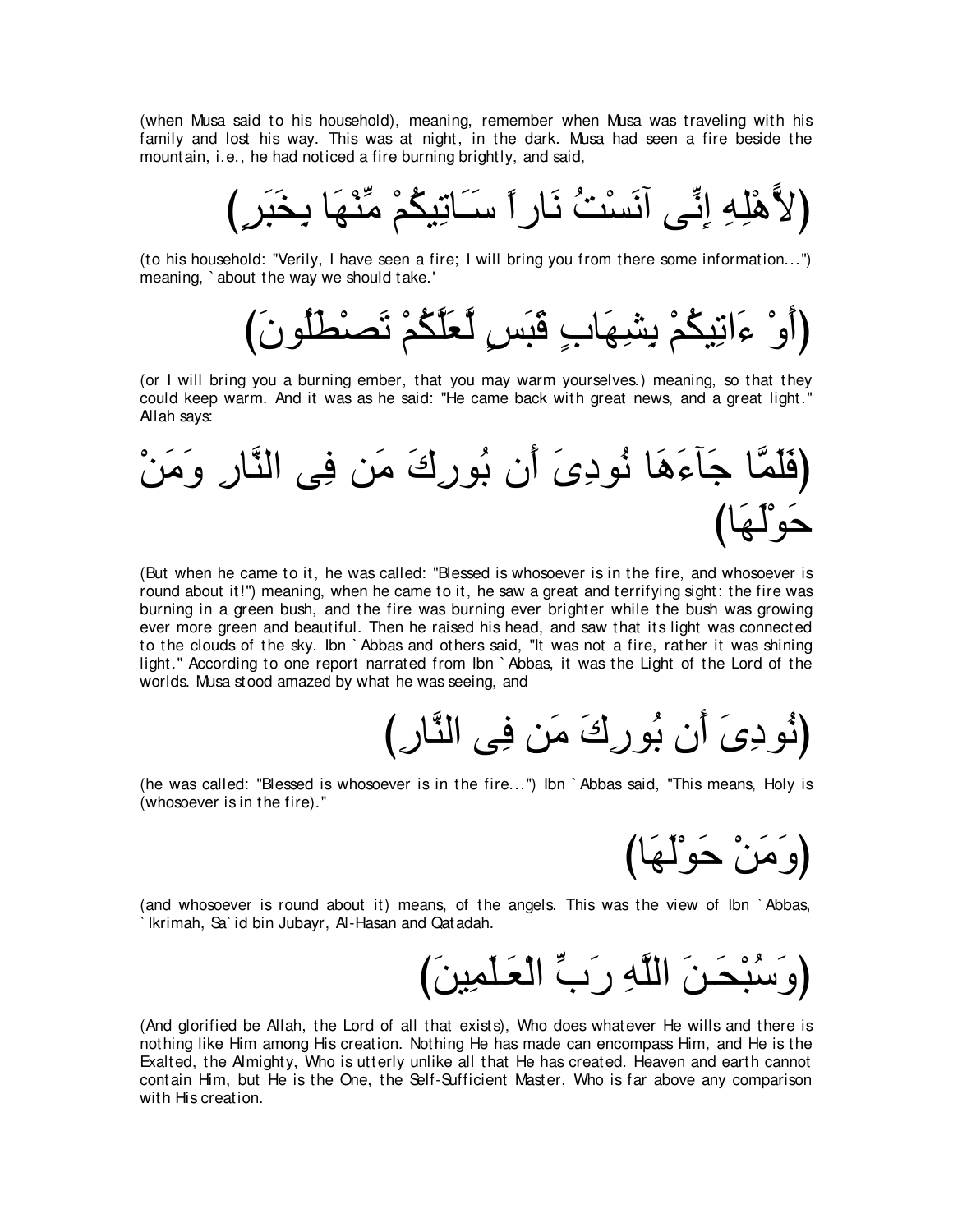び ⊥ユΒ⌒ム∠エ∇ャや ⊥ゴΑ⌒ゴ∠バ∇ャや ⊥ヮzヤャや ゅ∠ル∠ぺ ⊥ヮzル⌒ま ヴ∠シヲ⊥ヨΑぴ

(O Musa! Verily, it is I, Allah, the All-Mighty, the All-Wise.) Allah told him that the One Who was addressing him was his Lord Allah, the All-Mighty, Who has subj ugated and subdued all things, the One Who is Wise in all His words and deeds. Then He commanded him to throw down the stick that was in his hand, so that He might show him clear proof that He is the One Who is able to do all things, whatever He wills. When Musa threw that stick down, it changed into the form of a huge and terrifying snake, moving quickly despite its size. Allah says:

びxラべ∠ィ ゅ∠ヰzル∠ほ∠ミ ぁゴ∠わ∇ヰ∠ゎ ゅ∠ワや∠¬∠ケ ゅzヨ∠ヤ∠プぴ

(But when he saw it moving as if it were a Jann (snake).) Jann refers to a type of snake that is the fastest-moving and most agile. When Musa saw that with his own eyes,

び∇ょあボ∠バ⊥Α ∇ユ∠ャ∠ヱ ⇔やゲ⌒よ∇ギ⊥ョ ヴzャ∠ヱぴ

(he turned in flight, and did not look back.) meaning, he did not turn around, because he was so afraid. Allah's saying:

び∠ラヲ⊥ヤ∠シ∇ゲ⊥ヨ∇ャや zン∠ギ∠ャ ⊥フゅ∠ガ∠Α ∠Ι ヴあル⌒ま ∇ブ∠ガ∠ゎ ∠Ι ヴ∠シヲ⊥ヨΑぴ

(O Musa! Fear not: verily, the Messengers fear not in front of Me.) means, ` do not be afraid of what you see, for I want to choose you as a Messenger and make you a great Prophet.'

(َّاِلاَّ منَ ظَلَمَ تُمَّ بَدَّلَ حُسُنًا بَعُدَ سُوءِ فَاِئَّى عَفُورٌ
$$
\stackrel{?}{\leq} \stackrel{\text{?}{\leq}}{C}
$$

(Except him who has done wrong and afterwards has changed evil for good; then surely, I am Oft-Forgiving, Most Merciful.) This is an exception of the exclusionary type. This is good news for mankind, for whoever does an evil deed then gives it up and repents and turns to Allah, Allah will accept his repentance, as He says:

zユ⊥を ⇔ゅ∠エ⌒ヤ⇒∠タ ∠モ⌒ヨ∠ハ∠ヱ ∠リ∠ョへ∠ヱ ∠ゆゅ∠ゎ リ∠ヨあャ ∀ケゅzヘ∠ピ∠ャ ヴあル⌒ま∠ヱぴ び ン∠ギ∠わ∇ワや

(And verily, I am indeed forgiving to him who repents, believes and does righteous good deeds, and then Ahtada.) (20:82)

び⊥ヮ∠ジ∇ヘ∠ル ∇ユ⌒ヤ∇ヌ∠Α ∇ヱ∠ぺ ⇔や¬ヲ⊥シ ∇モ∠ヨ∇バ∠Α リ∠ョ∠ヱぴ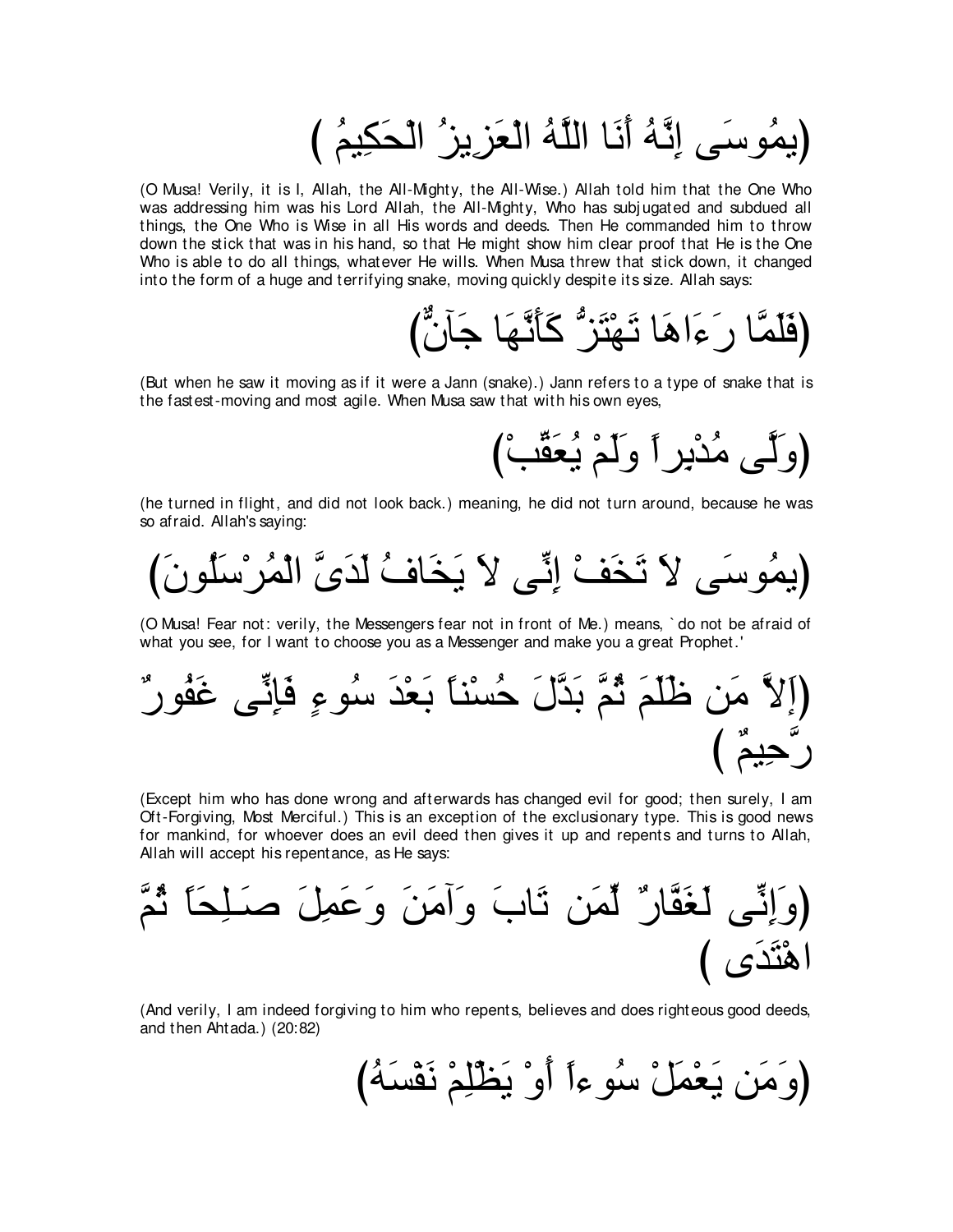(And whoever does evil or wrongs himself...) (4:110). And there are many other Ayat which say the same.



(And put your hand into the opening of your garment, it will come forth white without hurt.) This is another sign, further brilliant proof of the ability of Allah to do whatever He wills. It is also confirmation of the truth of the one to whom the miracle was given. Allah commanded him to put his hand into the opening of his garment, and when he put his hand in and took it out again, it came out white and shining as if it were a piece of the moon or a flash of dazzling lightning.

(فِي نِسْعِ ءَابَتٍ)

(among the nine signs) means, ` these are two of the nine signs which you will be supported with and which will serve as proof for you. '

び∠リΒ⌒ボ⌒ジ⇒∠プ ⇔ゅョ∇ヲ∠ホ ∇やヲ⊥ルゅ∠ミ ∇ユ⊥ヰzル⌒ま ⌒ヮ⌒ョ∇ヲ∠ホ∠ヱ ∠ラ∇ヲ∠ハ∇ゲ⌒プ ヴ∠ャ⌒まぴ

(to Fir` awn and his people. Verily, they are a people who are rebellious.) These were the nine signs of which Allah said:

び∃れゅ∠レあΒ∠よ ∃ろ⇒∠Αや∠¬ ∠ノ∇ジ⌒ゎ ヴ∠シヲ⊥ョ ゅ∠レ∇Β∠ゎや∠¬ ∇ギ∠ボ∠ャ∠ヱぴ

(And indeed We gave Musa nine clear signs) (17:101) -- as we have stated there.

び⇔り∠ゲ⌒ダ∇ら⊥ョ ゅ∠レ⊥わ⇒∠Αや∠¬ ∇ユ⊥ヰ∇ゎ∠¬べ∠ィ ゅzヨ∠ヤ∠プぴ

(But when Our Ayat came to them, clear to see,), i.e., clear and obvious,

び∀リΒ⌒らぁョ ∀ゲ∇エ⌒シ や∠グ⇒∠ワ ∇やヲ⊥ャゅ∠ホぴ

(they said: "This is a manifest magic''.) They wanted to oppose it with their own magic, but they were defeated and were returned disgraced.

びゅ∠ヰ⌒よ ∇やヱ⊥ギ∠エ∠ィ∠ヱぴ

(And they belied them) means, verbally,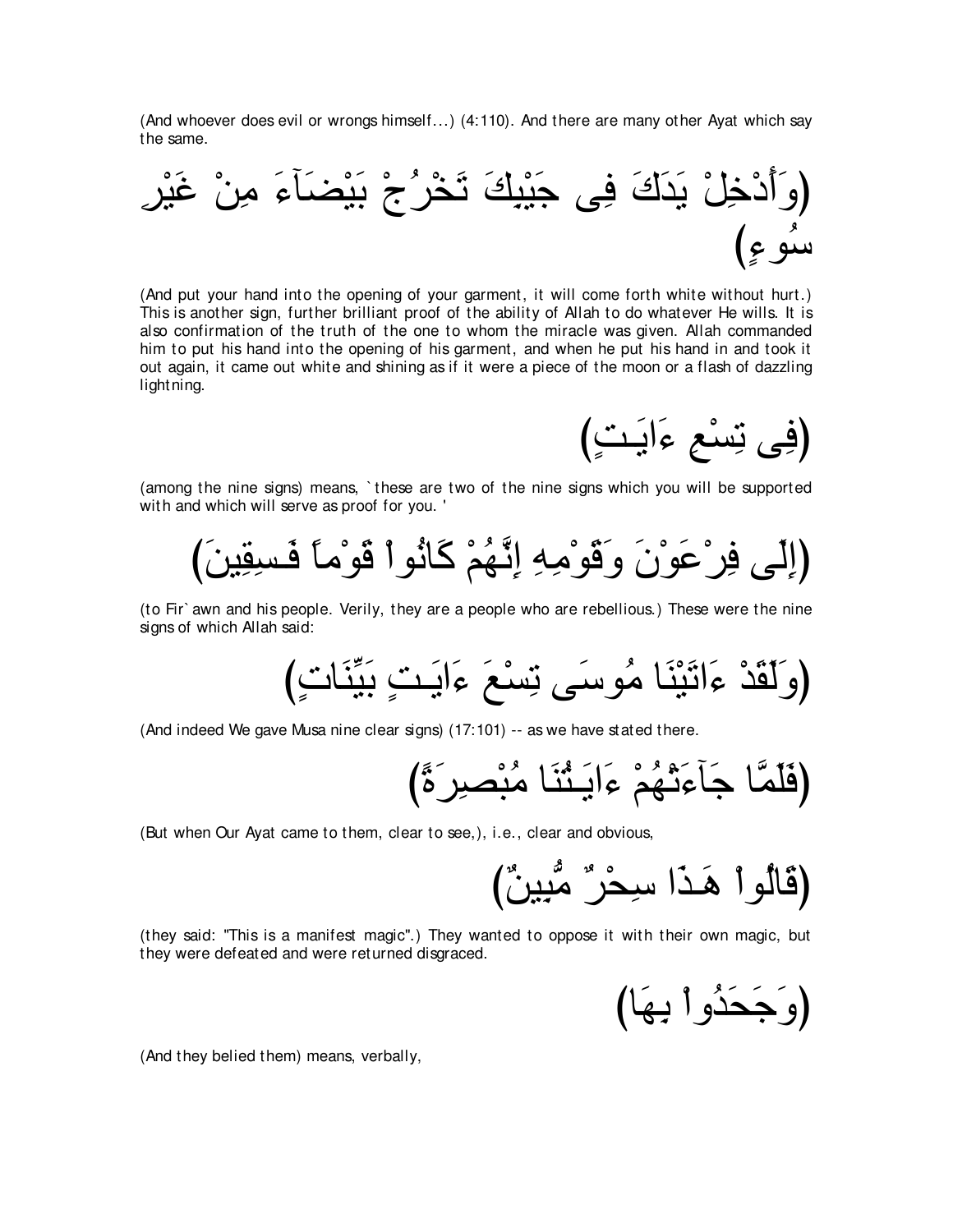

(though they themselves were convinced thereof.) means, they knew deep down that this was truth from Allah, but they denied it and were stubborn and arrogant.

(ظُلْماً وَغُلُوّاً)

(wrongfully and arrogantly) means, wronging themselves because this was the despicable manner to which they were accustomed, and they were arrogant because they were too proud to follow the truth. Allah said:

(So, see what was the end of the mischief-makers.) meaning, `see, O Muhammad, what were the consequences of their actions when Allah destroved them and drowned every last one of them in a single morning.' The point of this story is: beware, 'O you who disbelieve in Muhammad and deny the Message that he has brought from his Lord, lest the same thing that befell them befall you also.' But what is worse, is that Muhammad is nobler and greater than Musa, and his proof is stronger than that of Musa, for the signs that Allah has given him are combined with his presence and his character, in addition to the fact that previous Prophets foretold his coming and took a covenant from the people that they would follow him if they should see him, may the best of blessings and peace from his Lord be upon him.

ه قا داوود وسكيف علم آ کند من اده او و د و قال د قهم يور فالث فَثَبَسَم ھ' ⁄ و ھم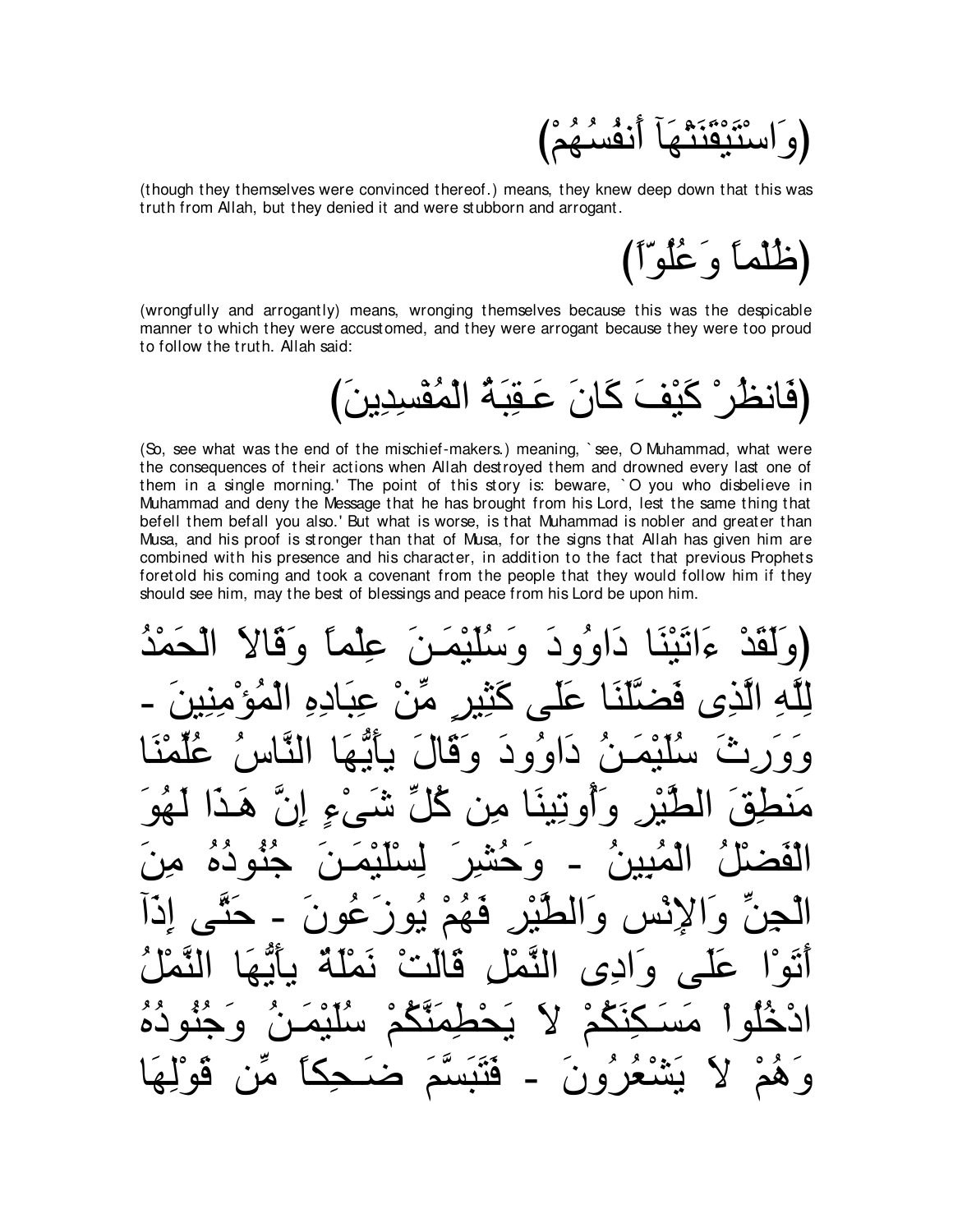وَقَالَ رَبٍّ أُوْزِ عُنِي أَنْ أَشْكُرَ نِعْمَتَكَ الَّتِي أَنْعَمْتَ عَلَمٍ ۗ وَعَلَمٍ ۚ وَالَّذَىَّ وَأَنْ أَعْمَلَ صَدَ وَأَدْخِلْنِي بِرِ َحْمَنِكَ فِي عِبَادِكَ الْصِدَّ

(15. And indeed We gave knowledge to Dawud and Sulayman, and they both said: "All praise be to Allah, Who has preferred us above many of His believing servants!") (16. And Sulayman inherited from Dawud. He said: "O mankind! We have been taught the language of birds, and we have been given from everything. This, verily, is an evident grace.") (17. And there were gathered before Sulayman his hosts of Jinn and men, and birds, and they all were set in battle order (marching forward).) (18. Till, when they came to the valley of the ants, one of the ants said: "O ants! Enter your dwellings, lest Sulayman and his armies should crush you, while they perceive not.") (19. So he (Sulayman) smiled, amused at her speech and said: "My Lord! Grant me the power and ability that I may be grateful for Your favors which You have bestowed on me and on my parents, and that I may do righteous good deeds that will please You, and admit me by Your mercy among Your righteous servants.")

# Dawud and Sulayman (peace be upon them), the organization of Sulayman's Troops and His passage through the Valley of the Ants

Here Allah tells us about the great blessings and favors which He bestowed upon two of His servants and Prophets, Dawud (David) and his son Sulayman (Solomon), peace be upon them both, and how they enjoyed happiness in this world and the Hereafter, power and authority in this world, and the position of being Prophets and Messengers. Allah says:

(And indeed We gave knowledge to Dawud and Sulayman, and they both said: "All the praises and thanks be to Allah, Who has preferred us above many of His believing servants!")

ِتۡ َ سُلَيْمَـٰنُ دَاوُو دَ)

(And Sulayman inherited from Dawud.) means, in kingship and prophethood. What is meant here is not wealth, because if that were the case, Sulayman would not have been singled out from among the sons of Dawud, as Dawud had one hundred wives. Pather what is meant is the inheritance of kingship and prophethood, for the wealth of the Prophets cannot be inherited. as the Messenger of Allah said: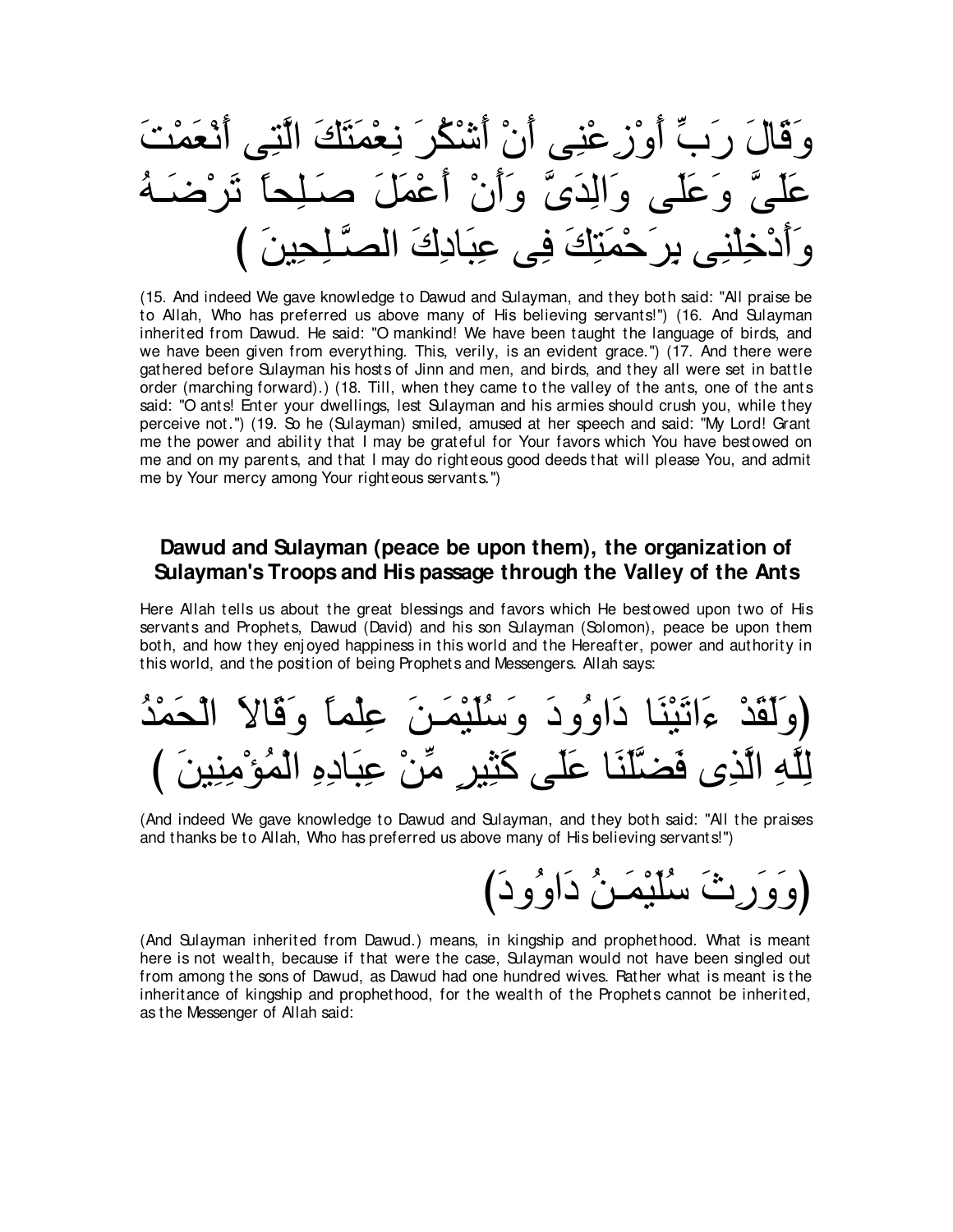∠ヲ⊥ヰ∠プ ⊥ロゅ∠レ∇ミ∠ゲ∠ゎ ゅ∠ョ ∩⊥ゐ∠ケヲ⊥ル ゅ∠ャ ⌒¬ゅ∠Β⌒ら∇ル∠ほ∇ャや ∠ゲ⌒セゅ∠バ∠ョ ⊥リ∇エ∠ル» «る∠ホ∠ギ∠タ

(We Prophets cannot be inherited from; whatever we leave behind is charity.) And Sulayman said:

あモ⊥ミ リ⌒ョ ゅ∠レΒ⌒ゎヱ⊥ぺ∠ヱ ⌒ゲ∇Βzトャや ∠ペ⌒トレ∠ョ ゅ∠レ∇ヨあヤ⊥ハ ⊥サゅzレャや ゅ∠ヰぁΑ∠ほΑぴ び∃¬∇ヴ∠セ

(O mankind! We have been taught the language of birds, and we have been given from everything.) Here Sulayman was speaking of the blessings that Allah bestowed upon him, by giving him complete authority and power, whereby mankind, the Jinn and the birds were subj ugated to him. He also knew the language of the birds and animals, which is something that had never been given to any other human being -- as far as we know from what Allah and His Messenger told us. Allah enabled Sulayman to understand what the birds said to one another as they flew through the air, and what the different kinds of animals said. Sulayman said:

び∃¬∇ヴ∠セ あモ⊥ミ リ⌒ョ ゅ∠レΒ⌒ゎヱ⊥ぺ∠ヱ ⌒ゲ∇Βzトャや ∠ペ⌒トレ∠ョ ゅ∠レ∇ヨあヤ⊥ハぴ

(We have been taught the language of birds, and we have been given from everything.) i.e., all things that a king needs.

(إِنَّ هَـٰدًا لَـهُوَ الْفَضـْلُ الْمُبِينُ)

(This, verily, is an evident grace.) means, ` this is clearly the blessings of Allah upon us.'



(And there were gathered before Sulayman his hosts of Jinn and men, and birds, and they all were set in battle order.) means, all of Sulayman's troops of Jinn, men and birds were gathered together, and he rode with them in a display of might and glory, with people marching behind him, followed by the Jinn, and the birds flying above his head. When it was hot, they would shade him with their wings.

び∠ラヲ⊥ハ∠コヲ⊥Α ∇ユ⊥ヰ∠プぴ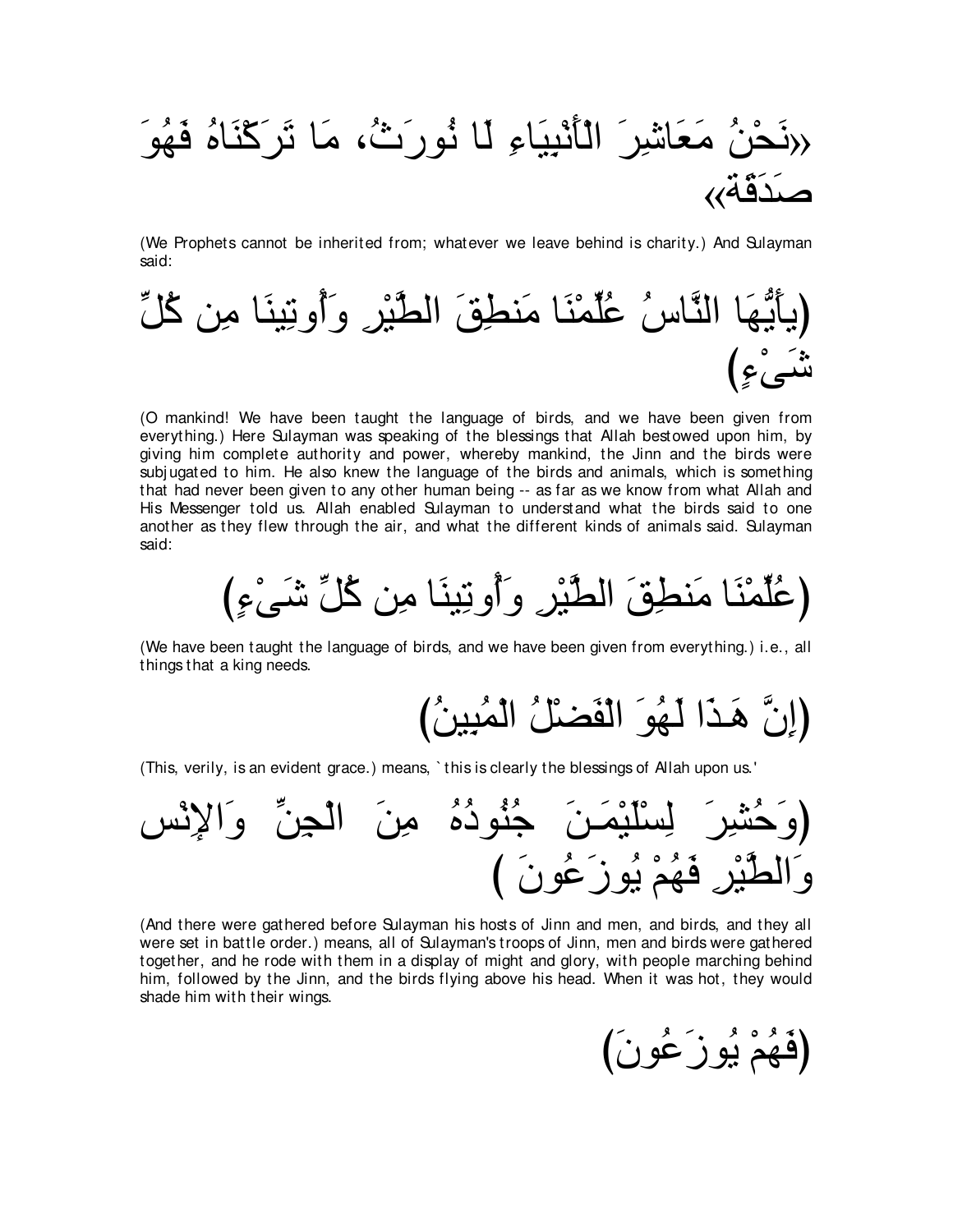(and they all were set in battle order.) The first and the last of them were brought together, so that none of them would step out of place. Muj ahid said: "Officials were appointed to keep each group in order, and to keep the first and the last together so that no one would step out of line -- j ust as kings do nowadays.''

び⌒モ∇ヨzレャや ン⌒キや∠ヱ ヴ∠ヤ∠ハ や∇ヲ∠ゎ∠ぺ へ∠ク⌒ま ヴzわ∠ェぴ

(Till, when they came to the valley of the ants,) meaning, when Sulayman, the soldiers and the army with him crossed the valley of the ants,

∠Ι ∇ユ⊥ム∠レ⌒ム⇒∠ジ∠ョ ∇やヲ⊥ヤ⊥カ∇キや ⊥モ∇ヨzレャや ゅ∠ヰぁΑ∠ほΑ ∀る∠ヤ∇ヨ∠ル ∇ろ∠ャゅ∠ホぴ び∠ラヱ⊥ゲ⊥バ∇ゼ∠Α ∠Ι ∇ユ⊥ワ∠ヱ ⊥ロ⊥キヲ⊥レ⊥ィ∠ヱ ⊥リ⇒∠ヨ∇Β∠ヤ⊥シ ∇ユ⊥ムzレ∠ヨ⌒ト∇エ∠Α

(one of the ants said: "O ants! Enter your dwellings, lest Sulayman and his armies should crush you, while they perceive not.'') Sulayman, peace be upon him, understood what the ant said,

∇ラ∠ぺ ヴ⌒レ∇ハ⌒コ∇ヱ∠ぺ あゆ∠ケ ∠メゅ∠ホ∠ヱ ゅ∠ヰ⌒ャ∇ヲ∠ホ リあョ ⇔ゅム⌒エ⇒∠ッ ∠ユzジ∠ら∠わ∠プぴ zン∠ギ⌒ャや∠ヱ ヴ∠ヤ∠ハ∠ヱ zヴ∠ヤ∠ハ ∠ろ∇ヨ∠バ∇ル∠ぺ ヴ⌒わzャや ∠マ∠わ∠ヨ∇バ⌒ル ∠ゲ⊥ム∇セ∠ぺ び⊥ヮ⇒∠ッ∇ゲ∠ゎ ⇔ゅエ⌒ヤ⇒∠タ ∠モ∠ヨ∇ハ∠ぺ ∇ラ∠ぺ∠ヱ

(So he smiled, amused at her speech and said: "My Lord! Grant me the power and ability that I may be grateful for Your favors which You have bestowed on me and on my parents, and that I may do righteous good deeds that will please You, ) meaning: ` inspire me to give thanks for the blessings that You have bestowed upon me by teaching me to understand what the birds and animals say, and the blessings that You have bestowed upon my parents by making them Muslims who believe in You.'

び⊥ヮ⇒∠ッ∇ゲ∠ゎ ⇔ゅエ⌒ヤ⇒∠タ ∠モ∠ヨ∇ハ∠ぺ ∇ラ∠ぺ∠ヱぴ

(and that I may do righteous good deeds that will please You,) means, ` deeds that You love which will earn Your pleasure.'

び∠リΒ⌒エ⌒ヤ⇒zダャや ∠ポ⌒キゅ∠ら⌒ハ ヴ⌒プ ∠マ⌒わ∠ヨ∇ェ∠ゲ⌒よ ヴ⌒レ∇ヤ⌒カ∇キ∠ぺ∠ヱぴ

(and admit me by Your mercy among Your righteous servants.) means, ` when You cause me to die, then join me with the righteous among Your servants, and the Higher Companion among Your close friends.'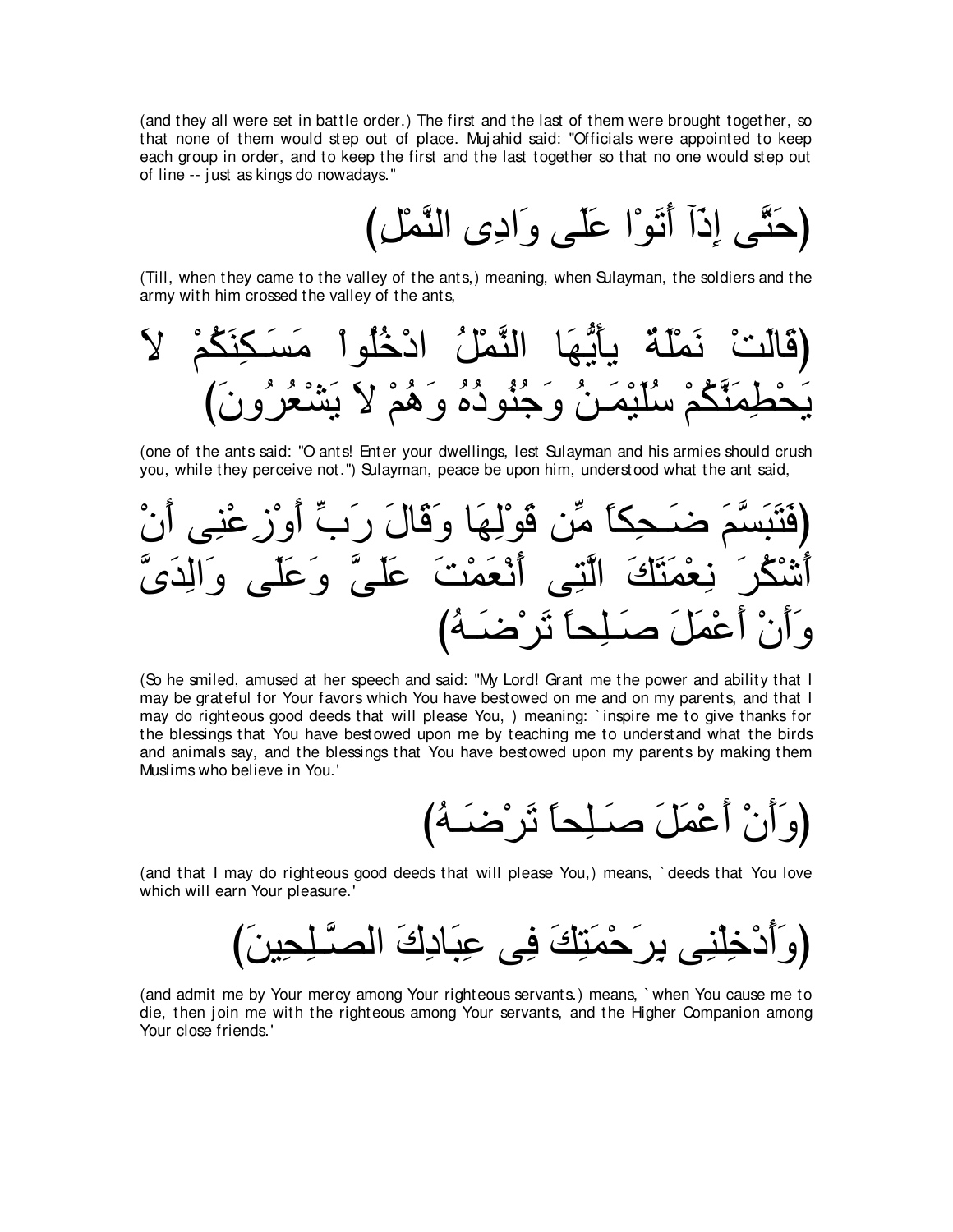بْرِ ۖ فَقَالَ مَالِيَ لا أَرَى الْهُدْهُدَ أَمْ كَا أَعَدِّيَّةُ عَذَاباً شَدِيداً أَوْ أَوْ لَيَأْتِيَنِّـَى بِسُلْطِّـنِ مَّبِينِ )

(20. He inspected the birds, and said: "What is the matter that I see not the hoopoe Or is he among the absentees'') (21. "I will surely punish him with a severe torment or slaughter him, unless he brings me a clear reason.'')

## **The Absence of the Hoopoe**

Muj ahid, Sa` id bin Jubayr and others narrated from Ibn ` Abbas and others that the hoopoe was an expert who used to show Sulayman where water was if he was out in open land and needed water. The hoopoe would look for water for him in the various strata of the earth, just as a man looks at things on the surface of the earth, and he would know just how far below the surface the water was. When the hoopoe showed him where the water was, Sulayman would command the Jinn to dig in that place until they brought water from the depths of the earth. One day Sulayman went to some open land and checked on the birds, but he could not see the hoopoe.

(فَقَالَ مَالِيَ لاَ أَرَى الْهُدْهُدَ أَمْ كَانَ مِنَ الْغَآئِيينَ)

(and (Sulayman) said: "What is the matter that I see not the hoopoe Or is he among the absentees'') One day ` Abdullah bin ` Abbas told a similar story, and among the people was a man from the Khawarij whose name was Nafi` bin Al-Azraq, who often used to raise obj ections to Ibn ` Abbas. He said to him, "Stop, O Ibn ` Abbas; you will be defeated (in argument) today!'' Ibn ` Abbas said: "Why'' Nafi` said: "You are telling us that the hoopoe can see water beneath the ground, but any boy can put seed in a trap and cover the trap with dirt, and the hoopoe will come and take the seed, so the boy can catch him in the trap." Ibn `Abbas said, "If it was not for the fact that this man would go and tell others that he had defeated Ibn ` Abbas in argument, I would not even answer.'' Then he said to Nafi` : "Woe to you! When the decree strikes a person, his eyes become blind and he loses all caution.'' Nafi` said: "By Allah I will never dispute with you concerning anything in the Qur'an. ''

{لاَّعَدِّبَدَّهُ عَذَاباً شَدِيداً**)** 

(أَو<sup>°</sup> لأَدْبَحَثَّهُ)

(I will surely punish him with a severe torment) Al-A` mash said, narrating from Al-Minhal bin ` Amr from Sa` id that Ibn ` Abbas said: "He meant, by plucking his feathers.'' ` Abdullah bin Shaddad said: "By plucking his feathers and exposing him to the sun.'' This was also the view of more than one of the Salaf, that it means plucking his feathers and leaving him exposed to be eaten by ants.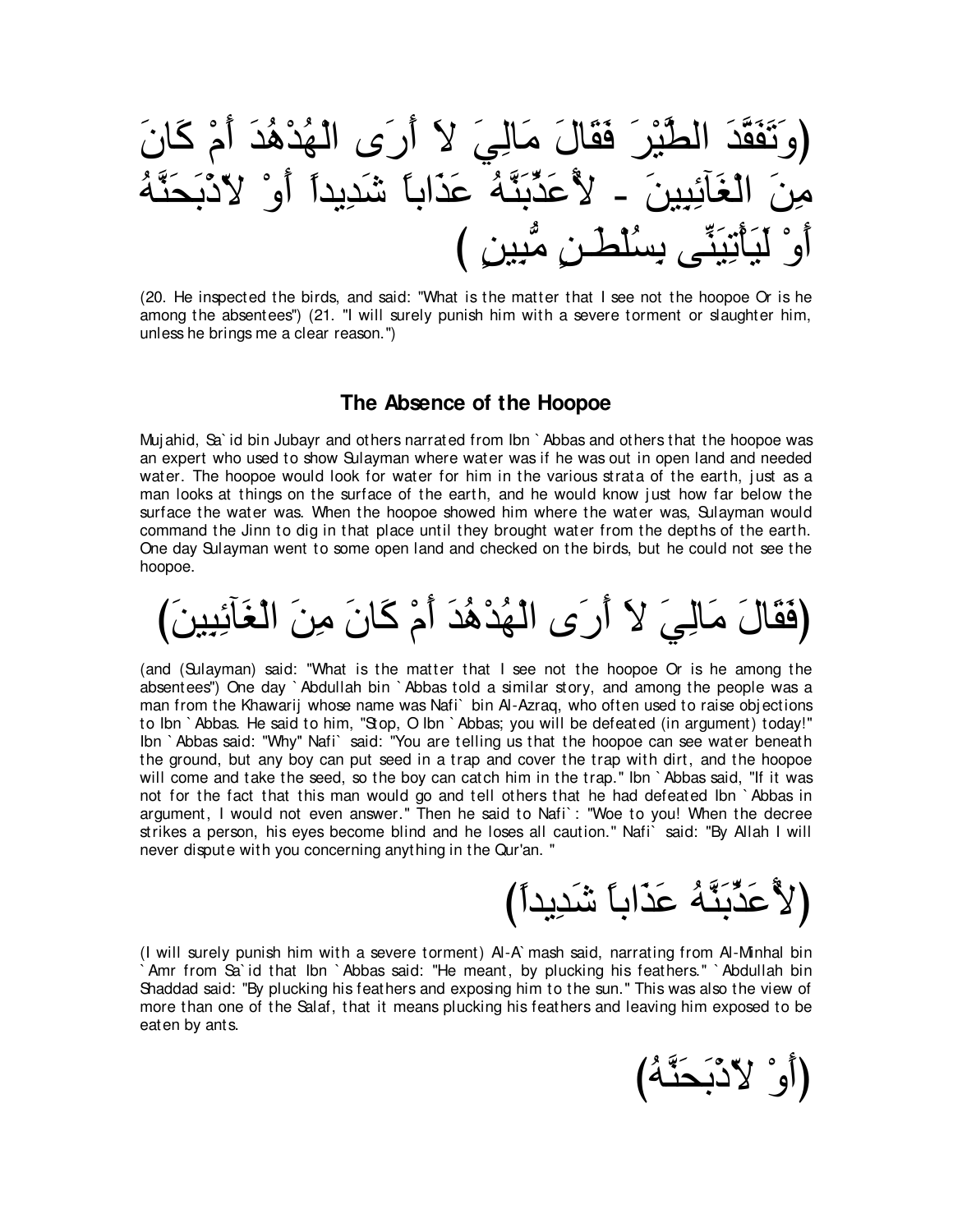(or slaughter him,) means, killing him.

، بِسُلطن مَبِين)

(unless he brings me a clear reason.) i.e., a valid excuse. Sufyan bin `Uyaynah and `Abdullah bin Shaddad said: "When the hoopoe came back, the other birds said to him: "What kept you Sulayman has vowed to shed your blood." The hoopoe said: "Did he make any exception ) did he say `unless'(" They said, "Yes, he said:

(I will surely punish him with a severe torment or slaughter him, unless he brings me a clear reason.) The hoopoe said, "Then I am saved."



(22. But (the hoopoe) stayed not long, he said: "I have grasped which you have not grasped and I have come to you from Saba' with true news.") (23. "I found a woman ruling over them, she has been given all things, and she has a great throne.") (24. "I found her and her people worshipping the sun instead of Allah, and Shaytan has made their deeds fair seeming to them to prevent them from the way, so they have no guidance.") (25. So they do not prostrate themselves before Allah, Who brings to light what is hidden in the heavens and the earth, and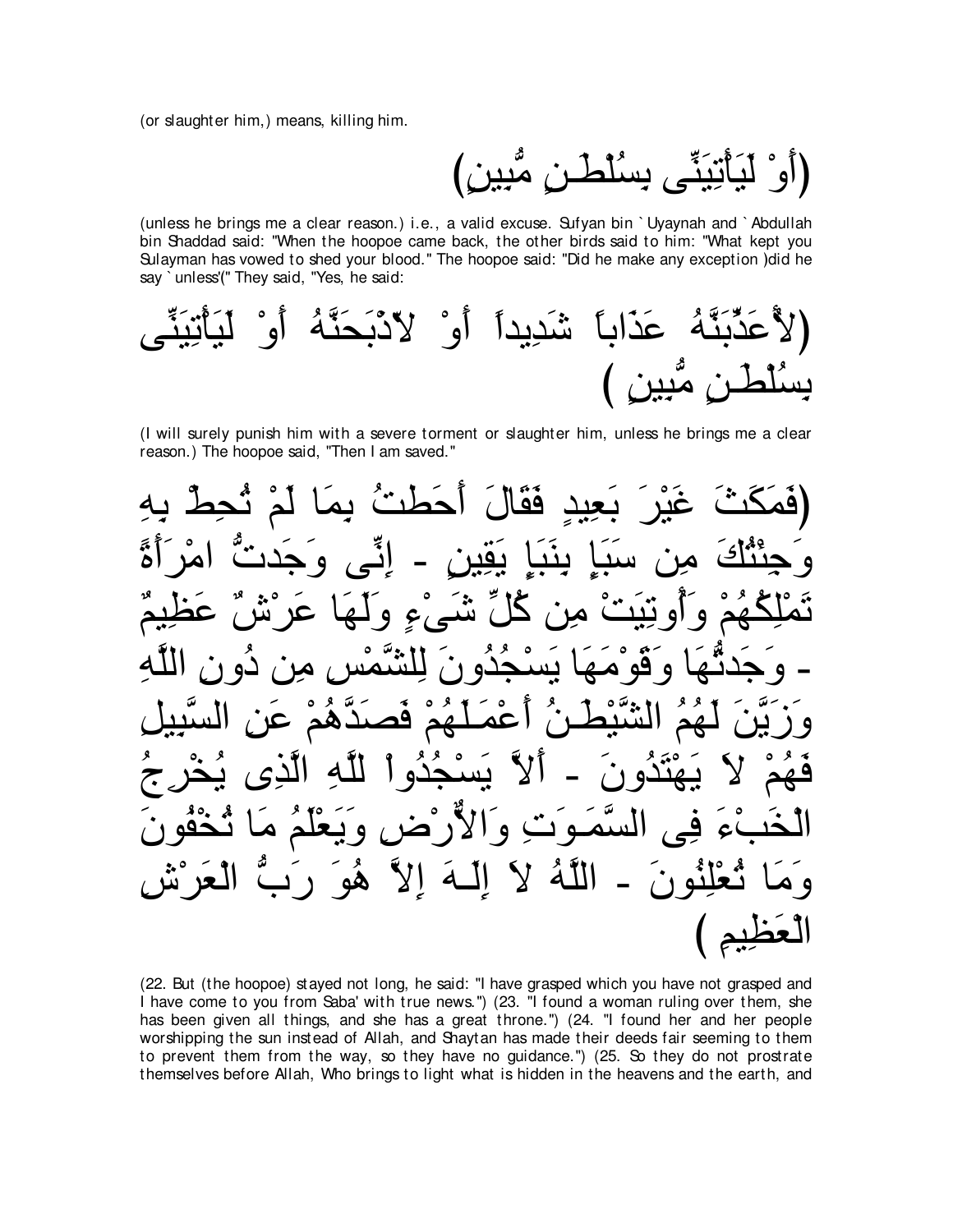knows what you conceal and what you reveal.) (26. Allah, La ilaha illa Huwa, the Lord of the Supreme Throne!'')

#### **How the Hoopoe came before Sulayman and told Him about Saba'**

Allah says:

(فَمَكَثَ غَيْرَ بَعِيدٍ)

(But (the hoopoe) stayed not long,) meaning, he was absent for only a short time. Then he came and said to Sulayman:

(أَحَطَتُ بِمَا لَمْ تُحِطُّ بِهِ)

(I have grasped which you have not grasped) meaning, ` I have come to know something that you and your troops do not know.'

び∃リΒ⌒ボ∠Α ∃み∠ら∠レ⌒よ ∃み∠ら∠シ リ⌒ョ ∠マ⊥わ∇ゃ⌒ィ∠ヱぴ

(and I have come to you from Saba' with true news.) meaning, with true and certain news. Saba' (Sheba) refers to Himyar, they were a dynasty in Yemen. Then the hoopoe said:

び∇ユ⊥ヰ⊥ム⌒ヤ∇ヨ∠ゎ ⇔り∠ぺ∠ゲ∇ョや ぁれギ∠ィ∠ヱ ヴあル⌒まぴ

(I found a woman ruling over them,) Al-Hasan Al-Basri said, "This is Bilqis bint Sharahil, the queen of Saba'.'' Allah's saying:

び∃¬∇ヴ∠セ あモ⊥ミ リ⌒ョ ∇ろ∠Β⌒ゎヱ⊥ぺ∠ヱぴ

(she has been given all things,) means, all the conveniences of this world that a powerful monarch could need.

び∀ユΒ⌒ヌ∠ハ ∀ス∇ゲ∠ハ ゅ∠ヰ∠ャ∠ヱぴ

(and she has a great throne.) meaning, a tremendous chair adorned with gold and different kinds of j ewels and pearls. The historians said, "This throne was in a great, strong palace which was high and firmly constructed. In it there were three hundred and sixty windows on the east side, and a similar number on the west, and it was constructed in such a way that each day when the sun rose it would shine through one window, and when it set it would shine through the opposite window. And the people used to prostrate to the sun morning and evening. This is why the hoopoe said: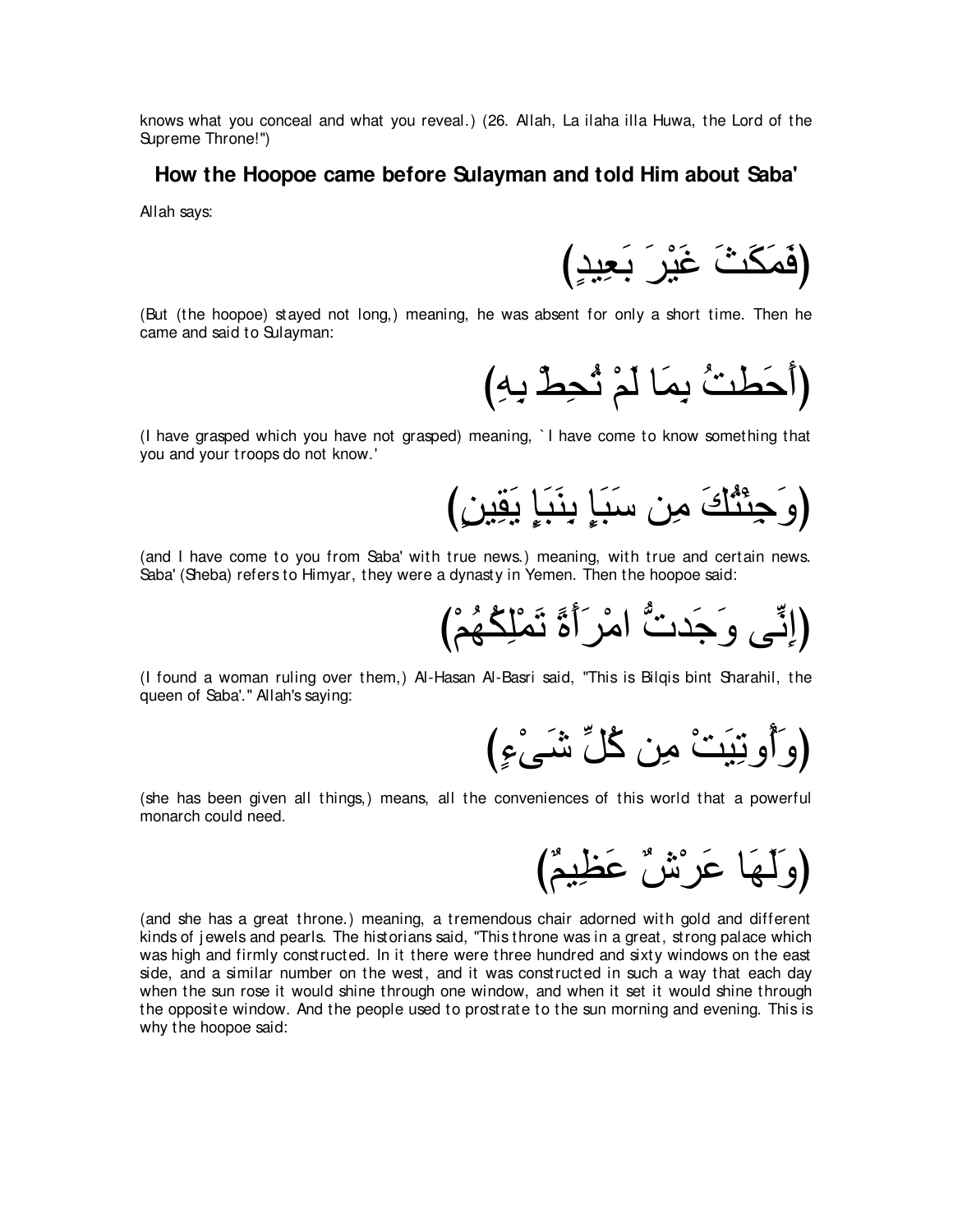(I found her and her people worshipping the sun instead of Allah, and Shaytan has made their deeds fair seeming to them, and has prevented them from the way,) meaning, from the way of truth,

(فَهُمْ لَا يَهْتَذُونَ

(so they have no guidance.) Allah's saying:



(and Shaytan has made their deeds fair seeming to them, and has prevented them from the way, so they have no guidance, so they do not prostrate themselves before Allah.) They do not know the way of truth, prostrating only before Allah alone and not before anything that He has created, whether heavenly bodies or anything else. This is like the Ayah:

(And from among His signs are the night and the day, and the sun and the moon. Prostrate yourselves not to the sun nor to the moon, but prostrate yourselves to Allah Who created them, if you indeed worship Him.) (41:37)

(Who brings to light what is hidden in the heavens and the earth.) `Ali bin Abi Talhah reported that Ibn `Abbas said: "He knows everything that is hidden in the heavens and on earth." This was also the view of `lkrimah, Mujahid, Sa`id bin Jubayr, Qatadah and others. His saying:

(وَيَعْلَمُ مَا ثَخْفُونَ وَمَا ثَعْلِنُونَ)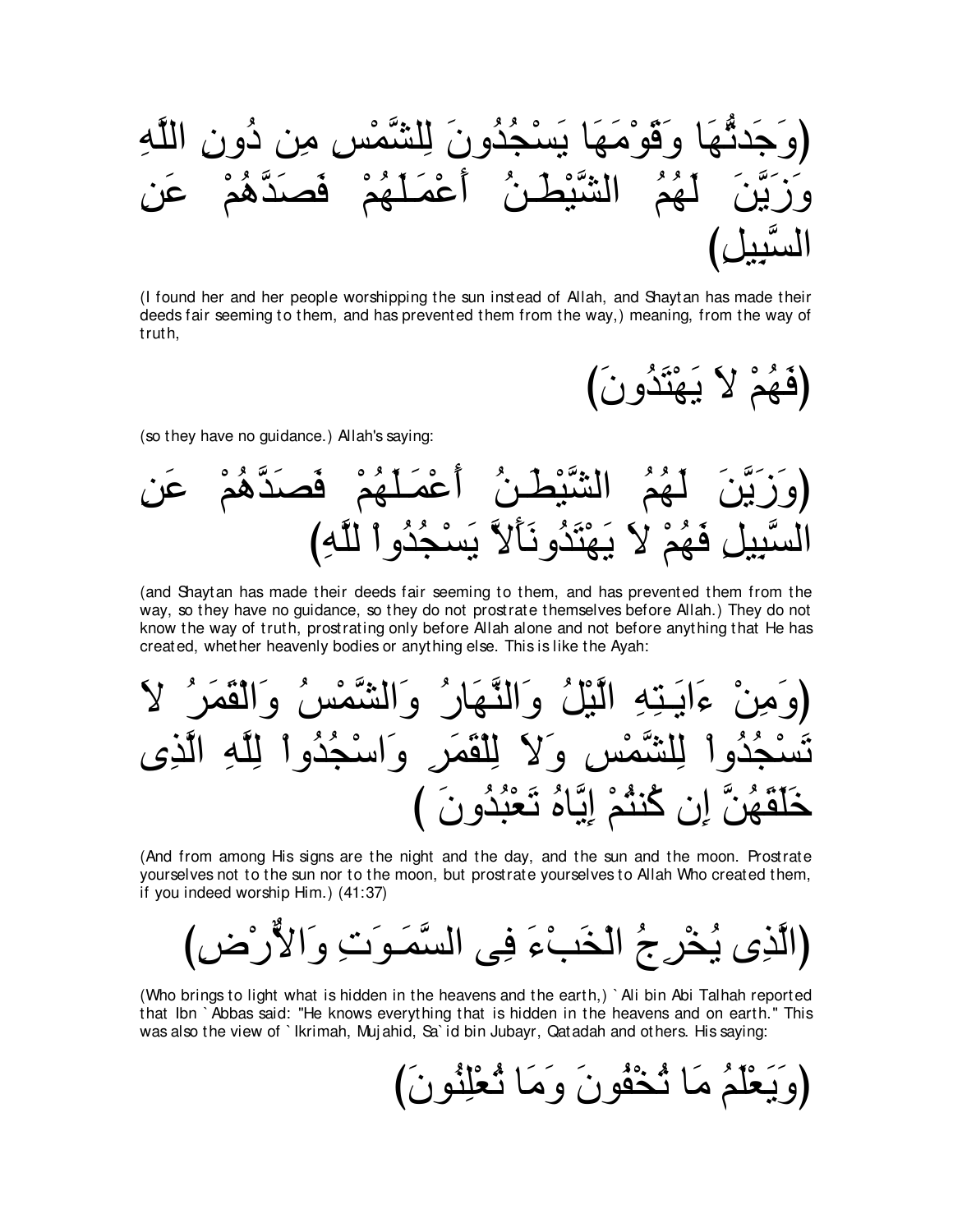(and knows what you conceal and what you reveal.) means, He knows what His servants say and do in secret, and what they say and do openly. This is like the Ayah:

(It is the same whether any of you conceals his speech or declares it openly, whether he be hid by night or goes forth freely by day) (13:10). His saying:

(Allah, La ilaha illa Huwa, the Lord of the Supreme Throne!) means, He is the One to be called upon, Allah, He is the One other than Whom there is no god, the Lord of the Supreme Throne, and there is none greater than Him in all of creation. Since the hoopoe was calling to what is good, and for people to worship and prostrate to Allah alone, it would have been forbidden to kill him. Imam Ahmad, Abu Dawud and Ibn Majah recorded that Abu Hurayrah, may Allah be pleased with him, said that the Prophet forbade killing four kinds of animals: ants, bees, hoopoes and the sparrow hawks. Its chain of narration is Sahih.

(27. (Sulayman) said: "We shall see whether you speak the truth or you are (one) of the liars.") r(28. "Go you with this letter of mine and deliver it to them, then draw back from them and see what they return.") (29. She said: "O chiefs! Verily, here is delivered to me a noble letter, ") (30. "Verily, it is from Sulayman, and it (reads): `In the Name of Allah, the Most Gracious, the Most Merciful;') (31. `Be you not exalted against me, but come to me submitting (as Muslims).'")

## **Sulayman's Letter to Bilgis**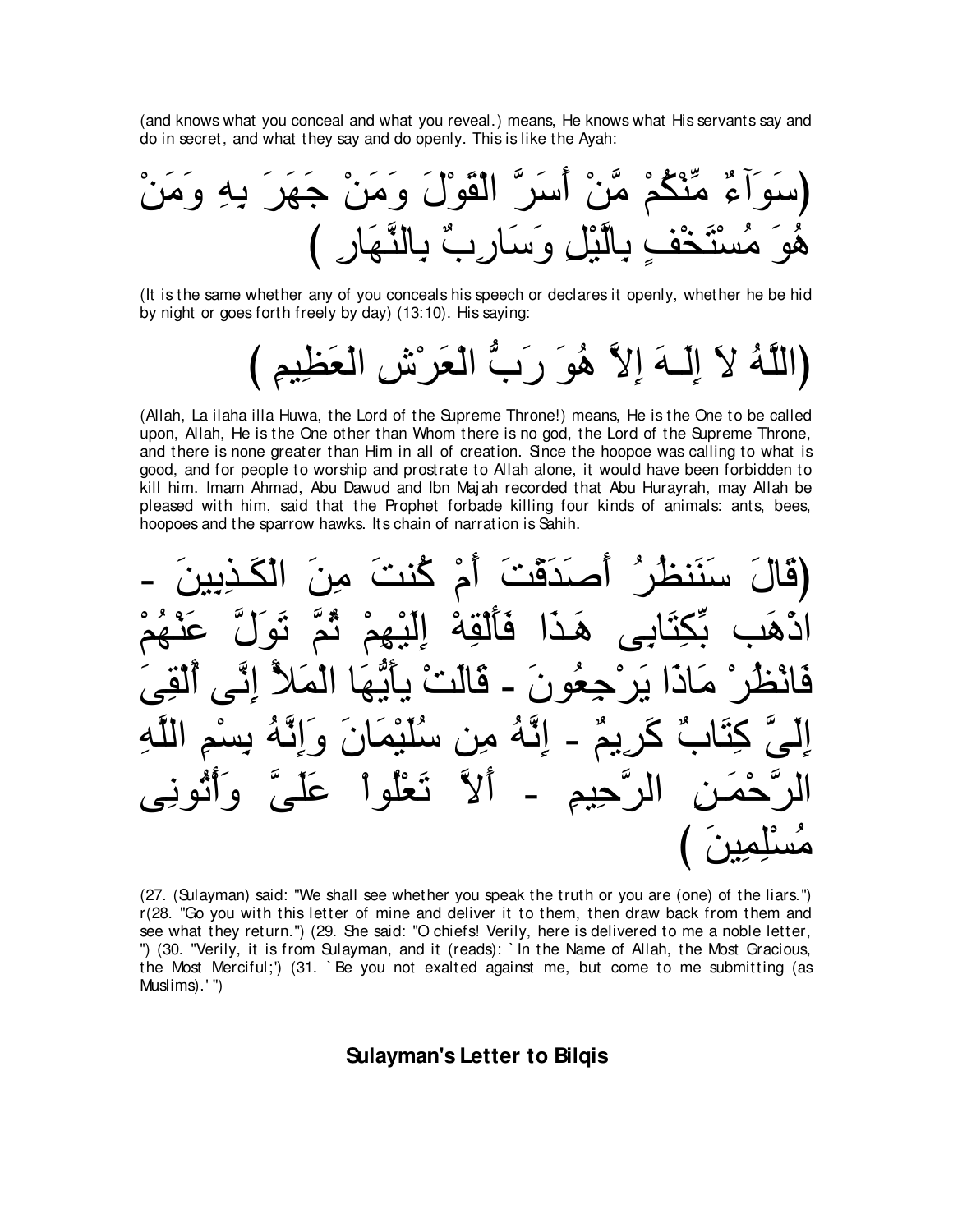Allah tells us what Sulayman said to the hoopoe when he told him about the people of Saba' and their queen:

び ∠リΒ⌒よ⌒グ⇒∠ム∇ャや ∠リ⌒ョ ∠ろレ⊥ミ ∇ュ∠ぺ ∠ろ∇ホ∠ギ∠タ∠ぺ ⊥ゲ⊥ヌレ∠レ∠シ ∠メゅ∠ホぴ

((Sulayman) said: "We shall see whether you speak the truth or you are (one) of the liars.'') meaning, ` are you telling the truth'

(أمْ كُنتَ م*ِن*َ الْكَـٰذِبِينَ)

(or you are (one) of the liars.) meaning, ` or are you telling a lie in order to save yourself from the threat I made against you'



(Go you with this letter of mine and deliver it to them then draw back from them and see what they return.) Sulayman wrote a letter to Bilqis and her people and gave it to the hoopoe to deliver. It was said that he carried it on his wings, as is the way with birds, or that he carried it in his beak. He went to their land and found the palace of Bilqis, then he went to her private chambers and threw the letter through a small window, then he stepped to one side out of good manners. Bilqis was amazed and confused when she saw that, then she went and picked up the letter, opened its seal and read it. The letter said:

⌒ユΒ⌒ェzゲャや ⌒リ⇒∠ヨ∇ェzゲャや ⌒ヮzヤャや ⌒ユ∇ジ⌒よ ⊥ヮzル⌒ま∠ヱ ∠ラゅ∠ヨ∇Β∠ヤ⊥シ リ⌒ョ ⊥ヮzル⌒まぴ び ∠リΒ⌒ヨ⌒ヤ∇ジ⊥ョ ヴ⌒ルヲ⊥ゎ∇ぺ∠ヱ zヴ∠ヤ∠ハ ∇やヲ⊥ヤ∇バ∠ゎ zΙ∠ぺ -

(it is from Sulayman, and it (reads): ` In the Name of Allah, the Most Gracious, the Most Merciful; Be you not exalted against me, but come to me submitting (as Muslims).') So she gathered her commanders and ministers and the leaders of her land, and said to them:

び∀ユΑ⌒ゲ∠ミ ∀ゆゅ∠わ⌒ミ zヴ∠ャ⌒ま ∠ヴ⌒ボ∇ャ⊥ぺ ヴzル⌒ま ⊥Ζ∠ヨ∇ャや ゅ∠ヰぁΑ∠ほΑぴ

("O chiefs! Verily, here is delivered to me a noble letter.'') She described it as such because of the wondrous things she had seen, that it was delivered by a bird who threw it to her, then stood aside out of good manners. This was something that no king could do. Then she read the letter to them: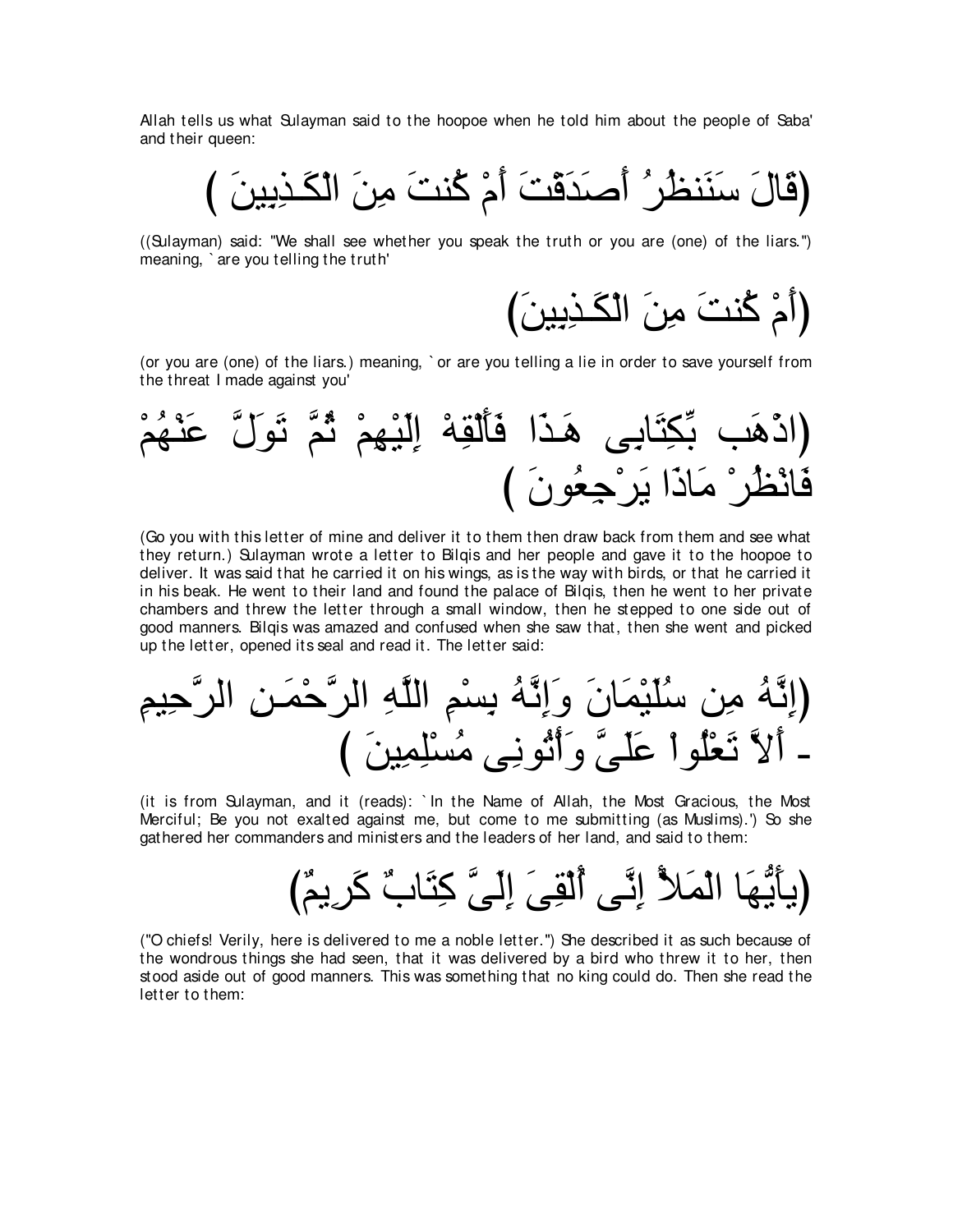(Verily, it is from Sulayman, and it (reads): `In the Name of Allah, the Most Gracious, the Most Merciful; Be you not exalted against me, but come to me submitting (as Muslims).') Thus they knew that it was from Allah's Prophet Sulayman, upon him be peace, and that they could not match him. This letter was the utmost in brevity and eloquence, coming straight to the point.

(Be you not exalted against me,) Qatadah said: "Do not be arrogant with me.

(but come to me submitting (as Muslims). )" ` Abdur-Pahman bin Zayd bin Aslam said: "Do not refuse or be too arrogant to come to me

(but come to me submitting (as Muslims).)"

(32. She said: "O chiefs! Advise me in case of mine. I decide no case till you are present with me.") (33. They said: "We have great strength, and great ability for war, but it is for you to command; so think over what you will command.") (34. She said: "Verily, kings, when they enter a town, they destroy it and make the most honorable among its people the lowest. And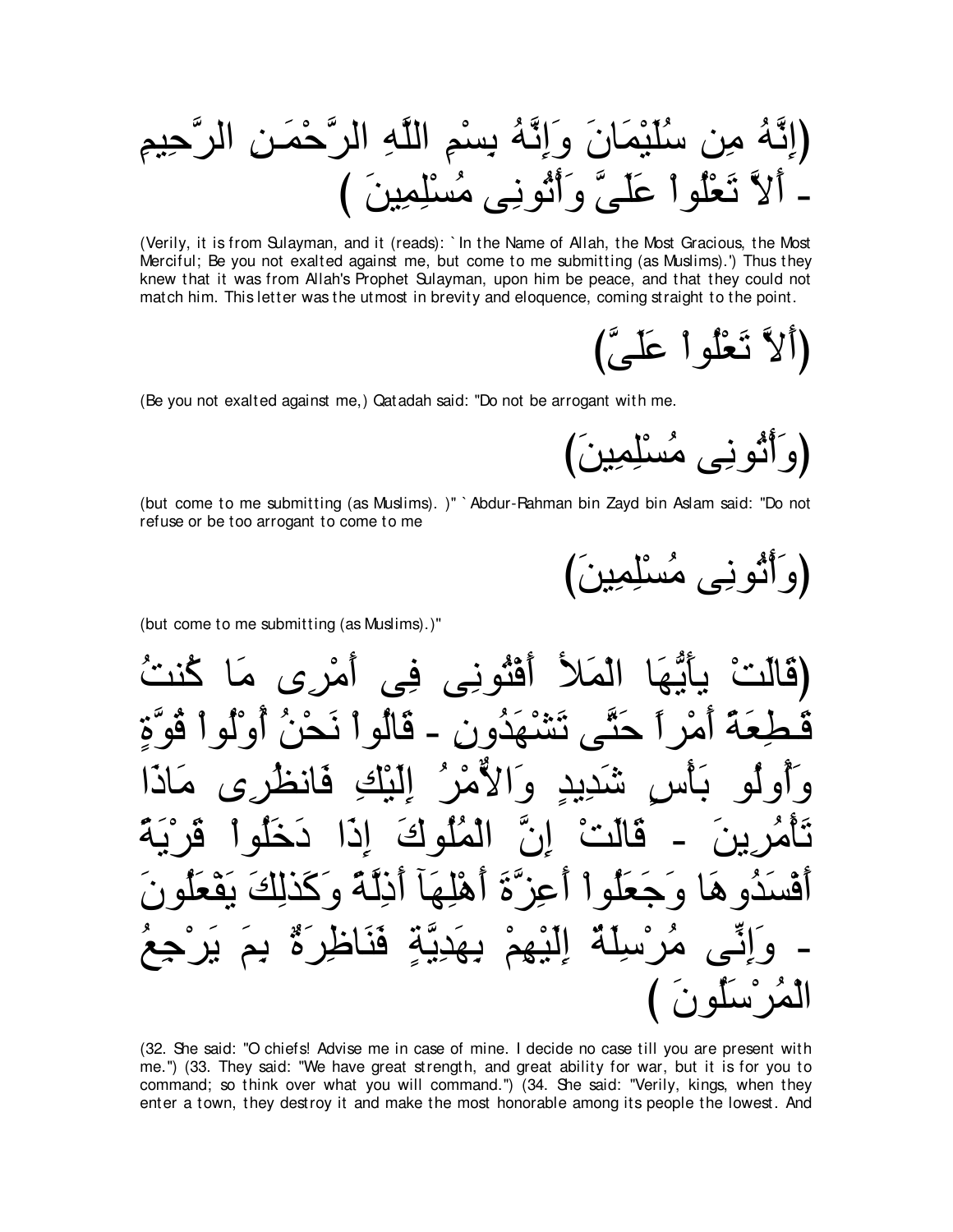thus they do.'') (35. "But verily, I am going to send him a present, and see with what (answer) the messengers return.'')

# **Bilqis consults with Her Chiefs**

When she read Sulayman's letter to them and consulted with them about this news, she said:



("O chiefs! Advise me in (this) case of mine. I decide no case till you are present with me.'') meaning, ` until you come together and offer me your advice.'

び∃ギΑ⌒ギ∠セ ∃サ∇ほ∠よ ヲ⊥ャヱ⊥ぺ∠ヱ ∃りzヲ⊥ホ ∇やヲ⊥ャ∇ヱ⊥ぺ ⊥リ∇エ∠ル ∇やヲ⊥ャゅ∠ホぴ

(They said: "We have great strength, and great ability for war...'') They reminded her of their great numbers, preparedness and strength, then they referred the matter to her and said:

(وَالأَمْرُ اِلّبْكِ فَانظَر*ِى* مَاذَا تَأْمُرِينَ)

(but it is for you to command; so think over what you will command.) meaning, ` we have the power and strength, if you want to go to him and fight him.' The matter is yours to decide, so instruct us as you see fit and we will obey. Ibn ` Abbas said: "Bilqis said:

∇やヲ⊥ヤ∠バ∠ィ∠ヱ ゅ∠ワヱ⊥ギ∠ジ∇プ∠ぺ ⇔る∠Α∇ゲ∠ホ ∇やヲ⊥ヤ∠カ∠キ や∠ク⌒ま ∠ポヲ⊥ヤ⊥ヨ∇ャや zラ⌒まぴ び⇔るzャ⌒ク∠ぺ べ∠ヰ⌒ヤ∇ワ∠ぺ ∠りzゴ⌒ハ∠ぺ

(Verily, kings, when they enter a town, they destroy it and make the most honorable amongst its people the lowest.) And Allah said:

び∠ラヲ⊥ヤ∠バ∇ヘ∠Α ∠マ⌒ャグ∠ミ∠ヱぴ

(And thus they do. ) Then she resorted to peaceful means, seeking a truce and trying to placate Sulayman, and said:

(وَالِئّى مُرُسِلَةٌ إِلَبِّهِمُ بِهَدِيَّةٍ فَنَافَلِرَهٌُ يَمَ بَرَّجِعُ
$$
\overrightarrow{A}
$$
 اَلَدِّهِمُ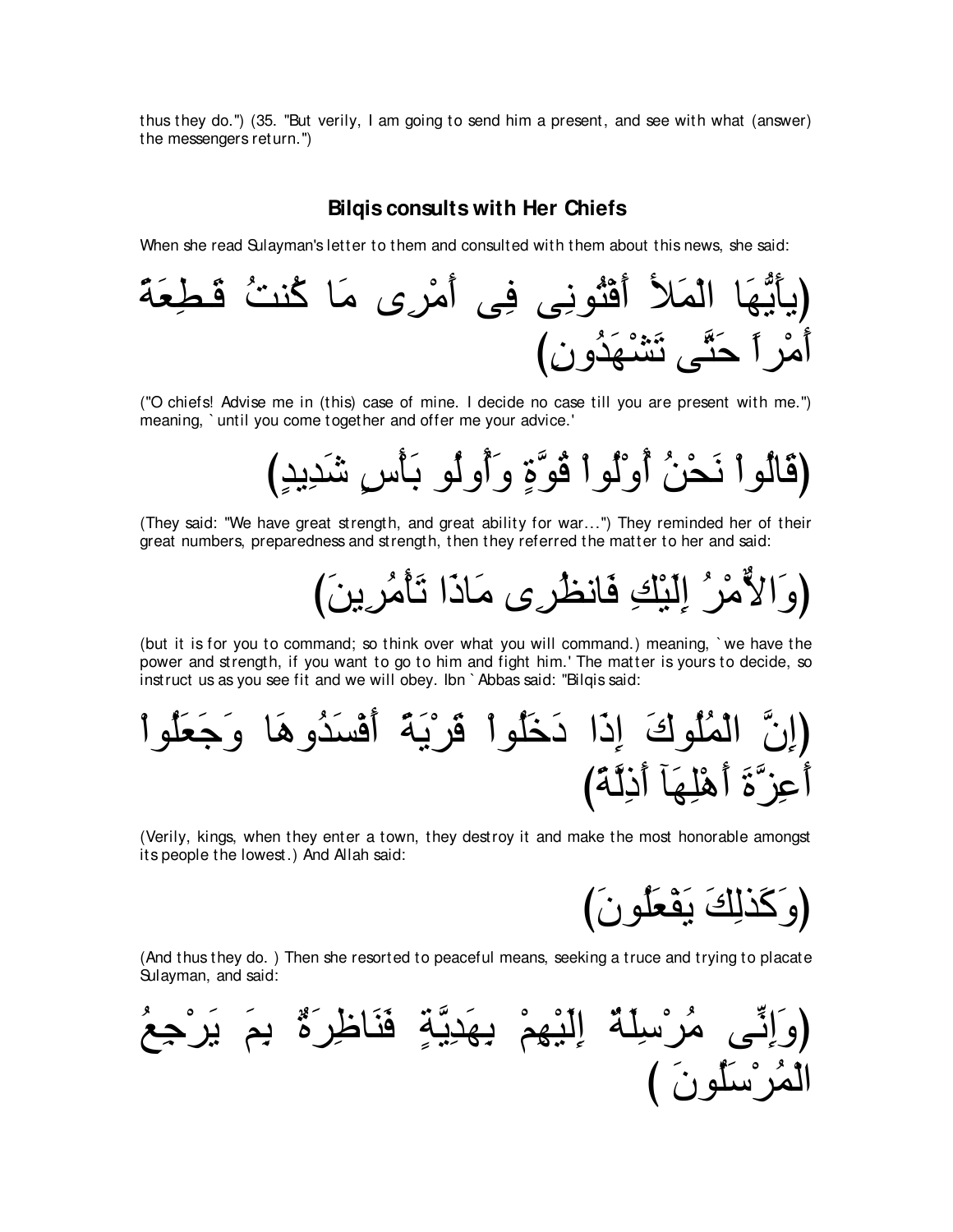(But verily, I am going to send him a present, and see with what the messengers return.) meaning. I will send him a gift befitting for one of his status, and will wait and see what his response will be. Perhaps he will accept that and leave us alone, or he will impose a tax which we can pay him every year, so that he will not fight us and wage war against us.' Qatadah said: "May Allah have mercy on her and be pleased with her -- how wise she was as a Muslim and (before that) as an idolator! She understood how gift-giving has a good effect on people." Ibn Abbas and others said: "She said to her people, if he accepts the gift, he is a king, so fight him; but if he does not accept it, he is a Prophet, so follow him."

(36. So, when (the messengers with the gift) came to Sulayman, he said: "Will you help me in wealth What Allah has given me is better than that which He has given you! Nay, you rejoice in your gift!") (37. "Go back to them. We verily, shall come to them with armies that they cannot resist, and we shall drive them out from there in disgrace, and they will be abased.")

## The Gift and the Response of Sulayman

More than one of the scholars of Tafsir among the Salaf and others stated that she sent him a huge gift of gold, jewels, pearls and other things. It is apparent that Sulayman, peace be upon him, did not even look at what they brought at all and did not pay any attention to it, but he turned away and said, rebuking them:

("Will you help me in wealth") meaning, `are you trying to flatter me with wealth so that I will leave you alone with your Shirk and your kingdom'

(What Allah has given me is better than that which He has given you!) means, `what Allah has given to me of power, wealth and troops, is better than that which you have.'

(Nay, you rejoice in your gift!) means, `you are the ones who are influenced by gifts and presents; we will accept nothing from you except Islam or the sword.'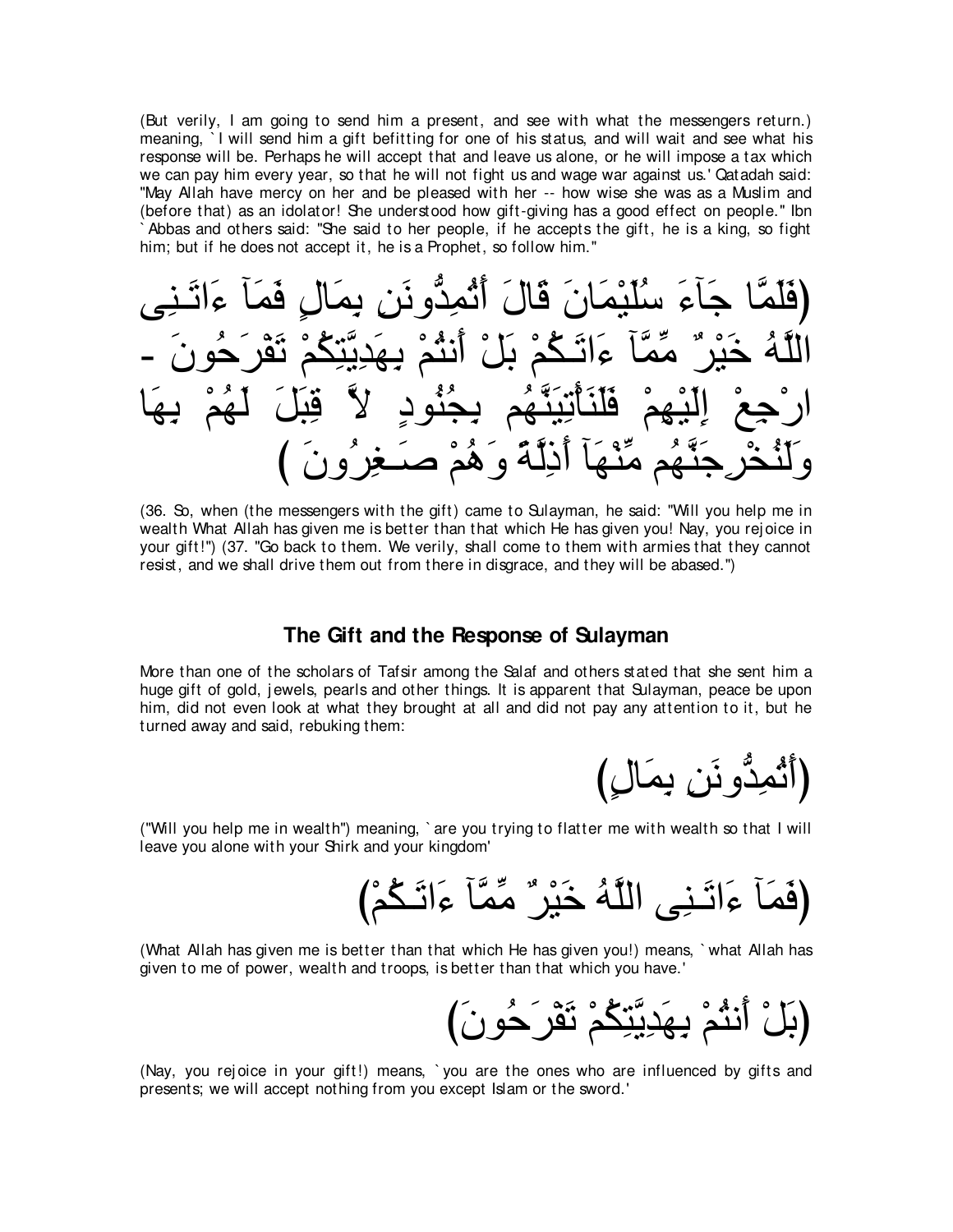(Go back to them) means, with their gift,

(We verily, shall come to them with armies that they cannot resist.) they have no power to match them or resist them.



(and we shall drive them out from there in disgrace,) `we shall drive them out in disgrace from their land.'



(and they will be abased.) means, humiliated and expelled. When her messengers came back to her with her undelivered gift, and told her what Sulayman said, she and her people paid heed and obeyed him. She came to him with her troops in submission and humility, honoring Sulayman and intending to follow him in Islam. When Sulayman, peace be upon him, realized that they were coming to him, he rejoiced greatly.

الْمَلاً أَيَّكُمْ يَأْتِينِ فا  $Q$ 9 فيا نقه ج  $\blacktriangle$ مە م ما الدى عنده عل <u>ہ</u>  $\mathfrak{c}$ ۱۹ A  $\Delta$ فد هدا  $\overline{1}$ فانما  $\mathcal{L}$  $25$ ݽ و مرت  $\Delta$ ^0

(38. He said: "O chiefs! Which of you can bring me her throne before they come to me surrendering themselves in obedience (as Muslims)") (39. An `lfrit from the Jinn said: "I will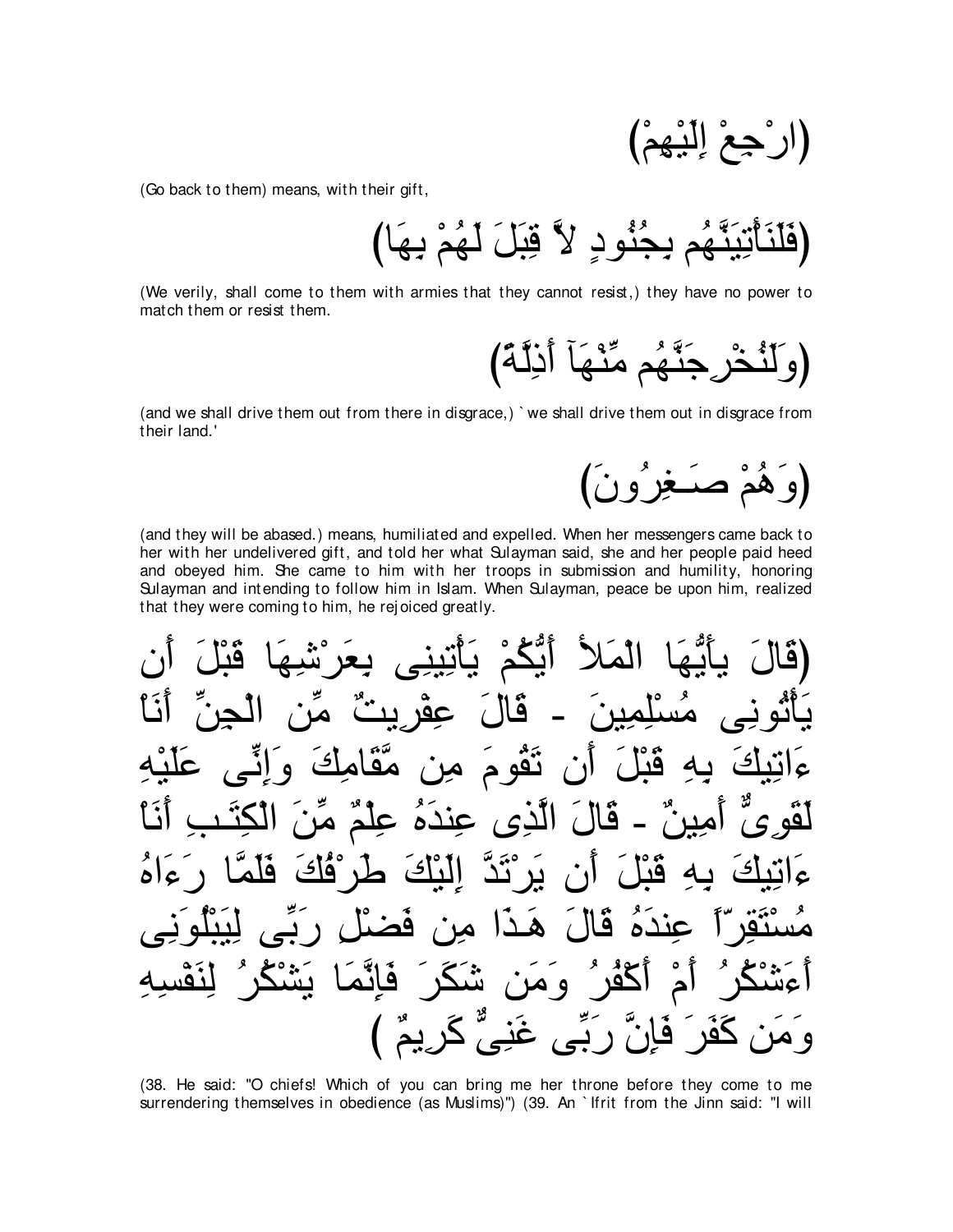bring it to you before you rise from your place. And verily, I am indeed strong and trustworthy for such work.'') (40. One with whom was knowledge of the Scripture, said: "I will bring it to you within the twinkling of an eye!'' Then when he saw it placed before him, he said: "This is by the grace of my Lord -- to test me whether I am grateful or ungrateful! And whoever is grateful, truly, his gratitude is for himself; and whoever is ungrateful, certainly my Lord is Rich, Bountiful.'')

# **How the Throne of Bilqis was brought in an Instant**

Muhammad bin Ishaq reported from Yazid bin Ruman: "When the messengers returned with word of what Sulayman said, she said: ` By Allah, I knew he was more than a king, and that we have no power to match him, and that we can gain nothing by being stubborn with him. So, she sent word to him saying: "I am coming to you with the leaders of my people to see what you will instruct us to do and what you are calling us to of your religion.'' Then she issued commands that her throne, which was made of gold and inlaid with rubies, chrysolite and pearls, should be placed in the innermost of seven rooms, one within the other, and all the doors should be locked. Then she told her deputy whom she was leaving in charge, "Take care of my people and my throne, and do not let anyone approach it or see it until I come back to you.'' Then she set off to meet Sulayman with twelve thousand of her commanders from the leaders of Yemen, under each of whose command were many thousands of men. Sulayman sent the Jinn to bring him news of her progress and route every day and night, then when she drew near, he gathered together the Jinns and humans who were under his control and said:

ヴ⌒ルヲ⊥ゎ∇ほ∠Α ラ∠ぺ ∠モ∇ら∠ホ ゅ∠ヰ⌒セ∇ゲ∠バ⌒よ ヴ⌒レΒ⌒ゎ∇ほ∠Α ∇ユ⊥ムぁΑ∠ぺ Ζ∠ヨ∇ャや ゅ∠ヰぁΑ∠ほΑぴ び∠リΒ⌒ヨ⌒ヤ∇ジ⊥ョ

(O chiefs! Which of you can bring me her throne before they come to me surrendering themselves in obedience (as Muslims)).''

びあリ⌒イ∇ャや リあョ ∀ろΑ⌒ゲ∇ヘ⌒ハ ∠メゅ∠ホぴ

(An ` Ifrit from the Jinn said: ) Muj ahid said, "A giant Jinn.'' Abu Salih said, "It was as if he was a mountain.''

び∠マ⌒ョゅ∠ボzョ リ⌒ョ ∠ュヲ⊥ボ∠ゎ ラ∠ぺ ∠モ∇ら∠ホ ⌒ヮ⌒よ ∠マΒ⌒ゎや∠¬ ∇ゅ∠ル∠ぺぴ

(I will bring it to you before you rise from your place.) Ibn ` Abbas, may Allah be pleased with him, said, "Before you get up from where you are sitting.'' As-Suddi and others said: "He used to sit to pass j udgements and rulings over the people, and to eat, from the beginning of the day until noon.''

び∀リΒ⌒ョ∠ぺ xン⌒ヲ∠ボ∠ャ ⌒ヮ∇Β∠ヤ∠ハ ヴあル⌒ま∠ヱぴ

(And verily, I am indeed strong and trustworthy for such work.) Ibn ` Abbas said: "Strong enough to carry it and trustworthy with the jewels it contains. Sulayman, upon him be peace, said, "I want it faster than that.'' From this it seems that Sulayman wanted to bring this throne as a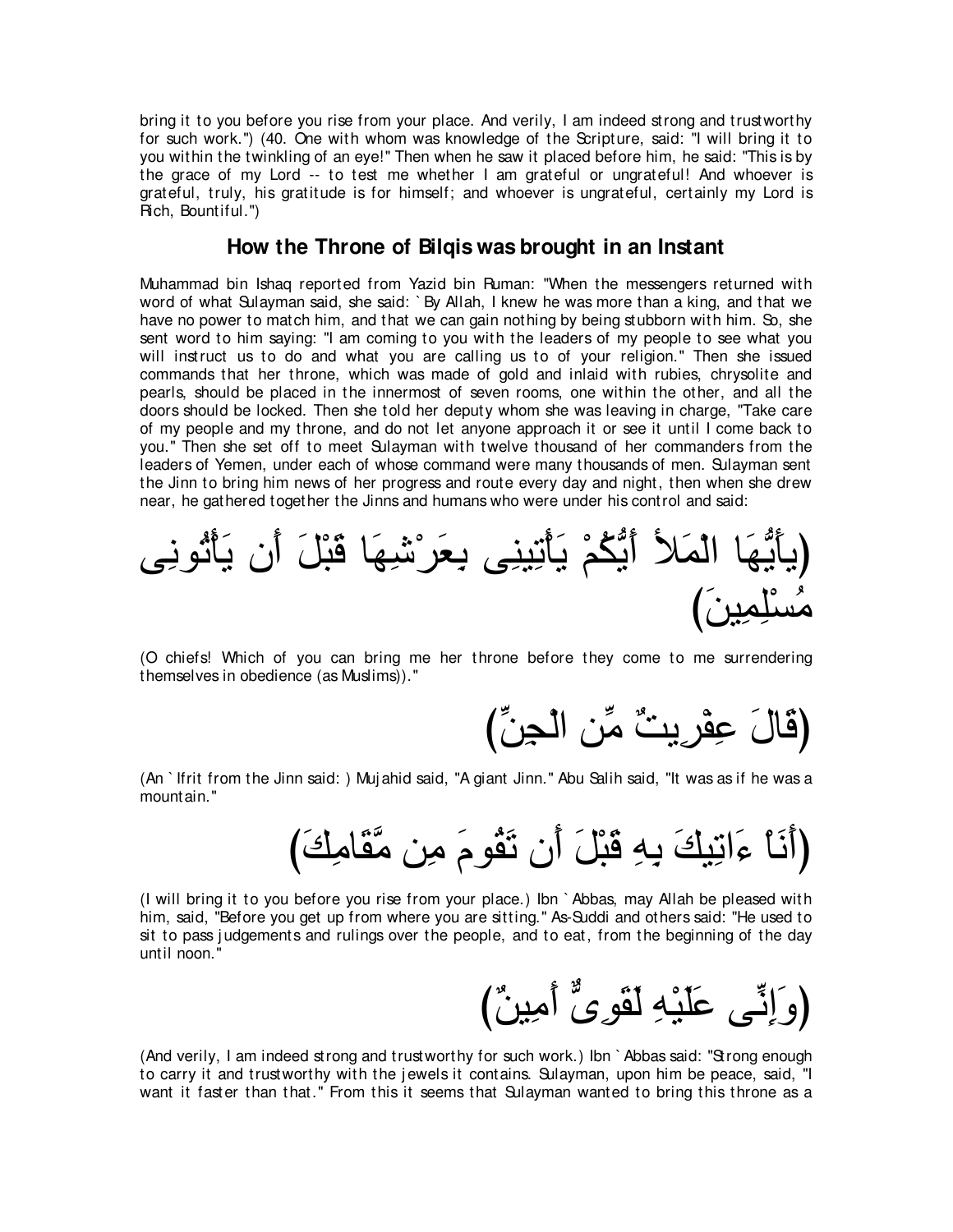demonstration of the greatness of the power and authority that Allah had bestowed upon him and the troops that He had subj ugated to him. Power such as had never been given to anyone else, before or since, so that this would furnish proof of his prophethood before Bilqis and her people, because this would be a great and wondrous thing, if he brought her throne as if he were in her country, before they could come to it, although it was hidden and protected by so many locked doors. When Sulayman said, "I want it faster than that,

び⌒ょ⇒∠わ⌒ム∇ャや ∠リあョ ∀ユ∇ヤ⌒ハ ⊥ロ∠ギレ⌒ハ ン⌒グzャや ∠メゅ∠ホぴ

(One with whom was knowledge of the Scripture said: ) Ibn ` Abbas said, "This was Asif, the scribe of Sulayman.'' It was also narrated by Muhammad bin Ishaq from Yazid bin Ruman that he was Asif bin Barkhiya' and he was a truthful believer who knew the Greatest Name of Allah. Qatadah said: "He was a believer among the humans, and his name was Asif.''

び∠マ⊥プ∇ゲ∠デ ∠マ∇Β∠ャ⌒ま zギ∠ゎ∇ゲ∠Α ラ∠ぺ ∠モ∇ら∠ホ ⌒ヮ⌒よ ∠マΒ⌒ゎや∠¬ ∇ゅ∠ル∠ぺぴ

(I will bring it to you within the twinkling of an eye!) Meaning, lift your gaze and look as far as you can, and before you get tired and blink, you will find it before you. Then he got up, performed ablution and prayed to Allah, may He be exalted. Muj ahid said: "He said, O Owner of maj esty and honor.'' When Sulayman and his chiefs saw it before them,

びヴあよ∠ケ ⌒モ∇ツ∠プ リ⌒ョ や∠グ⇒∠ワ ∠メゅ∠ホぴ

(he said: "This is by the grace of my Lord...'') meaning, ` this is one of the blessings which Allah has bestowed upon me.'

⊥ゲ⊥ム∇ゼ∠Α ゅ∠ヨzル⌒み∠プ ∠ゲ∠ム∠セ リ∠ョ∠ヱ ⊥ゲ⊥ヘ∇ミ∠ぺ ∇ュ∠ぺ ⊥ゲ⊥ム∇セ∠¬∠ぺ ヴ⌒ル∠ヲ⊥ヤ∇ら∠Β⌒ャぴ び⌒ヮ⌒ジ∇ヘ∠レ⌒ャ

(to test whether I am grateful or ungrateful! And whoever is grateful, truly, his gratitude is for himself;) This is like the Ayat:

びゅ∠ヰ∇Β∠ヤ∠バ∠プ ∠¬べ∠シ∠ぺ ∇リ∠ョ∠ヱ ⌒ヮ⌒ジ∇ヘ∠レ⌒ヤ∠プ ⇔ゅエ⌒ヤ⇒∠タ ∠モ⌒ヨ∠ハ ∇リzョぴ

(Whosoever does righteous good deed, it is for himself; and whosoever does evil, it is against himself.) (41:46)

び∠ラヱ⊥ギ∠ヰ∇ヨ∠Α ∇ユ⌒ヰ⌒ジ⊥ヘル6Κ∠プ ⇔ゅエ⌒ヤ⇒∠タ ∠モ⌒ヨ∠ハ ∇リ∠ョ∠ヱぴ

(and whosoever does righteous good deed, then such will prepare a good place for themselves.)  $(30:44)$ .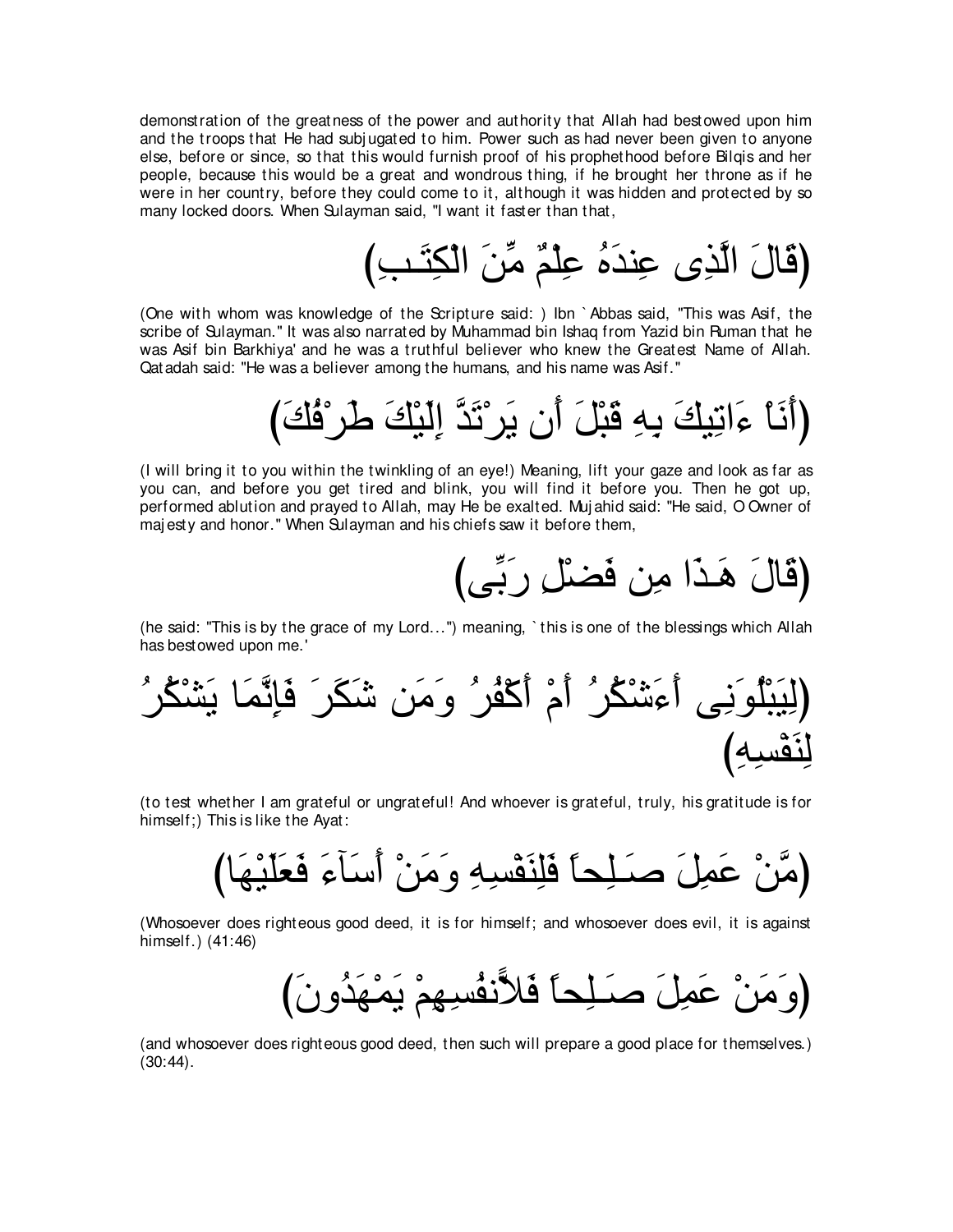(و َمَنِ كَفَرٍ َ فَإِنَّ ر<sup>َ بِّ</sup>بِي غَنِيُّ كَرِيمٌ)

(and whoever is ungrateful, certainly my Lord is Rich, Bountiful.) He has no need of His servants or their worship.

(كَرِيمٌ)

(Bountiful) He is Bountiful in and of Himself, even if no one were to worship Him. His greatness does not depend on anyone. This is like what Musa said: p



(If you disbelieve, you and all on earth together, then verily, Allah is Rich, Owner of all praise.) (14:8). It is recorded in Sahih Muslim:



(Allah, may He be exalted, says: "O My servants, if the first of you and the last of you, mankind and Jinn alike, were all to be as pious as the most pious among you, that would not add to My dominion in the slightest. O My servants, if the first of you and the last of you, mankind and Jinn alike, were all to be as evil as the most evil one among you, that would not detract from My dominion in the slightest. O My servants, these are deeds which I am recording for you, and I will judge you according to them, so whoever finds something good, let him praise Allah, and whoever finds otherwise, let him blame no one but himself.'')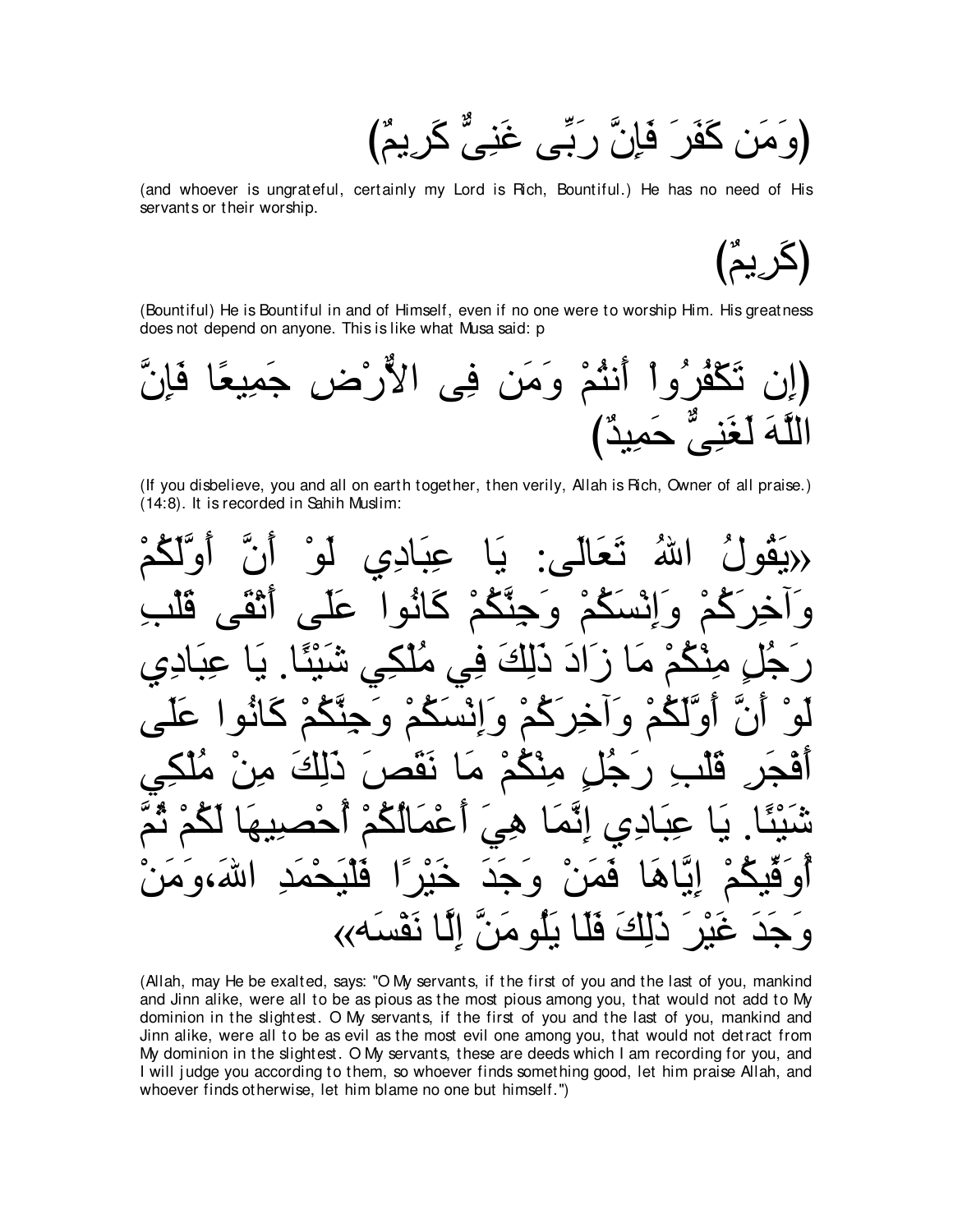عَر مُنْبَ (قَالَ نَكِّرٌ وَ أَلَمَ ام ٽگون فلما متده ن  $\blacktriangle$ ھە  $\ddot{\bullet}$  $\tilde{\bm{\varsigma}}$  $\mathbf{A}$ فو م قہ ä هه نقسي  $\bullet$ 

(41. He said: "Disquise her throne for her that we may see whether she will be quided, or she will be one of those not guided.") (42. So when she came, it was said, "Is your throne like this" She said: "As though it were the very same." And he said, "Knowledge was bestowed on us before her, and we had submitted to Allah (as Muslims).") (43. And Saddaha that which she used to worship besides Allah has prevented her (from Islam), for she was of a disbelieving people.) (44. It was said to her: "Enter As-Sarh," but when she saw it, she thought it was a pool, and she (tucked up her clothes) uncovering her legs. Sulayman said: "Verily, it is a Sarh Mumarrad of Qawarir." She said: "My Lord! Verily, I have wronged myself, and I submit, together with Sulayman to Allah, the Lord of all that exits.")

## The Test of Bilgis

When Sulayman brought the throne of Bilgis before she and her people arrived, he issued orders that some of its features should be altered, so that he could test her and see whether she recognized it and how composed she would be when she saw it. Would she hasten to say either that it was her throne or that it was not So he said:

(Disquise her throne for her that we may see whether she will be quided, or she will be one of those not guided.) Ibn `Abbas said: "Remove some of its adornments and parts." Mujahid said: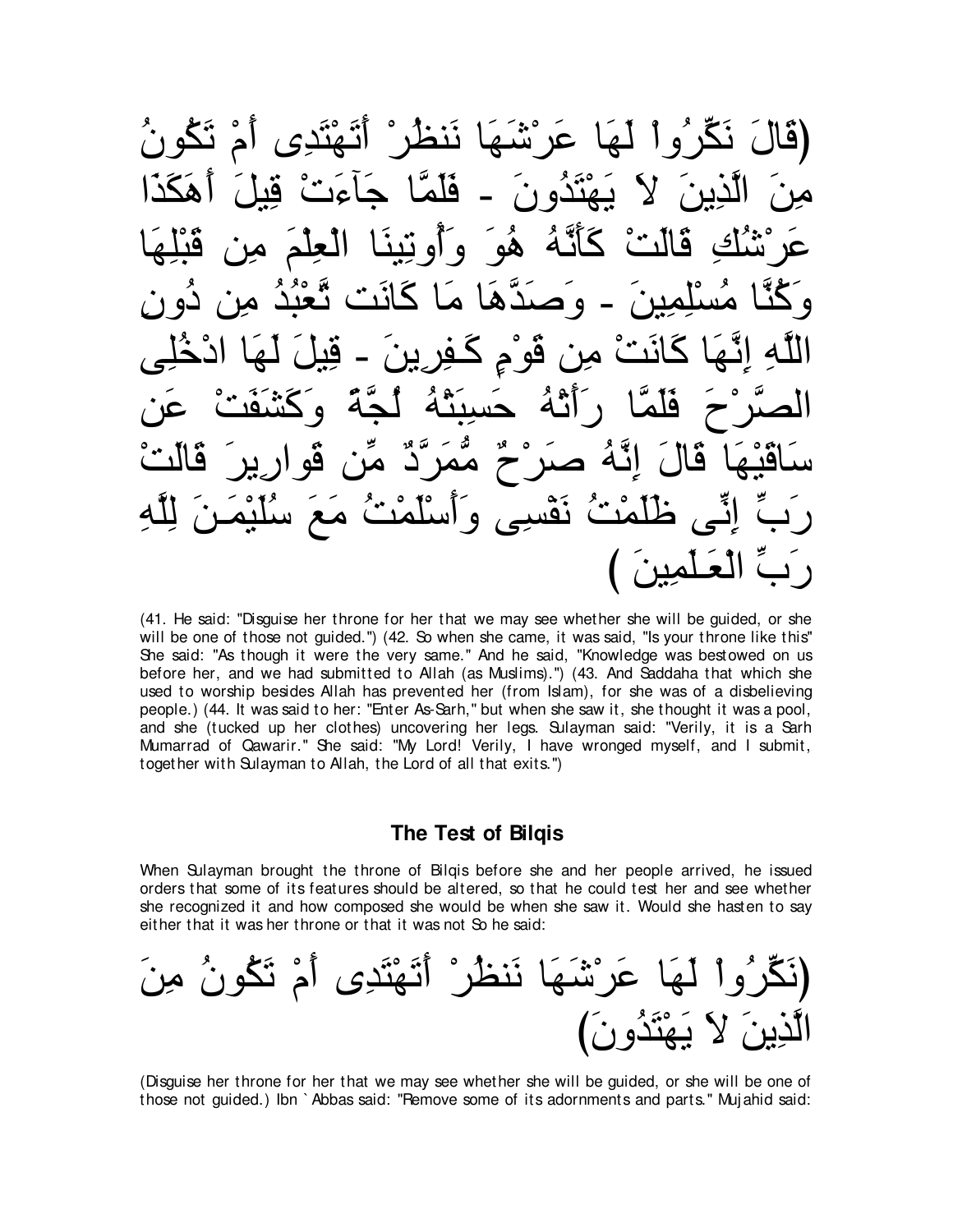"He issued orders that it should be changed, so whatever was red should be made yellow and vice versa, and whatever was green should be made red, so everything was altered.'' ` Ikrimah said, "They added some things and took some things away.'' Qatadah said, "It was turned upside down and back to front, and some things were added and some things were taken away.''

(فَلَمَّا جَآءَتْ قِيلَ أَهَكَذَا عَر<sup>ْ</sup>شْكِ)

(So when she came, it was said: "Is your throne like this'') Her throne, which had been altered and disguised, with some things added and others taken away, was shown to her. She was wise and steadfast, intelligent and strong-willed. She did not hasten to say that this was her throne, because it was far away from her. Neither did she hasten to say that it was not her throne, when she saw that some things had been altered and changed. She said,

(كَأَنَّهُ هُوَ)

((It is) as though it were the very same. ) This is the ultimate in intelligence and strong resolve.

び∠リΒ⌒ヨ⌒ヤ∇ジ⊥ョ ゅzレ⊥ミ∠ヱ ゅ∠ヰ⌒ヤ∇ら∠ホ リ⌒ョ ∠ユ∇ヤ⌒バ∇ャや ゅ∠レΒ⌒ゎヱ⊥ぺ∠ヱぴ

(Knowledge was bestowed on us before her, and we had submitted to Allah.) Muj ahid said, "This was spoken by Sulayman.''

∇ろ∠ルゅ∠ミ ゅ∠ヰzル⌒ま ⌒ヮzヤャや ⌒ラヱ⊥キ リ⌒ョ ⊥ギ⊥ら∇バzゎ ろ∠ルゅ∠ミ ゅ∠ョ ゅ∠ワzギ∠タ∠ヱぴ び ∠リΑ⌒ゲ⌒ヘ⇒∠ミ ∃ュ∇ヲ∠ホ リ⌒ョ

(And Saddaha that which she used to worship besides Allah has prevented her, for she was of a disbelieving people.) This is a continuation of the words of Sulayman -- according to the opinion of Muj ahid and Sa` id bin Jubayr, may Allah be pleased with them both -- i.e., Sulayman said:

(وَأَوتِينَا الْعِلْمَ مِن قَبْلِهَا وَكُنَّا مُسْلِمِينَ)

(Knowledge was bestowed on us before her, and we had submitted to Allah.) and what stopped her from worshipping Allah alone was

∃ュ∇ヲ∠ホ リ⌒ョ ∇ろ∠ルゅ∠ミ ゅ∠ヰzル⌒ま ⌒ヮzヤャや ⌒ラヱ⊥キ リ⌒ョ ⊥ギ⊥ら∇バzゎ ろ∠ルゅ∠ミ ゅ∠ョぴ び∠リΑ⌒ゲ⌒ヘ⇒∠ミ

(that which she used to worship besides Allah, for she was of a disbelieving people.) What Muj ahid and Sa` id said is good; it was also the view of Ibn Jarir. Then Ibn Jarir said, "It could be that the subj ect of the verb.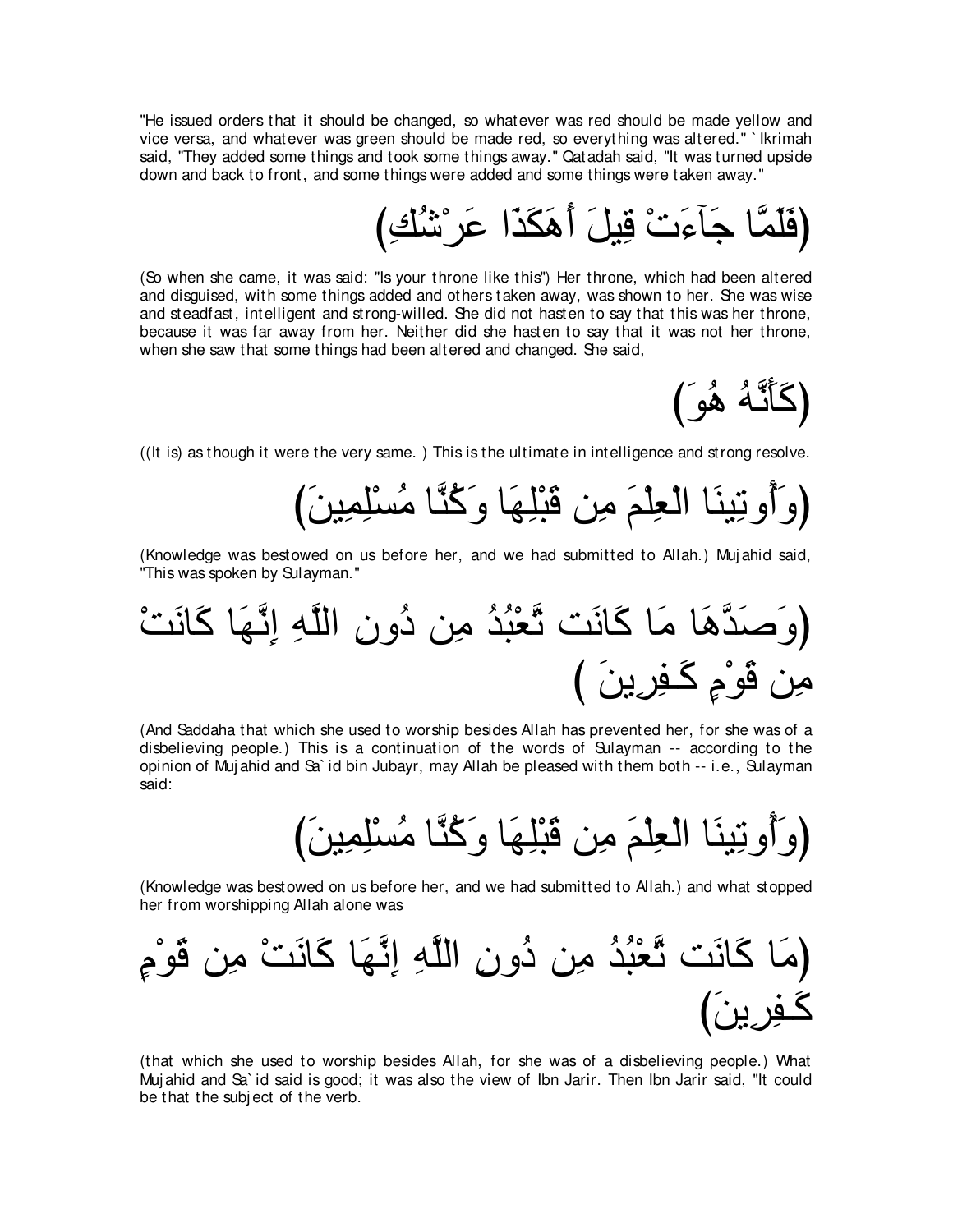$$
\left(\tilde{\mathsf{card}}\,\tilde{\mathsf{ad}}\right)
$$

(And Saddaha) refers to Sulayman or to Allah, so that the phrase now means:

び⌒ヮzヤャや ⌒ラヱ⊥キ リ⌒ョ ⊥ギ⊥ら∇バzゎ ろ∠ルゅ∠ミ ゅ∠ョぴ

(She would not worship anything over than Allah.)

び∠リΑ⌒ゲ⌒ヘ⇒∠ミ ∃ュ∇ヲ∠ホ リ⌒ョ ∇ろ∠ルゅ∠ミ ゅ∠ヰzル⌒まぴ

(for she was of a disbelieving people.) I say: the opinion of Mujahid is supported by the fact that she declared her Islam after she entered the Sarh, as we shall see below.



(It was said to her: "Enter As-Sarh'' but when she saw it, she thought it was a pool, and she (tucked up her clothes) uncovering her legs.) Sulayman had commanded the Shayatin to build for her a huge palace of glass beneath which water was flowing. Anyone who did not know the nature of the building would think that it was water, but in fact there was a layer of glass between a person walking and the water.

# **Verily, it is a Sarh Mumarrad of Qawarir Sarh means a palace or any lofty construction.**

Allah says of Fir` awn -- may Allah curse him -- that he said to his minister Haman:

び∠ょ⇒∠ら∇シxΙや ⊥ヒ⊥ヤ∇よ∠ぺ ヴあヤ⇒∠バzャ ⇔ゅェ∇ゲ∠タ ヴ⌒ャ ⌒リ∇よやぴ

(Build me a Sarh that I may arrive at the ways.) (40:36-37) Sarh is also used to refer to the high constructed palaces in Yemen. Mumarrad means sturdily constructed and smooth.

(مِّن ڤُوارِير)

(of Qawarir) means, made of glass, i.e., it was built with smooth surfaces. Marid is a fortress in Dawmat Al-Jandal. What is meant here is that Sulayman built a huge, lofty palace of glass for this queen, in order to show her the greatness of his authority and power. When she saw for herself what Allah had given him and how majestic his position was, she submitted to the command of Allah and acknowledged that he was a noble Prophet, so she submitted to Allah and said: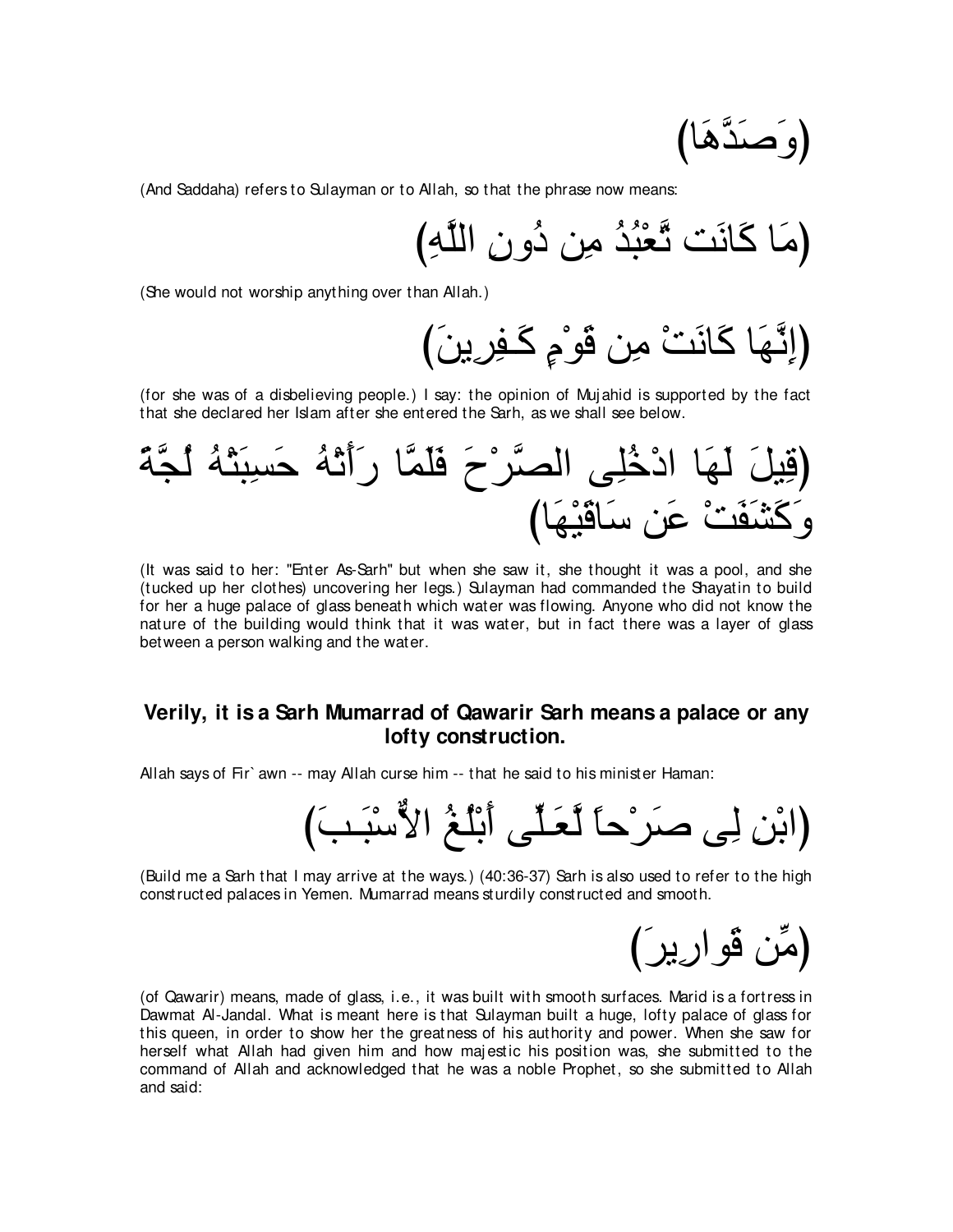(رَبِ إِنِّي ظُلَّمْتُ نَفْسِي

(My Lord! Verily, I have wronged myself,) meaning, by her previous disbelief and Shirk and by the fact that she and her people had worshipped the sun instead of Allah.

(and I submit, together with Sulayman to Allah, the Lord of all that exists.) meaning, following the religion of Sulayman, worshipping Allah alone with no partner or associate, Who created everything and measured it exactly according to its due measurements.

أَرْ سَلَنَآ إِلَى نَّمُو دَ أَخَاهُمْ صَـٰلِحاً َ و لَقَدٌ ڎٞڷؘڝؠڡؙٛۅڹؘۘ ۉ ِفْرِ بِقَانٍ بَ مَّتَّنَّهُ قَتْلَ الْحَسَنَةِ ْحَمُونَ ۔ قَالُواْ اطْيِّرْنَا  $SL<sub>2</sub>$ ائِرُكُمْ عِنْدَ اللَّهِ بَلْ أَنْثُمْ قَوْمٌ ثُقْتَنُور مُعَكَ قَا

(45. And indeed We sent to Thamud their brother Salih, (saying): "Worship Allah." Then look! They became two parties quarreling with each other.) (46. He said: "O my people! Why do you seek to hasten the evil before the good Why seek you not the forgiveness of Allah, that you may receive mercy") (47. They said: "We augur an omen from you and those with you." He said: "Your omen is of Allah; nay, but you are a people that are being tested.")

#### **Salih and Thamud**

Allah tells us about Thamud and how they responded to their Prophet Salih, when Allah sent him to call them to worship Allah alone, with no partner or associate.

(فَإِذَا هُمْ فَرِيقَانِ يَخْتَصِمُو نَ)

(Then look! They became two parties quarreling with each other.) Mujahid said, "These were believers and disbelievers." This is like the Ayah,